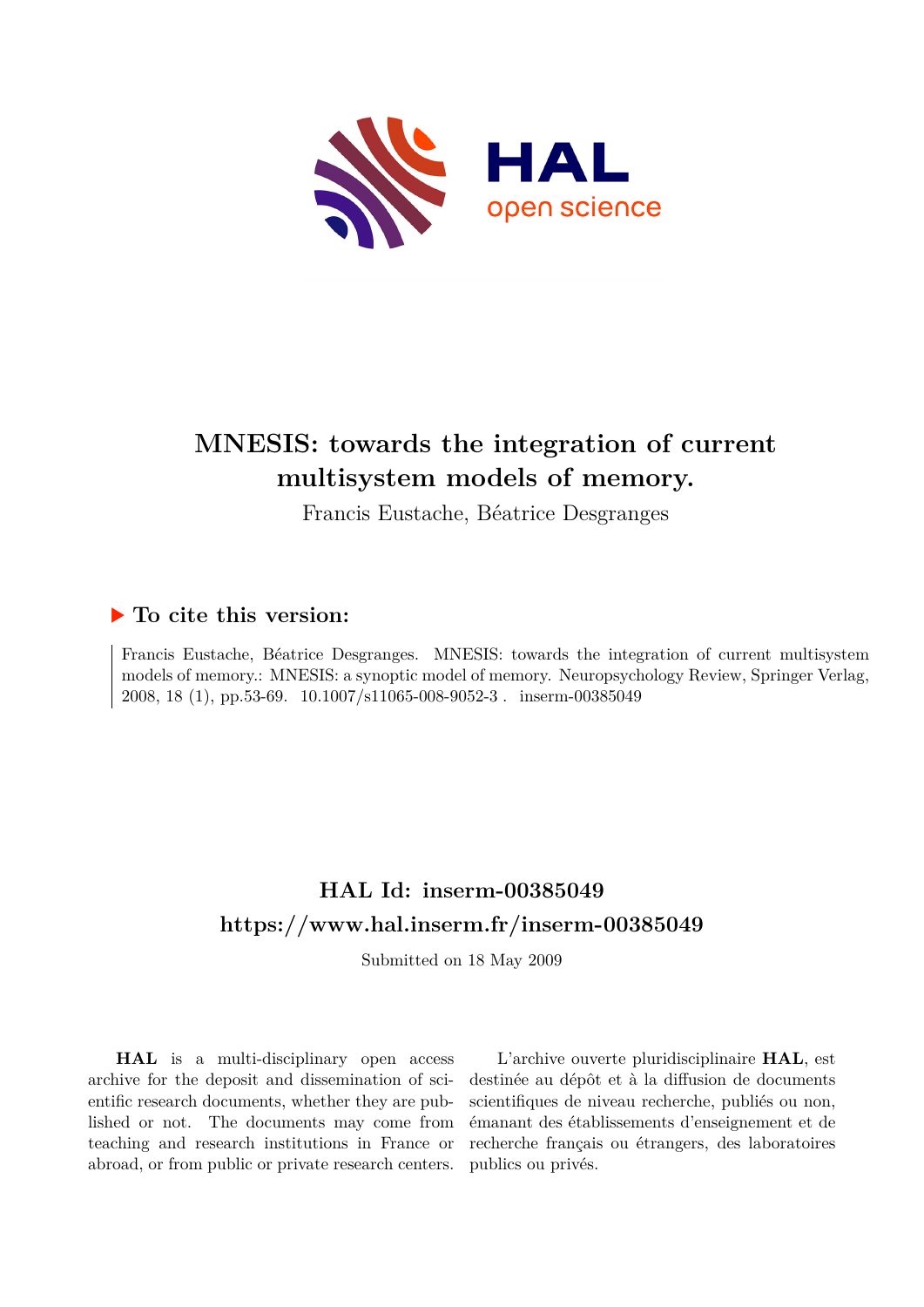# MNESIS: Towards the integration of current multisystem models of memory

Francis Eustache<sup>1</sup> and Béatrice Desgranges<sup>1</sup>

<sup>1</sup> Inserm-EPHE-Université de Caen/Basse Normandie, Unité E 0218, Caen, France

Running head: MNESIS: a synoptic model of memory

Corresponding author: Pr. Francis Eustache, Inserm-EPHE-Université de Caen/Basse-Normandie, Unité E 0218, Laboratoire de Neuropsychologie, CHU Côte de Nacre, 14033 Caen Cedex, France.

Tel: + 33 2 31 06 51 95, Fax: + 33 2 31 06 51 98, e-mail: neuropsycho@chu-caen.fr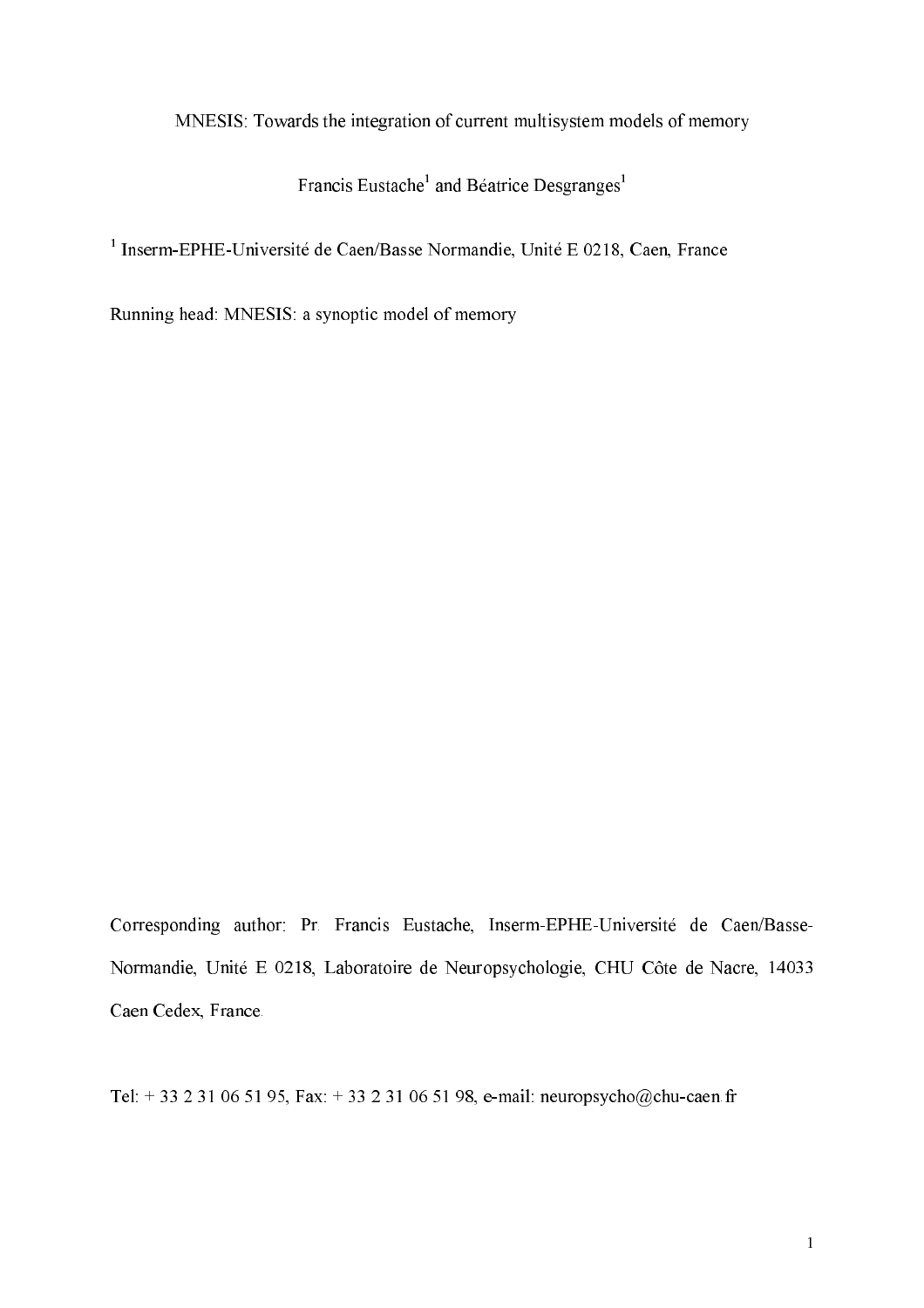# Abstract

After a brief description of the "diseases of memory" which have made the greatest contribution to theoretical developments in the past years, we turn our attention to the most important concepts to have arisen from the dissociations brought to light in different neuropsychological syndromes. This is followed by a critical review of the tasks currently used to assess each memory system. We then describe the monohierarchical model proposed by E. Tulving (1995), together with other recent concepts, notably Baddeley's model of working memory with its latest component, the *episodic buffer*. Lastly, we attempt to reconcile these models with several other theoretical propositions, which we have linked together in a macromodel - the Memory NEo-Structural Inter-Systemic model (MNESIS). Key words: episodic memory, working memory, semantic memory, memory tasks, memory models.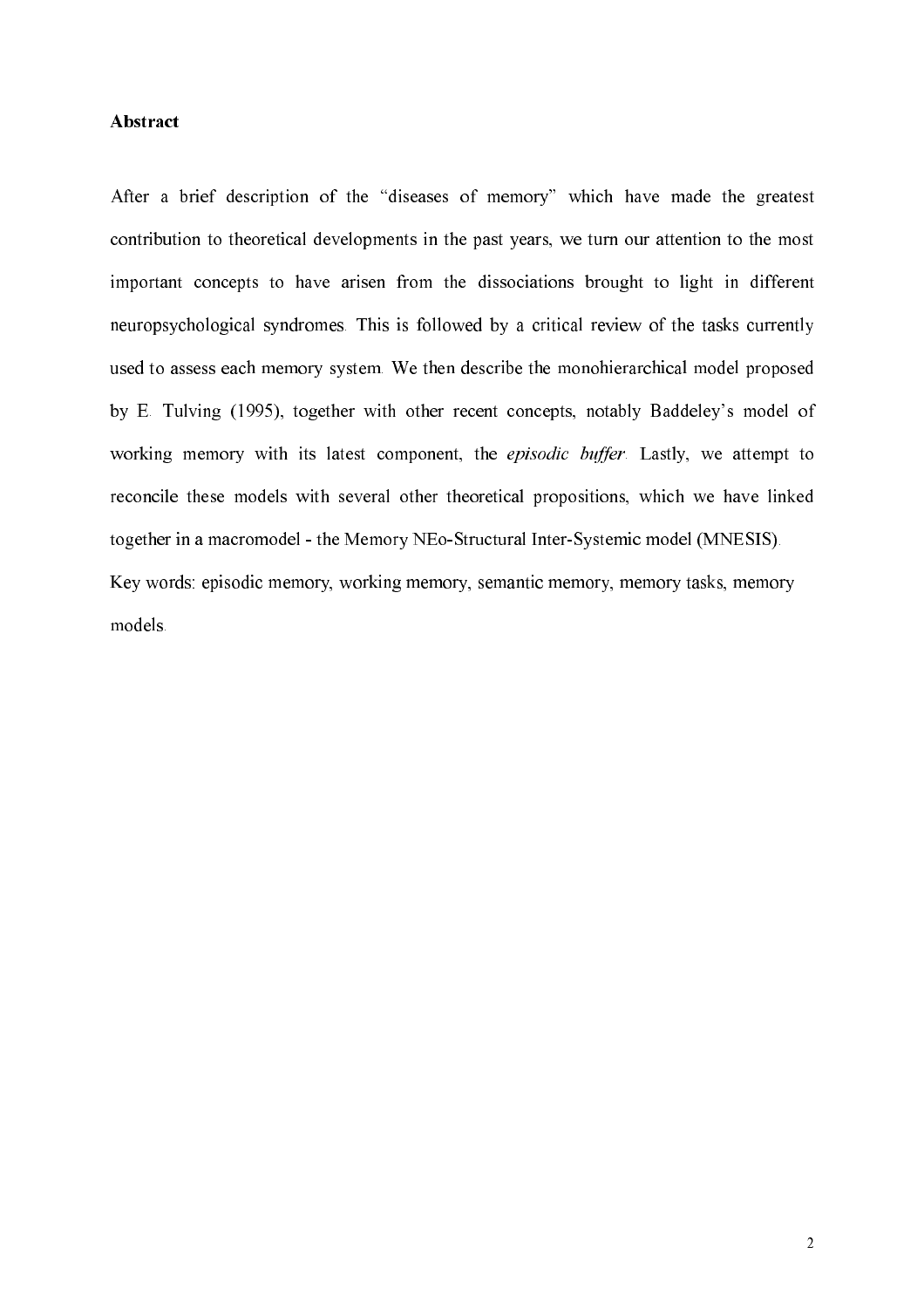# Introduction

A plural view of memory is certainly the most satisfactory concept, when it comes to giving account of current neuropsychological knowledge and forming clear, heuristic working hypotheses. These hypotheses focus on the rules governing the working of memory systems, their organization and their interrelations. In this article, after a brief description of the "diseases of memory" and the most important concepts in memory research, we attempt to reconcile several recent theoretical propositions, which we have linked together in a macromodel - the Memory NEo-Structural Inter-Systemic model (MNESIS). While MNESIS deliberately goes along with multisystem concepts, it also puts forward hypotheses about the interrelations between these systems, which may each be based on an individual micromodel.

## **Brief Review of Disease of Memory**

The main dissociations brought to light during structured neuropsychological examinations were first discovered in *permanent amnesic syndromes*, notably bilateral hippocampal amnesic syndrome (HM being the archetypal case; Scoville & Milner, 1957) and Korsakoff's syndrome, the most frequent form of diencephalic amnesia (Kopelman, 2002). In both cases, these syndromes combine anterograde amnesia and retrograde amnesia, though numerous memory capabilities are preserved. It is on these dissociations between disturbed and preserved memory capabilities that multisystem concepts of memory are based. Also of great interest are *transient global amnesias* that affect individuals who otherwise enjoy good health and do not have time to adjust to their disorder and develop compensatory mechanisms (Guillery-Girard et al., 2004, Quinette, Guillery-Girard, Dayan, et al., 2006). Over the last few years, amnesic syndromes in children, known as *developmental amnesias*, have come to occupy a unique place in the neuropsychology of memory (Vargha-Khadem et al., 1997; Martins et al., 2006). The description of this new syndrome has revived several theoretical debates, such as the one concerning the acquisition of semantic knowledge without episodic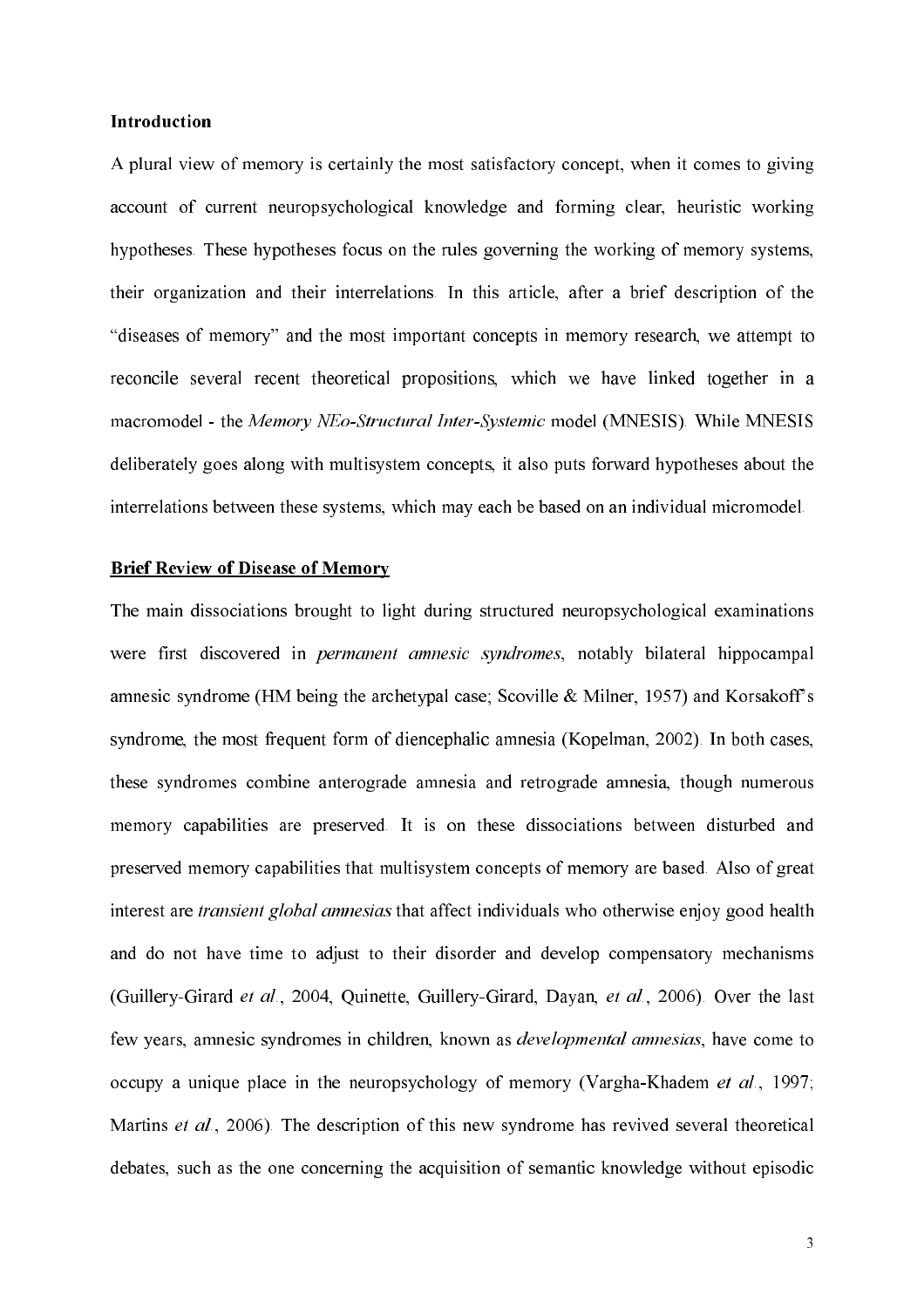memories and the role of the hippocampal region in different memory systems (see Squire  $\&$ Alvarez, 1995 and Nadel & Moscovitch, 1997, for contradictory models, and Viard et al., 2007 for recent imaging findings). With a few exceptions, the neuropsychology of memory used to be restricted to organic pathologies (i.e. with cerebral lesions). Over the last few years, numerous cases of *psychogenic (or functional) amnesias* have been observed, and these observations are now contributing fully to the development of theoretical models of memory (Markowitsch et al., 1999; Piolino et al, 2005). Although the profiles of psychogenic and organic amnesia bear a close resemblance to each other, distinguishing features have been identified, based on clear criteria (Kapur, 1999, Kopelman, 2002). Nevertheless, some investigators have pointed out the frequent concomitance of neurological and psychological problems, especially in cases with mild concussion accompanied by profound amnesia (Kopelman & Kapur, 2001). The study of memory has also been extended to various psychiatric pathologies (such as schizophrenia and depression), and this highly active and innovative field of research will no doubt yield elements which will increase our understanding of the relations between memory and affect (Danion et al., 2005). More specifically, this research provides indications as to how memory systems and representations are constructed (and deconstructed) in the course of an individual's development. This issue is extremely important, as it tackles the central problem of relations between memory and the self's aspirations (see for example, Conway, Singer, & Tagini, 2004).

Lastly, an important topic of research in the last twenty years has concerned the growing incidence of *neurodegenerative diseases*. Concepts and models in the neuropsychology of memory were initially applied to various dementias from a purely descriptive viewpoint. However, this work soon revealed profiles of new disorders, sometimes even revealing double dissociations between different dementias or between dementias and amnesic syndromes. Because it is so common, *Alzheimer's disease* is the most widely-studied pathology, and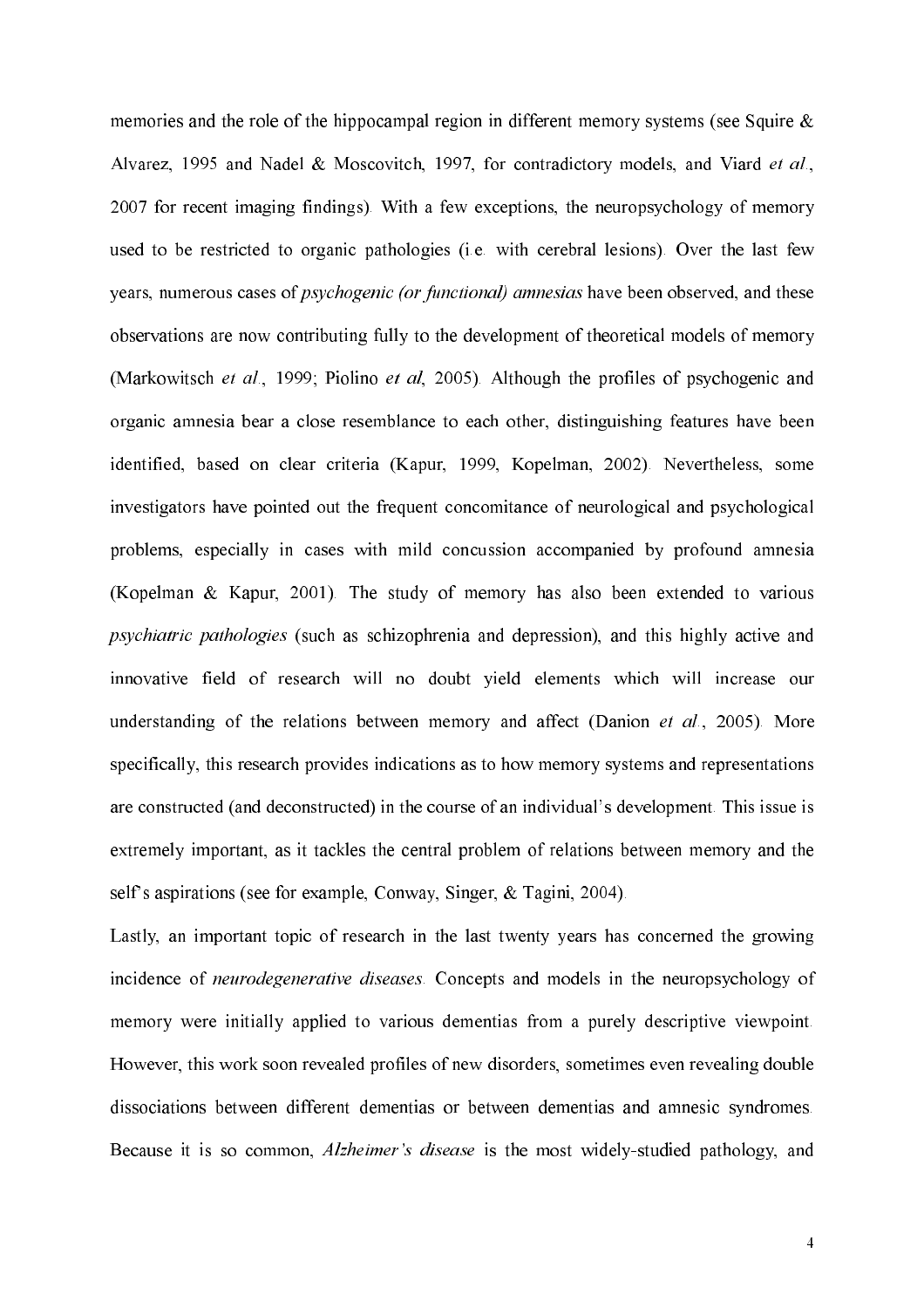cognitive neuropsychology has shown that deficits can be highly selective, at least in the early stages of the disease. The neuropsychology of dementias has been conducted into other diseases, not least the group of *fronto-subcortical dementias* (such as Huntington's disease; Albert, 2005) and, more recently, *frontotemporal dementias* (see for example Matuszewski et al., 2006 for an investigation of autobiographical memory). Among the latter, a temporal variant has been identified, known as *semantic dementia*. This is a form of lobar degeneration which predominantly affects the temporal lobe (Desgranges et al., in press) and results in the virtually isolated impairment of semantic memory - a situation rarely encountered in other pathologies (Snowden et al., 1989; Hodges, Patterson, Oxbury, & Funnell, 1992).

Although neurodegenerative diseases, characterized by diffuse and evolutive lesions, may seem at first sight to be poor pathological models of memory, dementias can actually contribute new theoretical elements at both the cognitive and neuroanatomical levels. New methods of anatomical and functional imaging allow us to view the dysfunctioning regions of the brain at the root of the neuropsychological disorders in these diseases (Desgranges, Baron, de la Sayette, et al., 1998; Desgranges et al., 2002; Eustache, Desgranges, Giffard, de la Sayette, & Baron, 2001; Eustache et al., 2004; Rauchs et al., 2007). Similarly, the changing nature of the cognitive deficits, which makes it difficult to take the sort of static snapshot we can of other neuropsychological syndromes, allows us instead to observe the dynamics of memory processes and their interrelations. Longitudinal studies, regrettably still few and far between, can prove invaluable in helping us to understand certain pathological phenomena (see, for example, Giffard et al., 2002, for semantic priming). Memory impairment, the most important aspect of Alzheimer's disease, has even been detected prior to the onset of dementia. Studies looking for ways of improving early diagnosis are therefore focusing on patients who display Mild Cognitive Impairment (MCI; Petersen et al., 2001; Dubois & Albert, 2004; Nestor, Scheltens, and Hodges, 2004), the aim being to identify those who will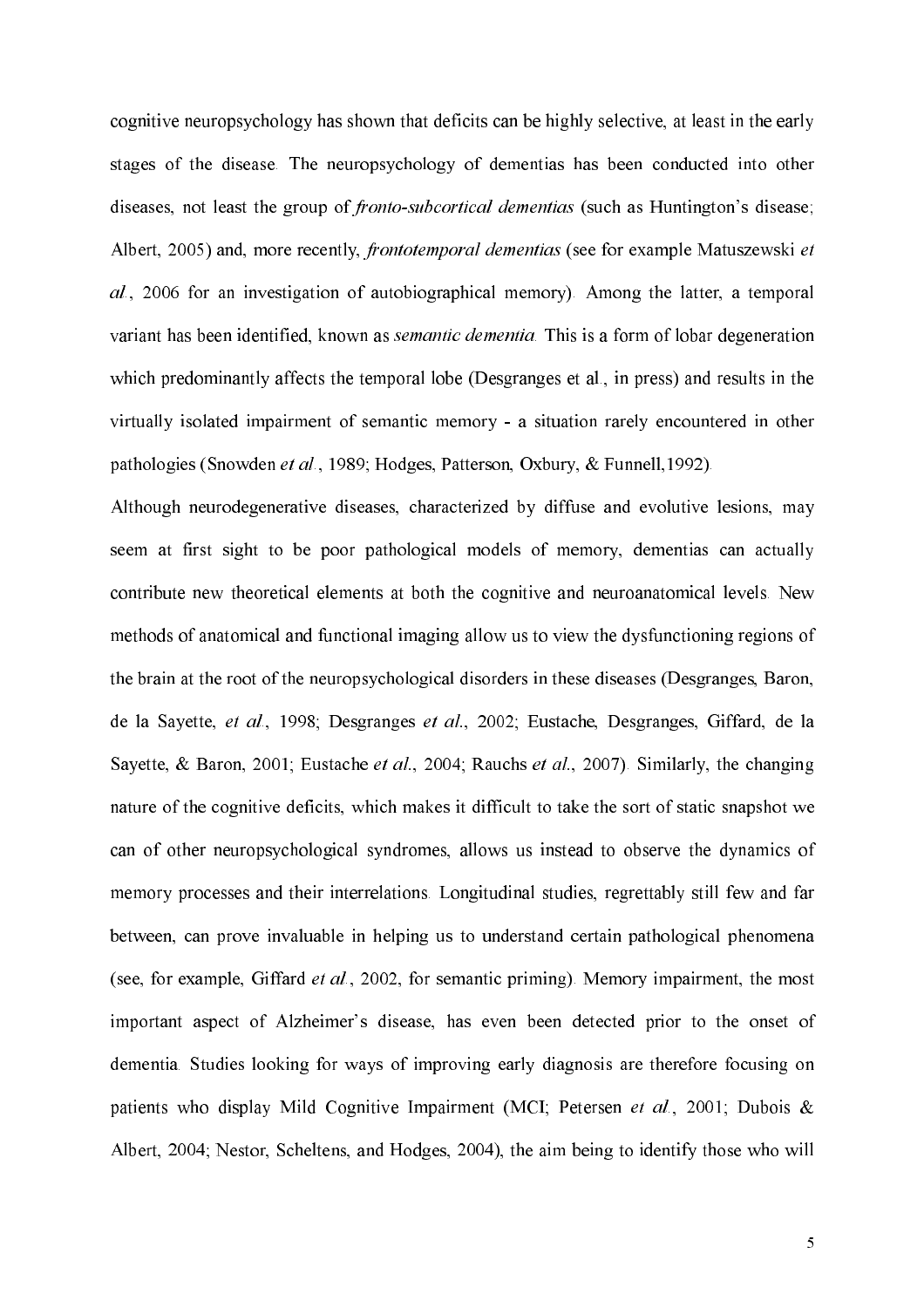go on to develop dementia in the months that follow. Research combining neuropsychological investigations and neuroimaging studies looks extremely promising, notably in patients with amnesic MCI (Chételat et al., 2003, 2005).

Neuropsychological studies devoted to amnesic syndromes and dementias are of major clinical interest. At a more theoretical level, they are also at the root of the more important concepts in memory research. These neuropsychological studies are also in agreement with studies on pharmacological amnesias which have notably demonstrated dissociations between explicit and implicit memory (Vidailhet et al., 1996).

Over these last twenty years, memory research has been extremely active, both in neuropsychology and cognitive neuroscience. Investigations of permanent amnesic syndromes are at the root of modern theories of memory, but studies today deal with a larger number of pathologies. Their findings, as well as the considerable amount of data coming from neuroimaging studies, have confirmed the usefulness of a plural (or multisystem) view of memory. Numerous concepts corresponding to different systems or subsystems have been proposed. The significance of these concepts has sometimes undergone profound change (e.g. working memory, episodic memory) and it is extremely important to use them in their most precise and up-to-date definition. Frequently - and for a variety of reasons -, research has been conducted into separate memory systems or focused on the relationship between two (rarely more) memory systems or subsystems. However, one major challenge in contemporary memory research is clearly to develop an overarching model that explains how the different memory systems interact, exchange information, and function as a coherent, unified entity in individuals who have normally functioning brains. The review of the literature presented in the next part of this article highlights the relevance of several concepts but strongly underlines the need for a unified account of memory.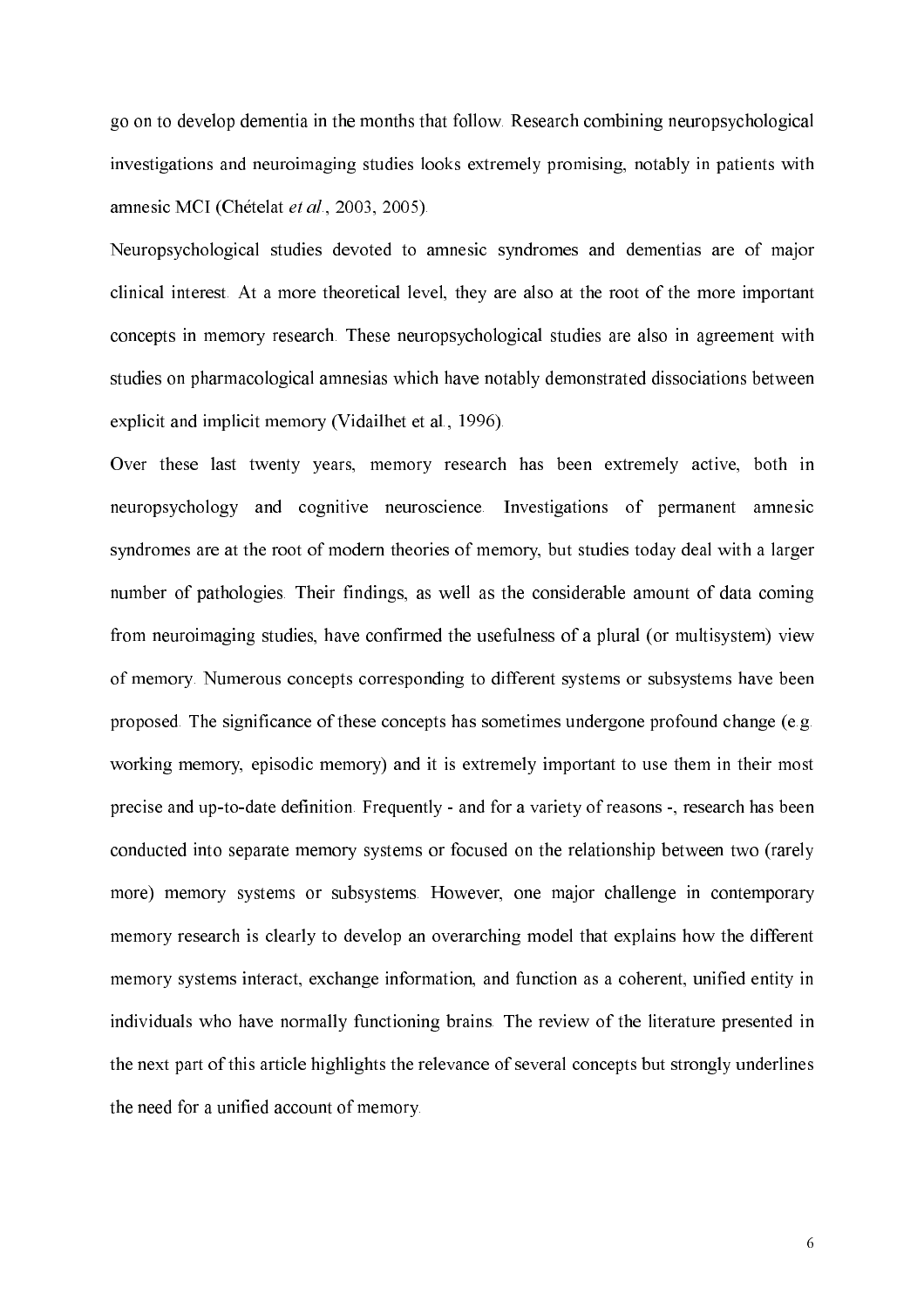Studies of memory have given rise to numerous theories, either modular or parallel distributed models. In this review we deliberately choose to focus on the former which are the most used and the most heuristic in the field of neuropsychology, notably those of Tulving and Baddeley for long term memory and working memory, respectively. Moreover, we also refer to other theories regarding specific concepts and/or systems (Conway, Cermak, Schacter, Anderson...), when necessary.

#### **Short-Term Memory/Working Memory**

The classic distinction between short-term and long-term memory, featured in Atkinson and Shiffrin's model (1968), gives a good account of the dissociations described in amnesic syndromes. Thus, the massive impairment of long-term memory in patient HM came to light in various neuropsychological tests, as well as in his behavior in everyday life. On the other hand, this same patient scored normal results in classic tasks of verbal and spatial span assessing short-term memory. For historical accuracy, it is worth noting that the Atkinson and Shiffrin's model included an episodic encoding process. The concept of short-term memory was subsequently replaced by that of multi-component *working memory* (Baddeley & Hitch, 1974; see also Baddeley, 1986). It can be defined as a memory system responsible for the processing and temporary storage of information needed to carry out activities as diverse as understanding, learning and reasoning. This model postulates the existence of two slave systems (the phonological loop and the visuospatial sketchpad), coordinated and supervised by an attentional component, the central executive. The phonological loop is responsible for storing and refreshing verbal information. It is made up of a passive phonological store of limited capacity and a subvocal rehearsal system, which helps to refresh the information and converts a verbalizable stimulus into a phonological code. The visuospatial sketchpad is involved in maintaining spatial and visual information, as well as forming and manipulating mental images. The role of the central executive is to supervise and coordinate the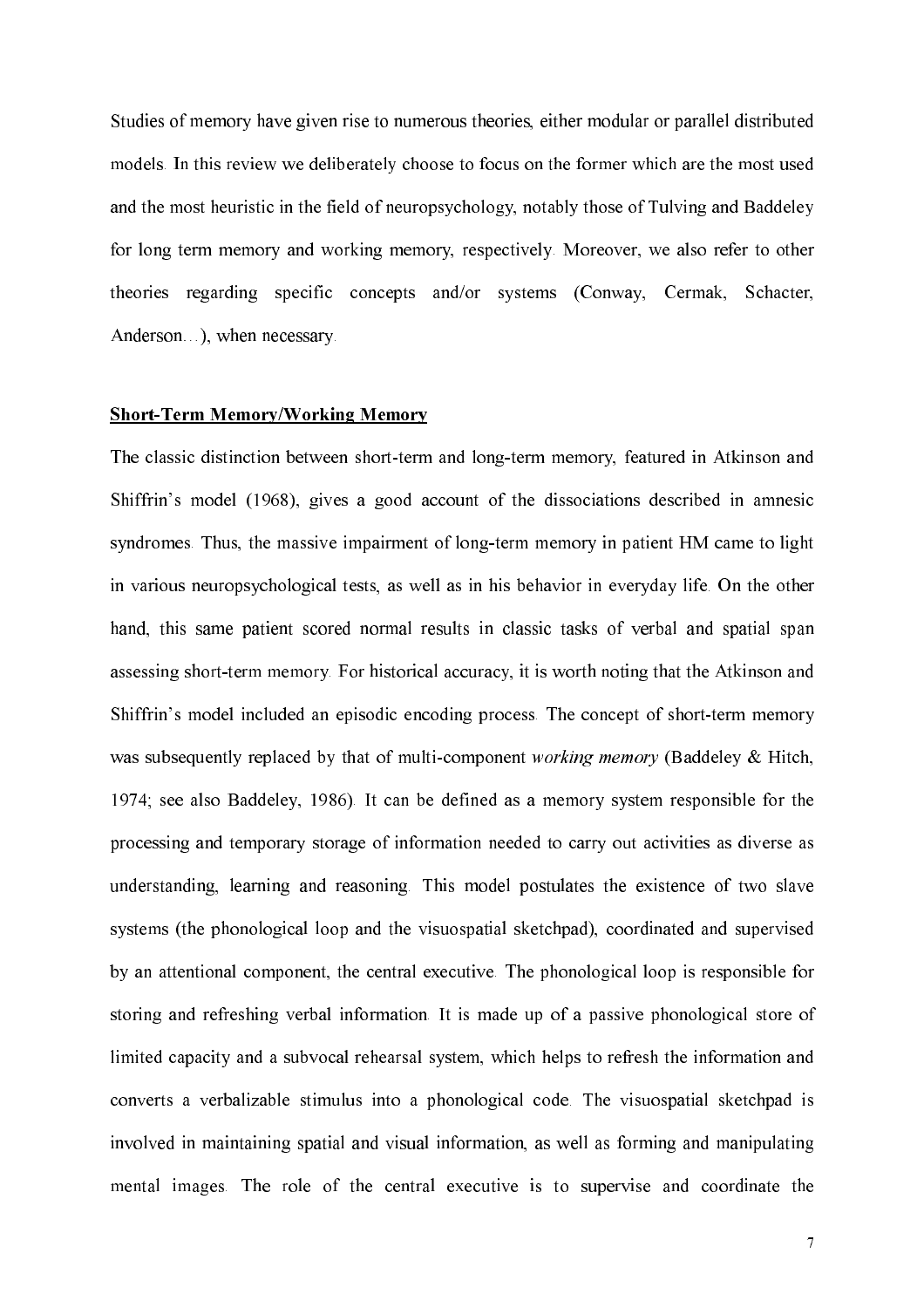information supplied by the slave systems and overseeing the transfer of information to longterm memory.

Recently, two major advances have contributed to Baddeley's model of working memory. The first of these is a formalization of executive functions which are the core of the central executive, on the basis of structural statistical analyses (Miyake et al., 2000). The authors concentrated on three functions which are frequently described in the literature: mental flexibility, updating of information and inhibiting of predominant responses. They showed that while these functions can be clearly distinguished, they also share certain characteristics. Their findings also suggested that the ability to coordinate two activities simultaneously is independent of the other three executive functions they studied.

The second major innovation has come from Baddeley (2000; 2003; Repovs & Baddeley, 2006) himself who postulates the existence of a new temporary back-up store, the *episodic* buffer. The job of the episodic buffer is to act as a temporary storage system capable of integrating information from a variety of sources. It is assumed to be controlled by the central executive, which retrieves this information from the storage systems in the form of conscious awareness, processes this information and, if necessary, manipulates and modifies it. The buffer is *episodic* because it holds episodes whereby information is integrated across space and time. Baddeley and Wilson (2002) have shown that some patients suffering from a severe amnesic syndrome but with no disturbance of executive functions and with preserved intelligence are capable of achieving normal performances on immediate prose recall tasks. Patients with Alzheimer's disease are not.

Baddeley believes that the episodic buffer plays a major role in encoding and retrieving information from episodic memory. This new component of working memory is a buffer because it acts as an interface between several systems using different types of encoding. It carries out this interfacing task by using a common multidimensional code. The fact that this

8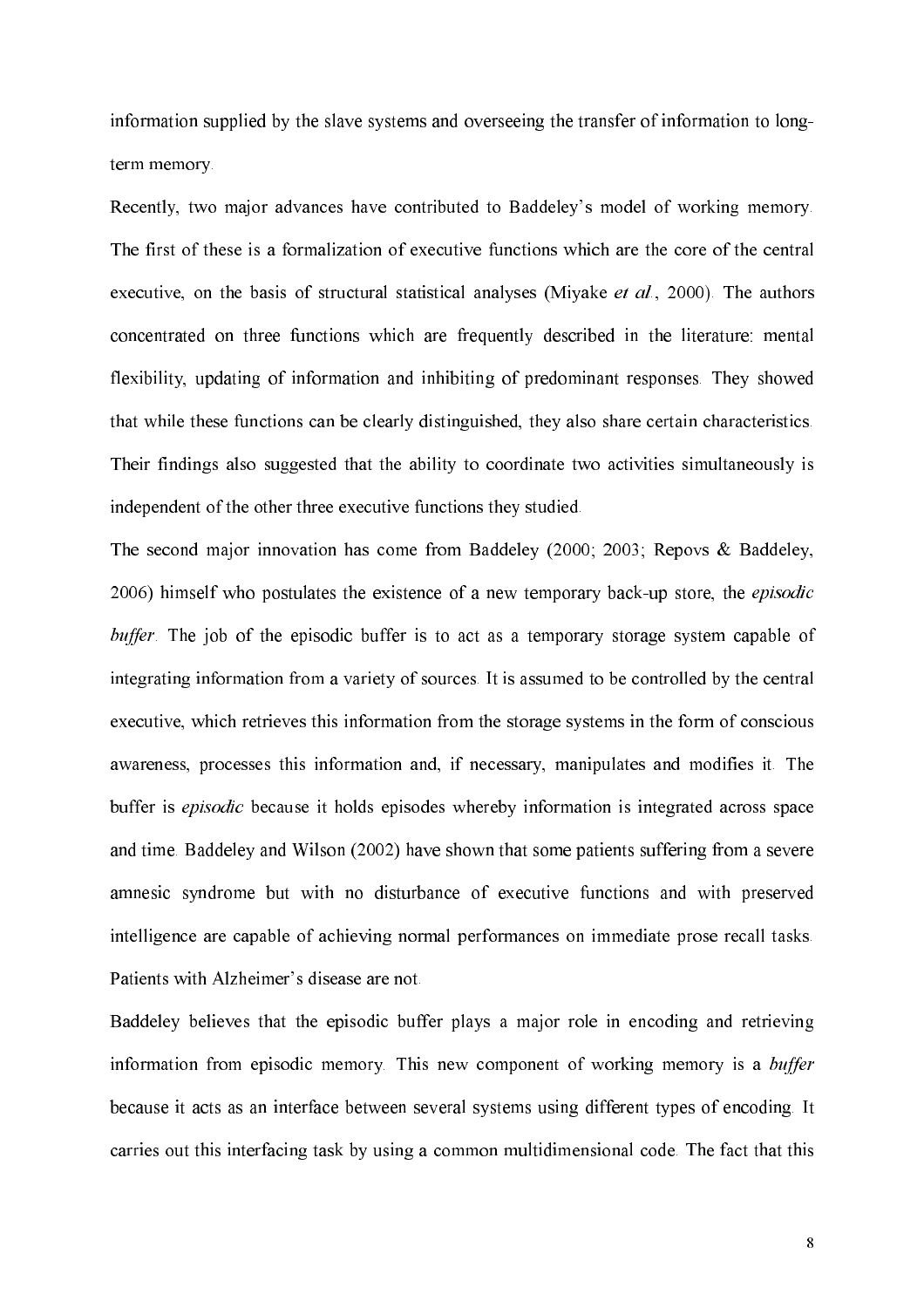buffer is characterized as being episodic immediately emphasizes just how important the phenomenology of recollection and links between consciousness and memory will be in future research. Its assessment in some disease has recently been proven to be useful. Thus, Quinette, Guillery-Girard, Noël, et al. (2006) have investigated the nature of the episodic memory impairment in transient global amnesia in distinguishing between the performance of patients with preferential encoding deficits and those of patients with preferential storage disorders. The results showed that while the functions of binding and maintenance of multimodal information (devoted to the episodic buffer) were intact in patients with storage disorders, they were impaired in the case of encoding deficits. These results were easily interpreted in the framework of episodic buffer that represents an interface between working memory and episodic memory.

# **Long-Term Memory**

*Episodic memory* is defined as the memory of personally-experienced events, situated in the temporal-spatial context of their acquisition. This concept of episodic memory has been undergoing profound and continuous change until recently (Wheeler, Stuss, & Tulving, 1997; Tulving, 2001, 2002). The basic characteristic of episodic memory is that it allows for the conscious recall of a previous experience: the event itself (what), but also where and when it took place. The emphasis is placed not only on the accuracy of the recollection (of the event), but also on subjective experience. Episodic memory is the only form of memory which, at the moment of recall, is turned towards the past. Accordingly, the retrieval of a memory from episodic memory implies "mental time travel" back through one's past, associated with *autonoetic consciousness*. This concept, which specifically characterizes episodic memory, means that one becomes aware of one's own identity and existence in subjectivelyapprehended time that extends both backward and forward. This definition emphasizes the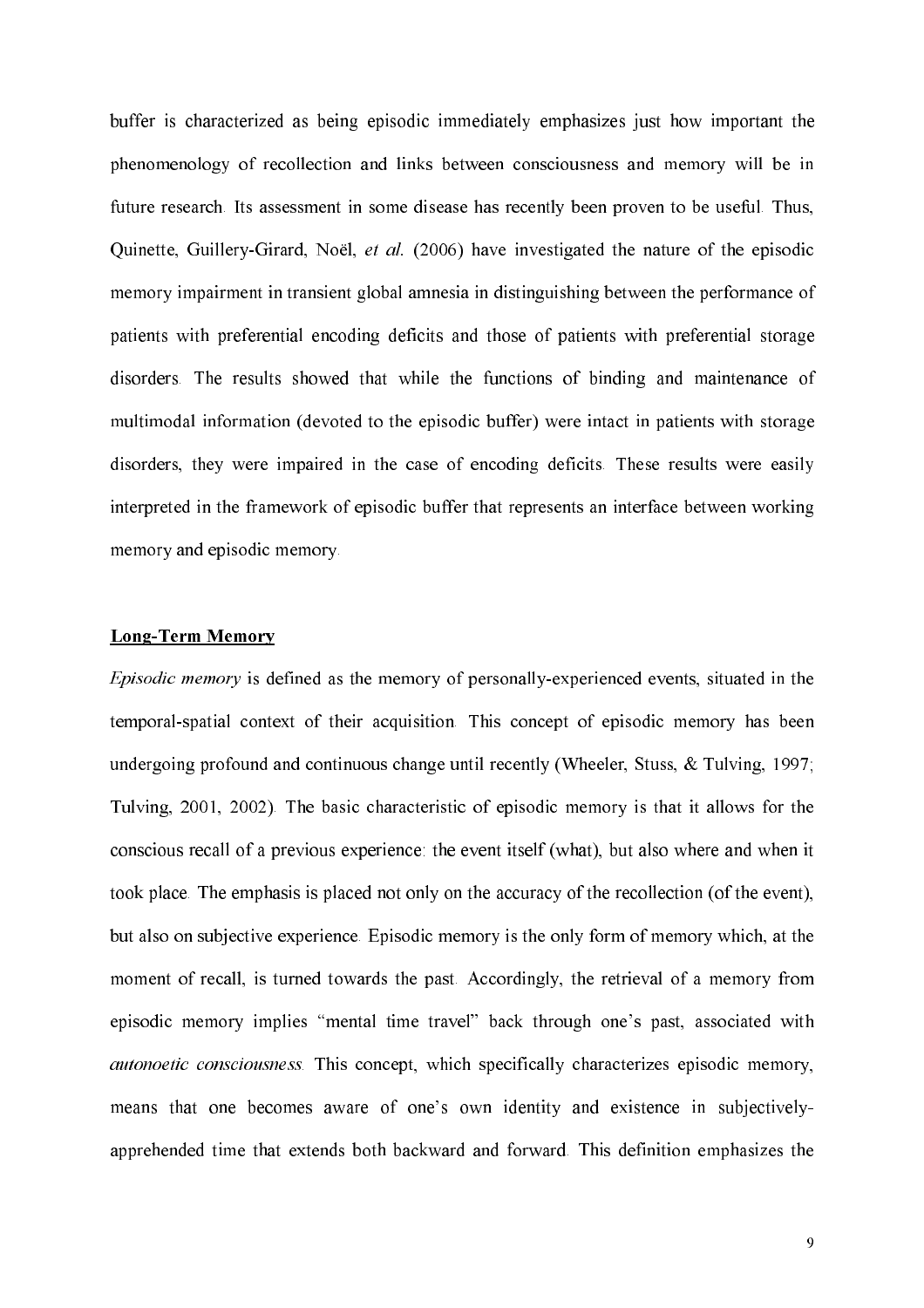coming together of three ideas: the self, autonoetic awareness and subjectively-perceived time. The situation of the profoundly amnesic patient KC (see Tulving, 2002, Rosenbaum et al., 2005) gives us some idea of what the absence of episodic memory and autonoetic consciousness means: a feeling of *blankness* and the inability to project oneself into either the past or the future. To sum up, episodic memory encompasses both the accuracy and the subjective experience; these two aspects are remarkably discussed in the theoretical paper of Conway et al. (2004). For these authors, there is "a fundamental tension between adaptive correspondence (experience-near sensory perceptual records of goal activity) and selfcoherence (a more abstracted and conceptually-rich long-term store of conceptual and remembered knowledge)".

Semantic memory concerns not only the understanding and use of language (memory of words and concepts), but also the memory of "general facts of the world", including other kinds of stimuli (visual, spatial, etc.). The definition of semantic memory refers to one's *noetic awareness* of the existence of the world and objects, events and other regularities within it, independently of self, autonoetic awareness and subjective time. Semantic memory therefore allows for an introspective attitude towards the world, without the object which gave rise to the thought necessarily being perceptually present, and without the feeling of reexperience which characterizes episodic memory (Tulving, 1972). There is a great deal of neuropsychological data documenting the distinction between episodic and semantic memory, based on diverse methodologies. The preservation of semantic knowledge in amnesic patients displaying massive impairment of episodic memory was first signaled many years ago (Kinsbourne & Wood, 1975) and, more recently, two lines of research have produced some interesting results. The first seeks to highlight dissociations in patients displaying retrograde amnesia by contrasting the normal retrieval of semantic knowledge with the impossibility of recovering episodic memories acquired over the same period (Dalla Barba, Montovan,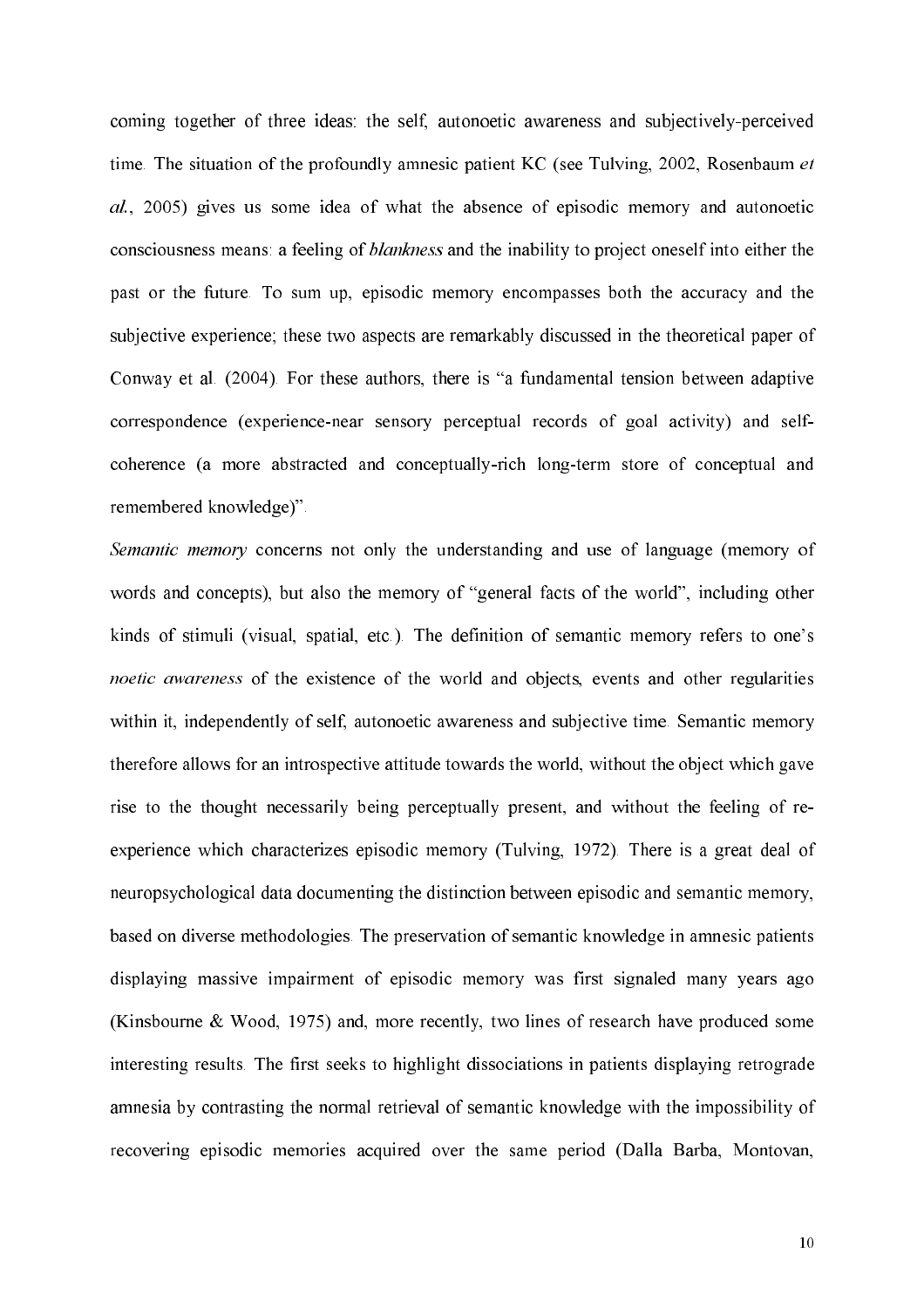Ferruzza, & Denes, 1997; Levine et al., 1998; Manning, 2002). The second approach sets out to demonstrate the acquisition of new semantic knowledge by patients incapable of forming new memories. Some amnesic patients can indeed acquire new semantic knowledge, albeit generally at a slower pace than normal subjects (Glisky, Schacter, & Tulving, 1986; Hirst, Phelps, Johnson, & Volpe, 1988). Similarly, in transient global amnesia, Guillery et al. (2001) have demonstrated that during the acute phase, patients can acquire new knowledge in semantic memory. In a first step, they were shown sentences that were difficult to understand, together with clues to their meaning. After a more or less lengthy interval (from a few minutes to a few hours), the patients were able to explain these sentences without the help of the clues. This showed that some sort of modification had taken place within semantic memory, even though the patients had no conscious recollection of the initial situation. These findings concur with the observations of developmental amnesia recorded by Vargha-Khadem et al. (1997; see also Gadian et al., 2000; Martins et al., 2006), which have triggered fresh debate about the contrast between episodic memory and semantic memory, as well as the role of the hippocampus and related structures in these two memory systems.

*Procedural memory* allows us gradually to acquire skills through training (i.e. in the course of numerous attempts), store them and reconstruct them without necessarily referring back to previous experiences. It is expressed in the subject's activity and its contents are difficult to verbalize. Procedural memory is an automatic form of memory and cannot easily be accessed by one's consciousness. Even so, procedural learning requires the cooperation of several cognitive systems - notably working memory and episodic memory systems - and the subject is therefore partially conscious of the processes involved. Procedural memory per se is implicated when subjects are asked to carry out "constant" tasks, characterized by the invariance of the material and instructions, the processing required and the modes of encoding and retrieval, as well as by the involvement of a motor component (Ackerman, 1987). Thanks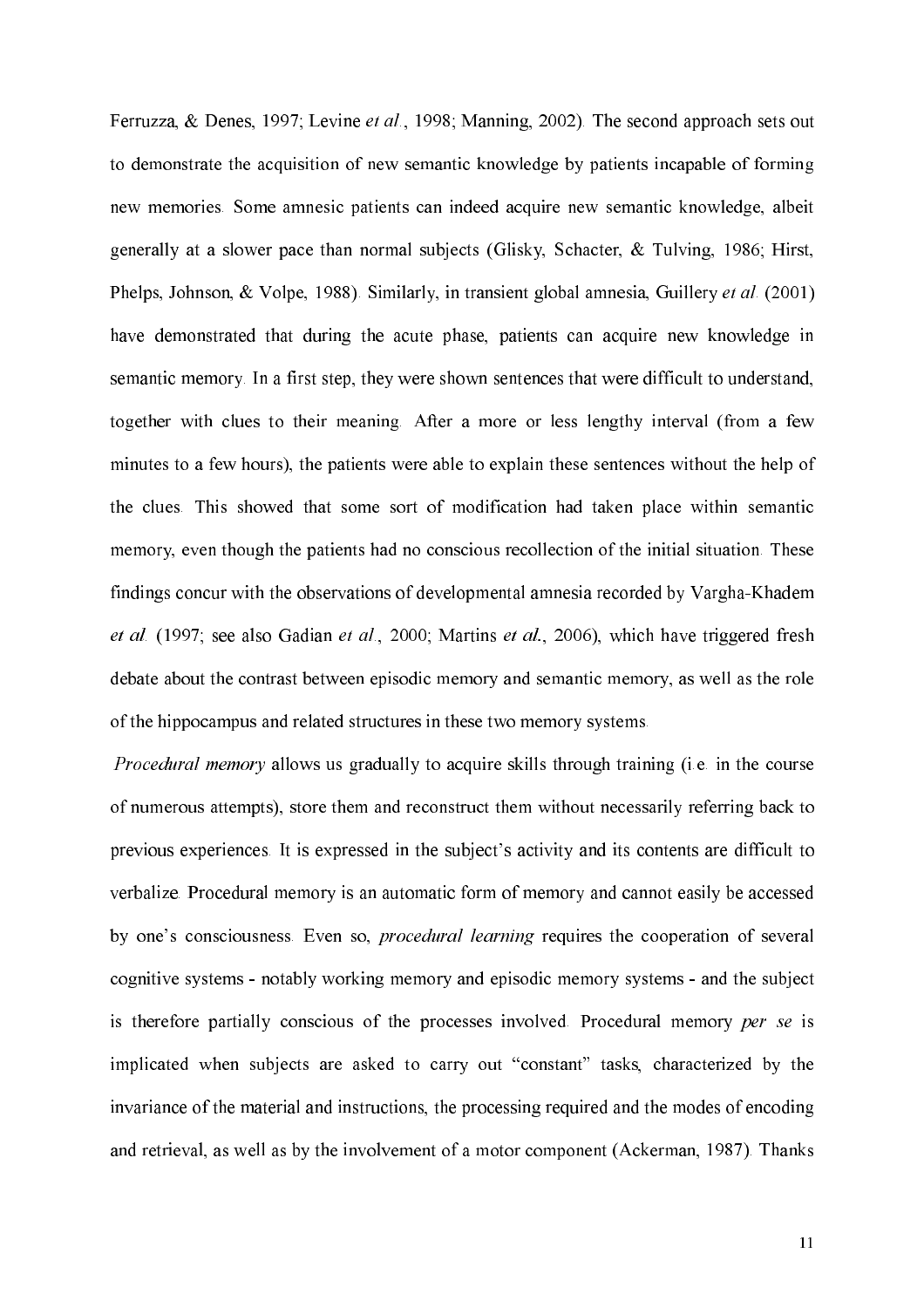to the intensive practice of invariant logical conditions, it is claimed that this type of test makes it possible to establish rapid, proceduralized and automatic processes. The constant nature of a task results in a fairly major reduction in interindividual variability in performances during the learning process. Procedural memory is thus gradually brought into play during the automation of a task. This phenomenon has been described within the context of learning theories postulating the existence of different phases (Anderson, 1999). Beaunieux et al. (2006) have recently confirmed that three separate learning phases occur during procedural learning (i.e. cognitive, associative and autonomous), in line with the Adaptive Control of Thoughts model proposed by Anderson (1999). Beaunieux and colleagues have also experimentally demonstrated the major involvement of episodic memory and executive functions in the first learning phase. Their cognitive and neuroimaging results show that procedural memory is functionally dependent on high-level cognitive processes in the early stages of encoding, only ceasing to be so when the procedure is fully automated (Hubert et al., in press). The possibility of amnesic patients acquiring new skills has been demonstrated using complex perceptual-verbal-type tests, such as the mirror-reading paradigm, or ones involving complex cognitive strategies, such as the Hanoi Tower (see, for example, Beaunieux et al., 1998, in Korsakoff's syndrome). This memory system would therefore appear to be resistant to numerous pathologies and apparently independent of the structures of the medial temporal lobe. Nevertheless, some patients with episodic memory or working memory deficits may have difficulty acquiring novel semantic and cognitive procedural knowledge (see for example a study of alcoholic patients by Pitel et al., 2007) and procedural memory is affected in various subcortical pathologies, notably fronto-subcortical dementias such as Huntington's disease (Heindel, Salmon, Shults, Walicke, & Butters, 1989). The cerebral substrates of procedural memory comprise various subcortical structures, notably the striatum, as well as the cerebellum.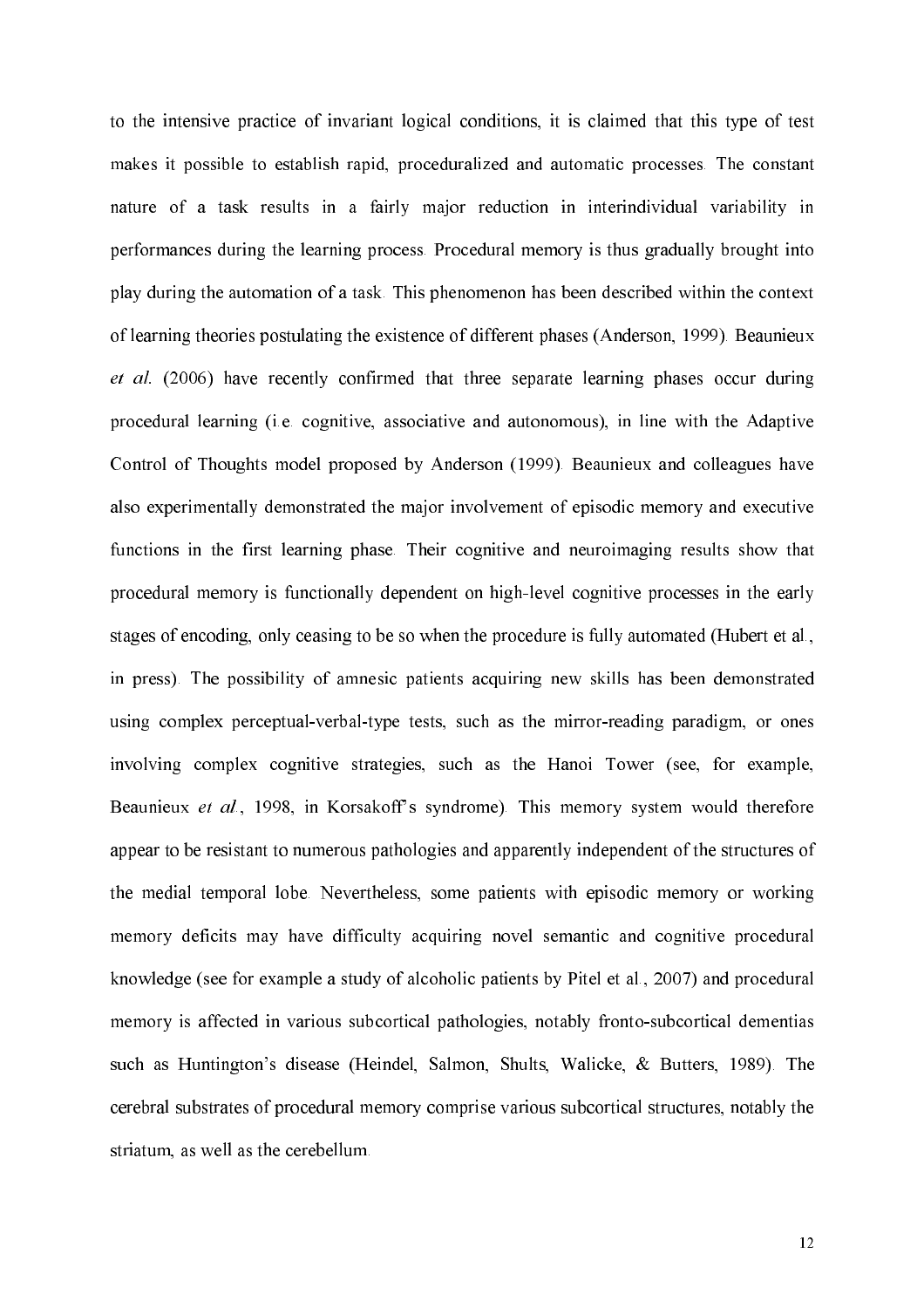*Implicit memory* has given rise to a considerable number of studies in neuropsychology. The terms *explicit* and *implicit* (initially used by E. Claparède to distinguish between two forms of memory processes; see Eustache, Desgranges, & Messerli, 1996) are above all descriptive and, unlike the concepts presented earlier, do not refer to fully-fledged memory systems. This distinction does, however, need to be clarified, as results gathered in this particular field of investigation have allowed us to characterize certain memory systems more accurately. As Schacter (1994) has pointed out, this distinction between different forms of memory has been accompanied by the demonstration of striking dissociations, which would indeed suggest that separate systems are implemented in the implicit and explicit expressions of memory. Moreover, certain findings have led to new memory systems being proposed, such as the Perceptual Representation System (PRS; Tulving & Schacter, 1990). The terms explicit and *implicit* are also used to describe different memory tasks. Lastly, they can also refer to the psychological experience accompanying information retrieval (Tulving, 2001b). This situation explains why there are so many ongoing terminological and conceptual debates.

According to Schacter, implicit memory is said to be brought into play when previous experiences modify performance on a task which does not require the conscious recollection of these experiences. Explicit memory refers to situations in which a subject consciously recalls information stored in the memory. It can be assessed using the classic memory tests of free recall, cued recall and recognition (although implicit mechanisms are also involved in recognition tasks). Implicit tests of memory rely above all on the search for priming effects. The latter correspond to a phenomenon whereby the one-off presentation of a specific stimulus affects the way that this stimulus or a close or impoverished item is subsequently processed, despite the absence of any conscious retrieval of a previous encounter with this item.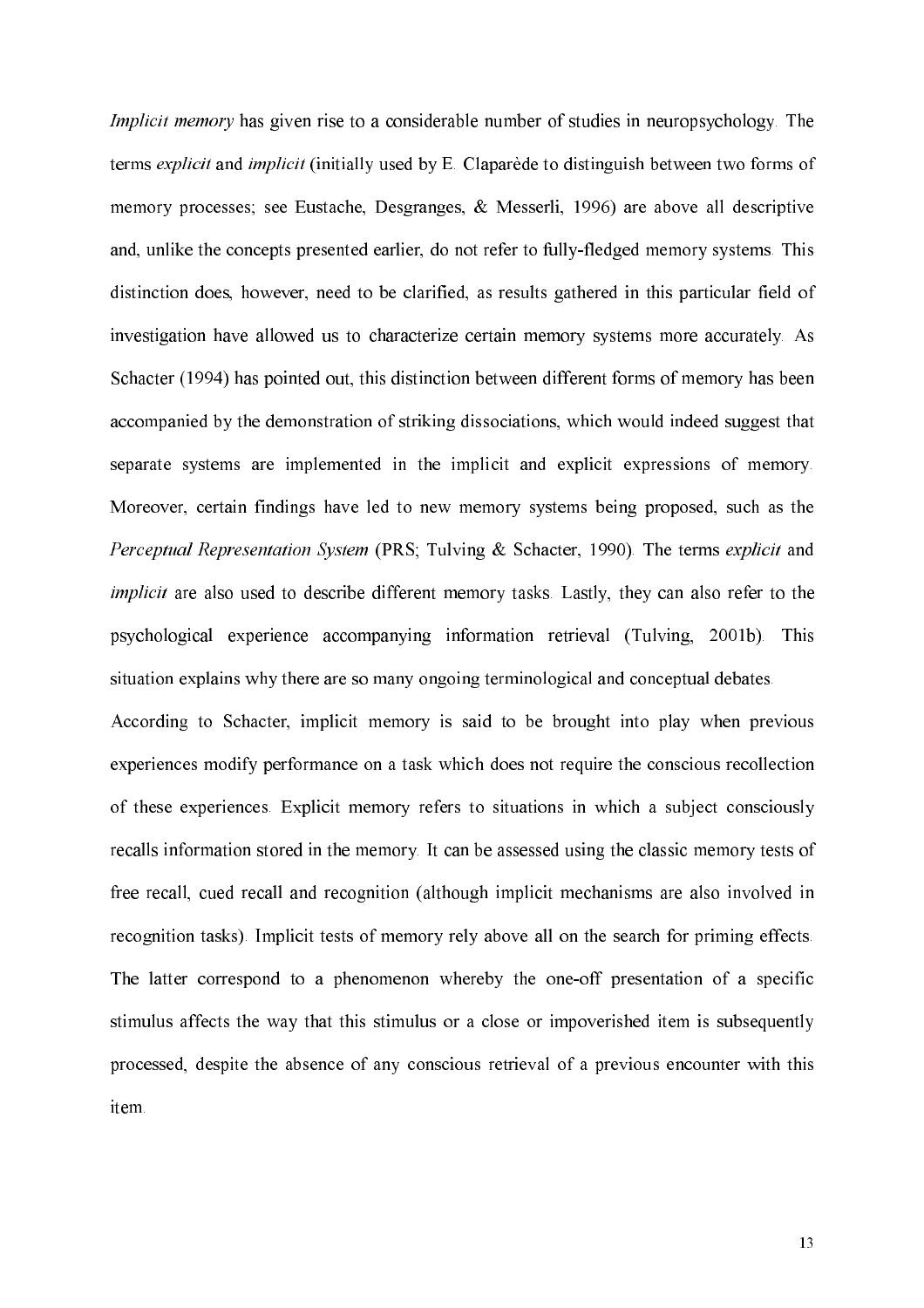In neuropsychology, the interest in priming effects developed from the work of Warrington and Weiskrantz (1968), who showed that amnesic patients could achieve normal or virtually normal performances on memory tests similar to cued recall but where the reference to the initial presentation of the material was not explicit. However, it was Graf, Squire and Mandler (1984; see also Graf & Schacter, 1985) who clearly underlined the importance of the instructions given to patients during the test phase. Their study focused on cued recall (explicit retrieval) and word-stem completion tasks (implicit retrieval). Whereas the amnesic patients failed to perform as well as the controls on the explicit memory test, both groups achieved comparable results on the implicit task. The interest generated by the implicit memory study gave rise to the creation of a whole host of experimental paradigms, which subsequently generated a great many different classifications based on varied criteria. One of the most frequently-used distinctions is the one between perceptual priming and semantic priming (Tulving  $&$  Schacter, 1990). Perceptual priming requires the processing of the overall structure of the stimulus during the test phase and is revealed by clues which provide information about the physical or perceptual properties of the stimulus. Semantic priming involves in-depth processing of the stimulus and the clues supplied during the test phase specify semantic characteristics. This distinction is based on the findings of various studies in experimental psychology, as well as on the observation of demented patients or ones suffering from focal lesions of the brain and characterized by different performance profiles on tasks assessing both types of priming (Keane, Gabrieli, Fennema, Growdon, & Corkin, 1991; Keane, Gabrieli, Mapstone, Johnson, & Corkin, 1995).

In a multisystem concept, such as the one developed by Tulving and Schacter, semantic priming effects are subtended by semantic memory. In a series of articles, these authors have suggested that perceptual priming effects may be subtended by a new memory system, which they refer to as the Perceptual Representation System (see Schacter, 1994). According to

 $14$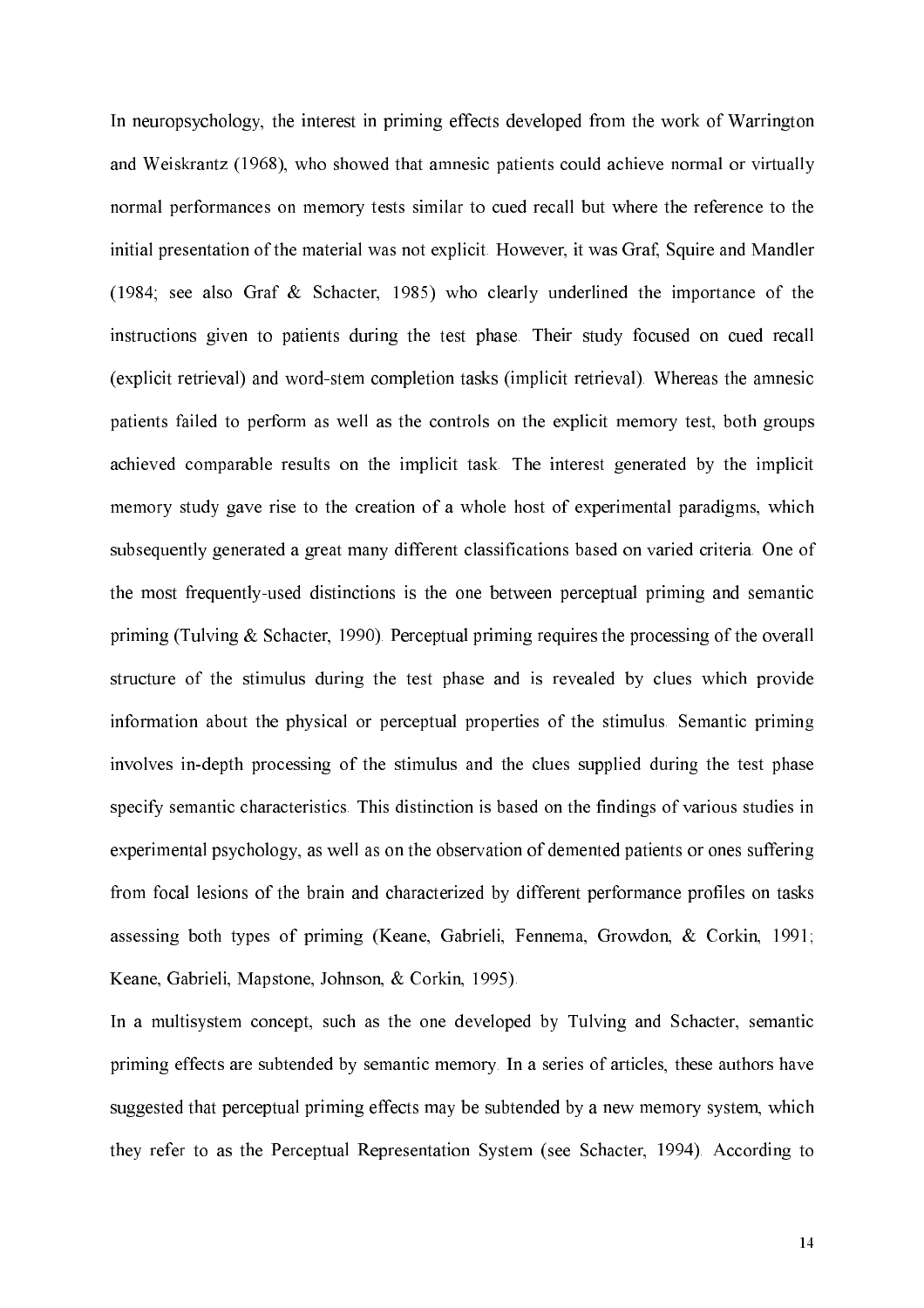them, the PRS is divided into several subsystems which share a number of properties. Probably reliant on cortical mechanisms, they operate at a pre-semantic level (i.e. a level which does not require access to meaning) and are implemented in nonconscious expressions of the memory of past experiences.

Neuropsychology has made a relatively small contribution to the description of the neuroanatomical bases of priming effects, as opposed to other forms or expressions of memory. One reason is that these effects frequently remain intact in cases of brain lesions, including permanent and even transient amnesic syndromes (Kapur, Abbott, Footitt, & Millar, 1996; Eustache et al., 1997). This tends to make them relatively independent of the medial temporal lobe system. Semantic priming effects are frequently disturbed in Alzheimer's disease (Giffard et al., 2001), probably due to dysfunctions in the neocortical regions (Fleischman et al., 2005). Even so, their neural bases are difficult to establish, as quantifying anomalies in semantic priming effects is a complex business, due to the fact that they can be manifested in the form of either hypopriming or hyperpriming (Giffard *et al.*, 2001, 2002). Impairment of perceptual priming effects would appear to be less common, and related studies are certainly less numerous. Anomalies generally follow in the wake of a sensory deficit, and this is why perceptual priming effects are probably subtended by the posterior neocortical regions involved in perceptual mechanisms (Keane et al., 1995; Fleischman et al., 2005). This is supported by activation data collected from healthy subjects in functional imaging of the brain, which also suggest a left lateralization of semantic priming effects and a right lateralization of perceptual priming effects (Lebreton, Desgranges, Landeau, Baron, & Eustache, 2001). Lastly, these studies reveal a strong relationship between the cognitive mechanism of priming effects and their neurophysiological manifestation in the form of a decrease in cerebral blood flow observed during comparisons between priming and reference situations. These results contrast with the findings of studies which have mainly revealed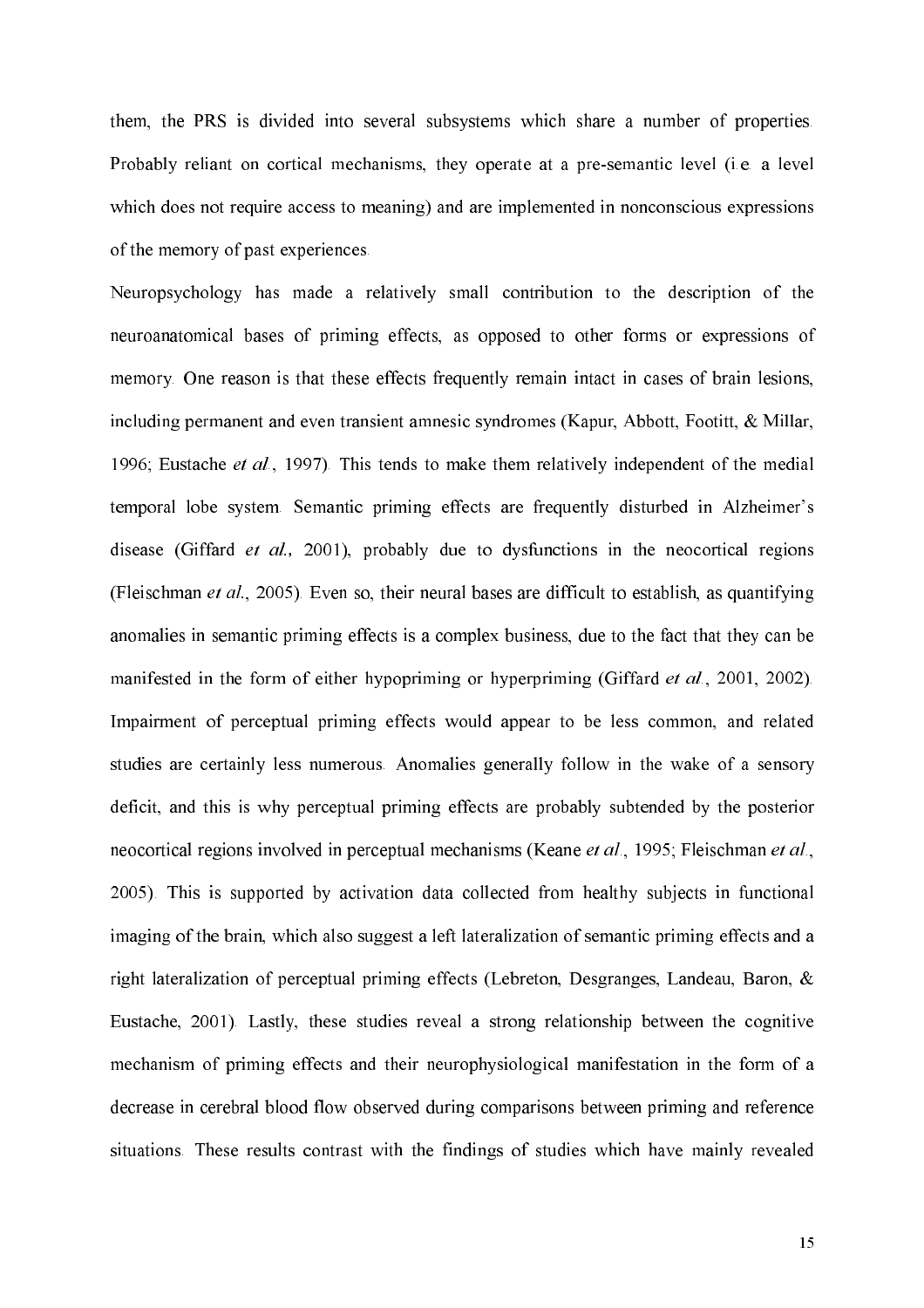increases in cerebral blood flow in comparisons of explicit memory tasks and reference tasks (Desgranges, Baron, & Eustache, 1998). A fundamental question deals with the physiological meaning of the decrease in cerebral blood flow related to priming effects. Several processes may be at the root of these changes in local synaptic activity. The "repetition suppression" effect, highlighted in physiological studies of monkeys (Desimone, 1996), is characterized by a reduction in the neural response of some neuron ensembles fired of when these items first occurred. However, this striking opposition between increases in explicit memory and decreases in implicit memory that is observed in activation studies needs to be qualified. Thus, some studies involving implicit priming phenomena (see, for example, Henson, Shallice, & Dolan, 2000) have shown increases in cerebral blood flow for primed items, notably during the first occurrence of the priming effect (i.e. when this item has no previous representation in memory).

# **Memory Concepts and Tasks**

According to the concepts presented in this article, with the exception of the terms explicit *memory* and *implicit memory*, which enjoy a special status, the different components described in the previous section correspond to hypothetical systems of memory, and must not be confused with memory tasks, which have been developed within other, frequently older, theoretical frameworks. However, to provide an illustration of the material used in neuropsychological research and establish links between theory and practice, we list the basic definitions of the main concepts and the paradigms currently used by neuropsychologists in Table 1

# [Table 1]

In order to assess multi-component working memory (Baddeley's model), neuropsychologists and experimental psychologists have devised paradigms which make it possible to measure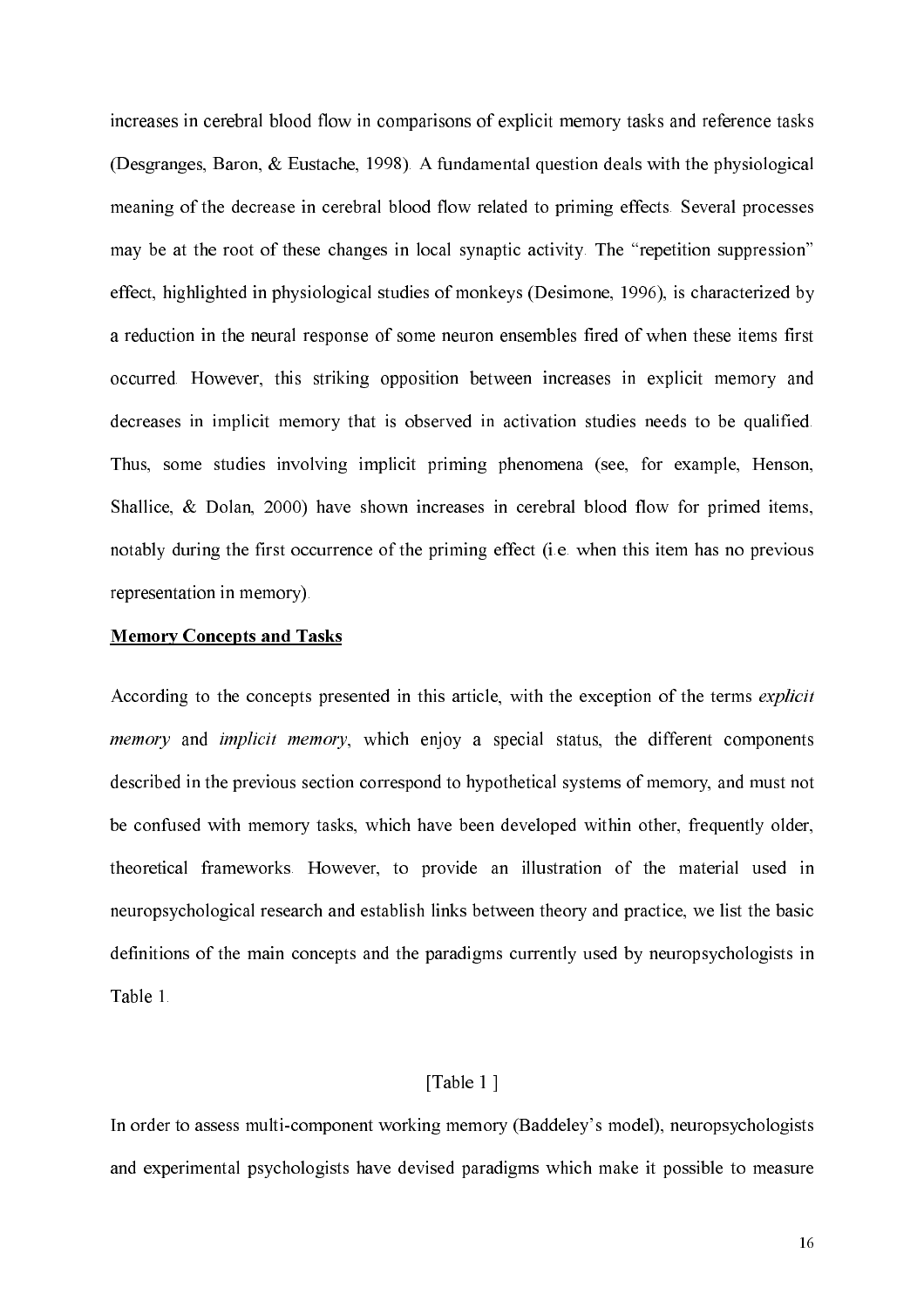(albeit imperfectly) these different components, namely the phonological store, subvocal rehearsal and visuospatial sketchpad. The proposals put forward by Miyake et al. (2000) in particular allow us to rationalize our assessment of the central executive, and it is now possible to use a variety of methodologies to assess the episodic buffer (Prabhakaran, Narayanan, Zaho, & Gabrieli, 2000; Burglen et al., 2004; Quinette, Guillery-Girard, Noël, et  $al. 2006$ ).

The picture becomes more complicated when it comes to assessing semantic memory, which includes the memory of concepts, knowledge of the world (which varies considerably from one subject to another and is determined by their cultural level) and personal semantics (by definition even more difficult to grasp, as the references are necessarily individual). As for episodic memory, there is an even greater gap between concept and tasks. Neuropsychological tests assess episodic memory extremely imperfectly (or partially). It is a serious problem, as this system is impaired in many pathological situations (especially neurodegenerative diseases such as Alzheimer's), as well as in the normal aging process. It is important to distinguish between episodic memory tasks (the classic tests of free recall, cued recall and recognition on which neuropsychological tests are based) and the concept of episodic memory, which emphasizes the subjectivity and phenomenology of memory. Even so, certain tasks do enable us to gain a better idea of the specificity of episodic memory, notably certain assessments of autobiographical memory (Piolino et al., 2003; 2006).

Recognition tests deserve particular attention, because their ease of use makes them extremely popular, though they do pose specific problems. At first glance, these recognition tests ("Indicate whether or not you have already been shown this item") would appear to assess episodic memory. However, many studies have suggested that this interpretation is only partly correct, and that the tests may actually span two separate processes or types of memory: recollection and familiarity (see Yonelinas, 2002, for a review). Studies using the

17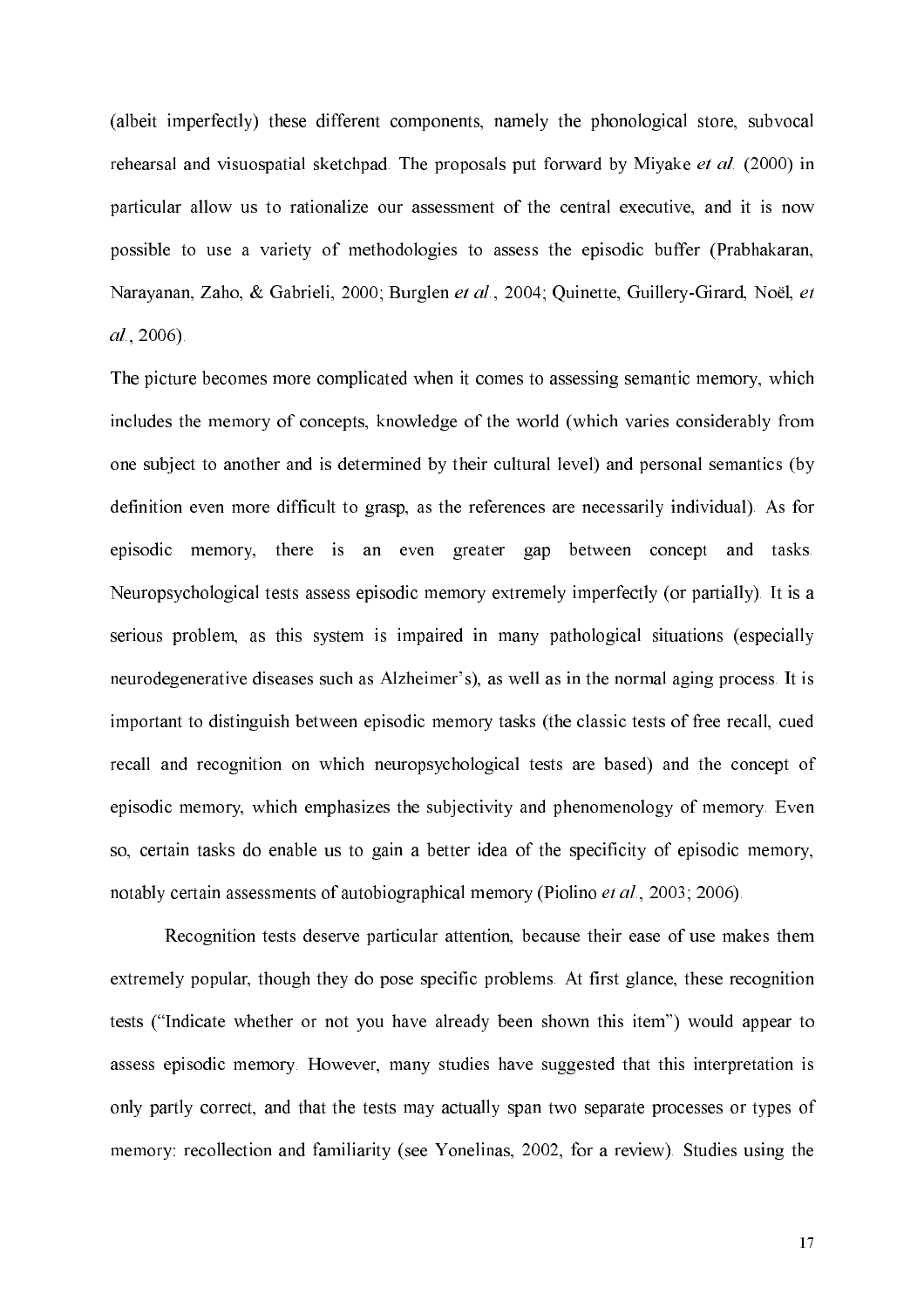Remember – Know (R-K) paradigm are especially revealing (Tulving, 1985, Gardiner, 1988, 2001). In this type of paradigm, subjects taking part in the recognition test must answer a supplementary question when they think that they have already been shown the item. They must decide whether they *remember* the event corresponding to the presentation of the item during the study phase or whether they know that this item was on the initial list because of a simple feeling of familiarity. More precisely, during the recognition task, the subject has to give a "Remember" response if recognition is accompanied by the retrieval of the context in the form of a re-experiencing of information from the learning context (i.e. thoughts, feelings or perceptions) and a "Know" response if recognition is achieved without any such access. In addition, "Chance" or "Guess" responses give subjects the possibility of signaling when their recognition judgment of an item is a matter of chance ("I guess that this item may be a target item but I do not remember or even know that I saw either one or the other of these two items"). The R-K paradigm is intended to gauge states of consciousness associated with memory retrieval (Tulving, 2001b). As such, in the context of multisystem theories, the R-K paradigm constitutes a sound approach to autonoetic consciousness and noetic consciousness, associated with episodic memory and semantic memory respectively. Although methodological problems do not fall within the ambit of this article, this dichotomic vision does need to be qualified somewhat. First of all, the use of R responses (corresponding to mechanisms of conscious retrieval) indubitably represents an interesting contribution to the assessment of episodic memory, providing that the material is suitable for this form of investigation (i.e. genuinely allowing the scene to be relived). Secondly, K-type responses (corresponding to a feeling of familiarity) probably cover very different realities, ranging from noetic consciousness, which describes semantic memory, to purely perceptual familiarity (Aggleton & Pearce, 2001; Morris, 2001). Otherwise, qualitative characteristics of each memory can also be assessed by asking the subjects to report their self-perspective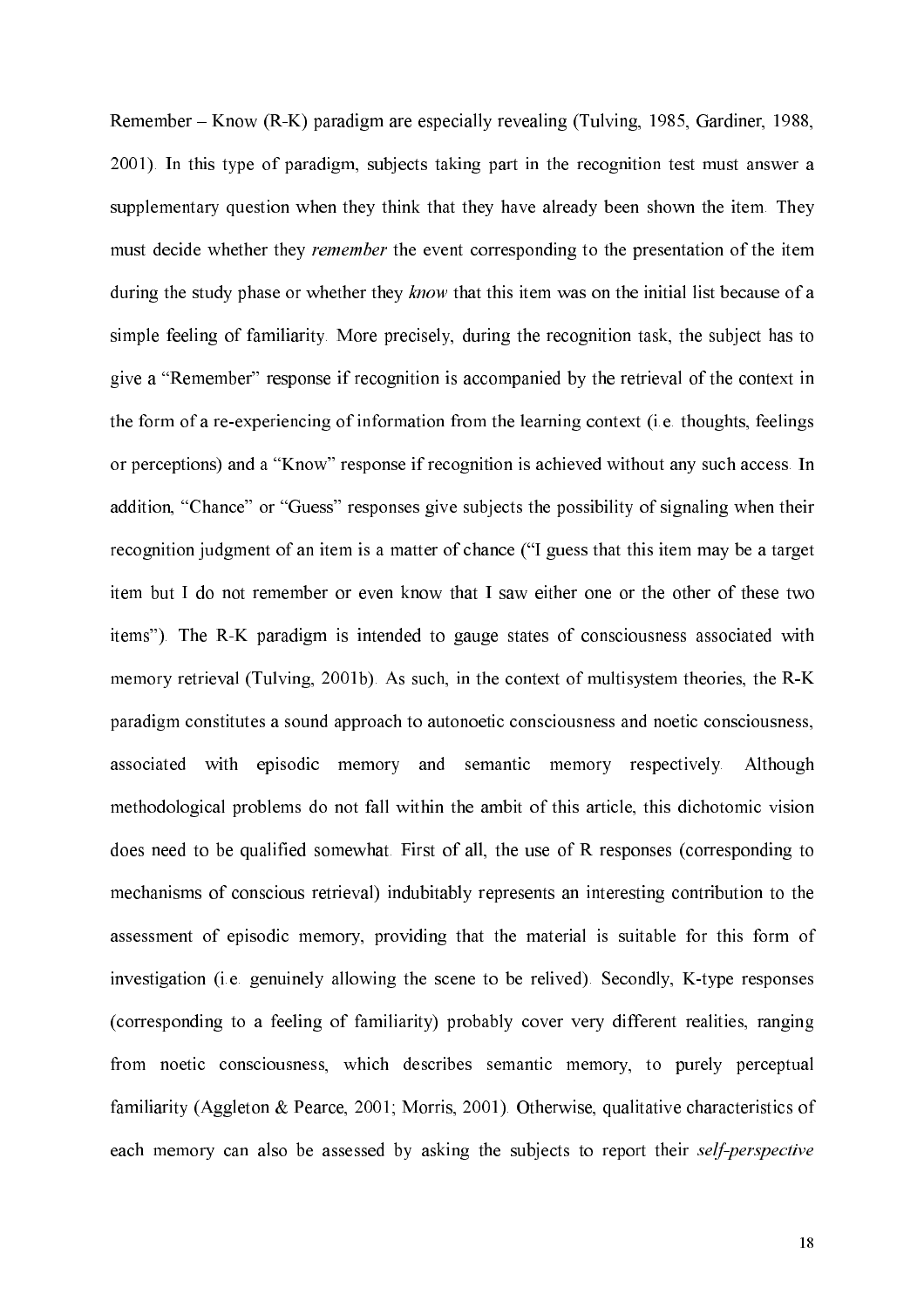during retrieval (for details see Piolino et al., 2006, and Piolino et al., 2007, for an application in frontotemporal dementia). The estimation of self-perspective accompanying mental imagery related to each memory can be made thanks to the field/observer paradigm (Nigro and Neisser, 1983). The subjects are required to give either *observer* response if they saw themselves in the scene as a spectator or a *field* response if they saw the scene through their own eves, as if they were reliving the event from something like the original perspective as an actor would.

Methodologies for assessing procedural memory are fairly standardized: subjects are asked to make several attempts at performing an unfamiliar task, and a learning curve is established by measuring their performances in terms of precision and/or duration. The performances of amnesic patients are often poorer than those of controls (learning takes longer, for example) and are sometimes considerably disturbed. These results are generally ascribed to the impairment of episodic memory and working memory, which hinders the activation of the procedural learning process. The problems associated with the assessment of procedural memory are therefore very different from those encountered when assessing episodic memory, for instance. The difficulty here lies in trying to distinguish between the processes involved in procedural learning and procedural memory per se. Accordingly, rather than measuring procedural memory, current assessments actually measure procedural learning in its initial phases, when procedural memory is virtually absent. However, if the number of trials is sufficient (at least 40 trials of the Tower of Hanoi, for example), it is possible to make a valuable assessment of procedural memory (Beaunieux et al., 2006; see also Hubert et al., 2007 for a validation using functional cerebral imaging).

The situation is different yet again when it comes to measuring priming effects. This involves methodologies developed in experimental psychology and psycholinguistics which have only recently been applied to neuropsychology. They continue to be used mainly for research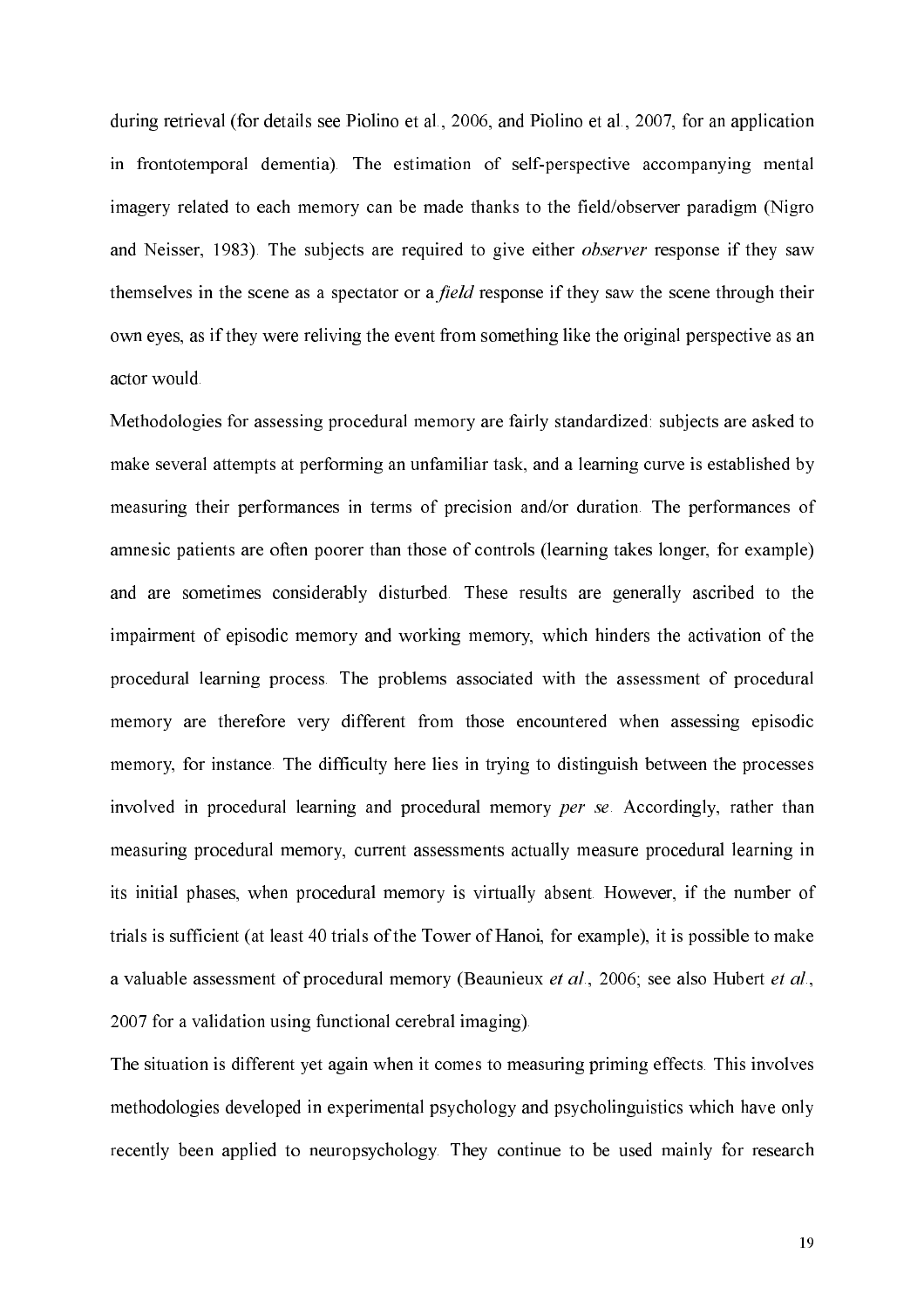purposes (with the exception of word-stem completion paradigms, which are sometimes used by clinicians) and, for this reason, the distance between concepts and assessment is not as great.

#### **Multisystem Concepts of Memory**

As Baddeley recently stressed (2000), the different theoretical models, emanating from a variety of sources, apply either to precise phenomena or to far more general frameworks. In the latter case, they seek to give account of a large body of familiar data, all the while opening up avenues for future research, deliberately relegating more detailed specifications to the background. This is a useful approach at the present time, given the welter of empirical results amassed over the last twenty years or so in memory-based research.

It was in the early 'eighties that Tulving first proposed the existence of a "monohierarchical arrangement", in which episodic memory constituted a specialized subsystem of semantic memory which, in turn, was a specialized subsystem of procedural memory. This organization excluded the possibility of double dissociations, as the high-level systems in the hierarchy were placed in a relation of dependency with the lower-level systems. Tulving supplied ontogenetic and phylogenetic arguments to support this "Russian doll" organization of the various systems. In the "monohierarchical interlocking" model, Tulving (1985) matches three forms of consciousness (i.e. autonoetic, noetic and anoetic) to the three systems of memory (episodic, semantic and procedural, respectively).

The significant development in the early 'nineties was the addition of two new memory systems: the PRS and working memory. These five memory systems constitute the framework within which the author proposed his SPI (serial-parallel-independent) model in 1995. This model therefore brings together the two major concepts governing the structural and functional description of memory: systems and processes. The SPI model is also an attempt to overcome the inflexibility of previous monohierarchical concepts, notably the impossibility of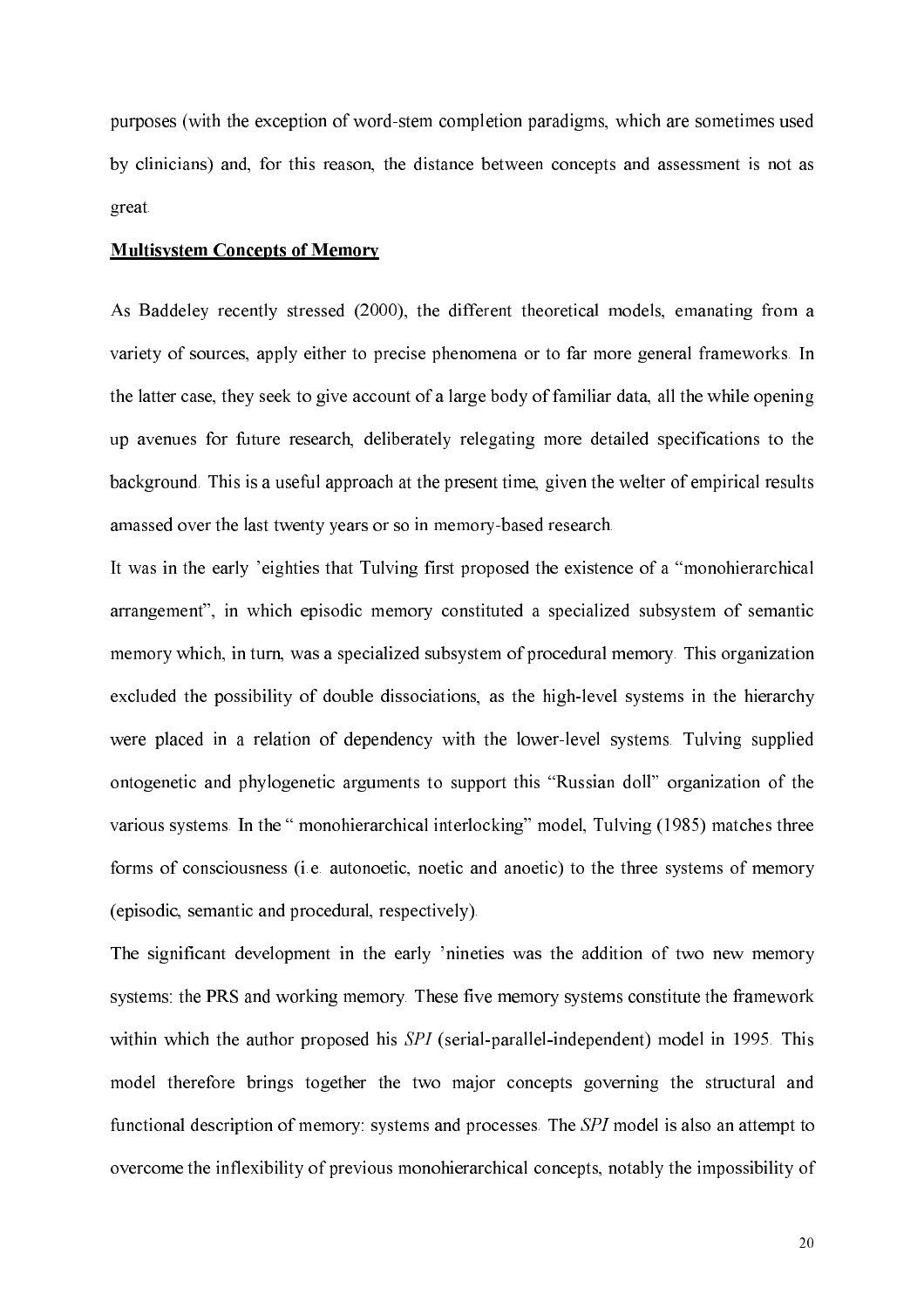highlighting double neuropsychological dissociations (Figure 1). According to this model, there is a serial dimension to encoding (encoding in one system depends on the quality of the encoding in the lower system), storage occurs in parallel in the different systems, and the retrieval of information stored in one system takes place independently of retrieval from other systems. This model therefore predicts that the encoding of an item of information at a "lower" level (e.g. semantic memory) can take place even if encoding at a higher level (episodic memory) is impaired, but not the other way round (which remains a considerable constraint). When it comes to retrieval, however, there are far fewer constraints. For example, the SPI model does not exclude the possibility that retrieval of semantic information may be impaired while retrieval from episodic memory remains intact. It thus allows us to give account (at least partly) of certain double dissociations encountered in dementias, notably impaired semantic memory at the early stage of semantic dementia.

# (Figure 1 about here)

In the SPI model, this organization holds good for the four representational systems, but not for the procedural memory action system. Relations between procedural memory and the other systems are not specified, and this constitutes one of the model's limitations. In subsequent publications (see, in particular, Tulving, 2001a), the emphasis has been placed on relations between the PRS, semantic memory and episodic memory. Nor are links with working memory specified, and this represents a further limitation, especially given the significant developments that have taken place in this field, notably Baddeley's proposition (2000) of the existence of an episodic buffer at the interface between "short-term" and "longterm" structures.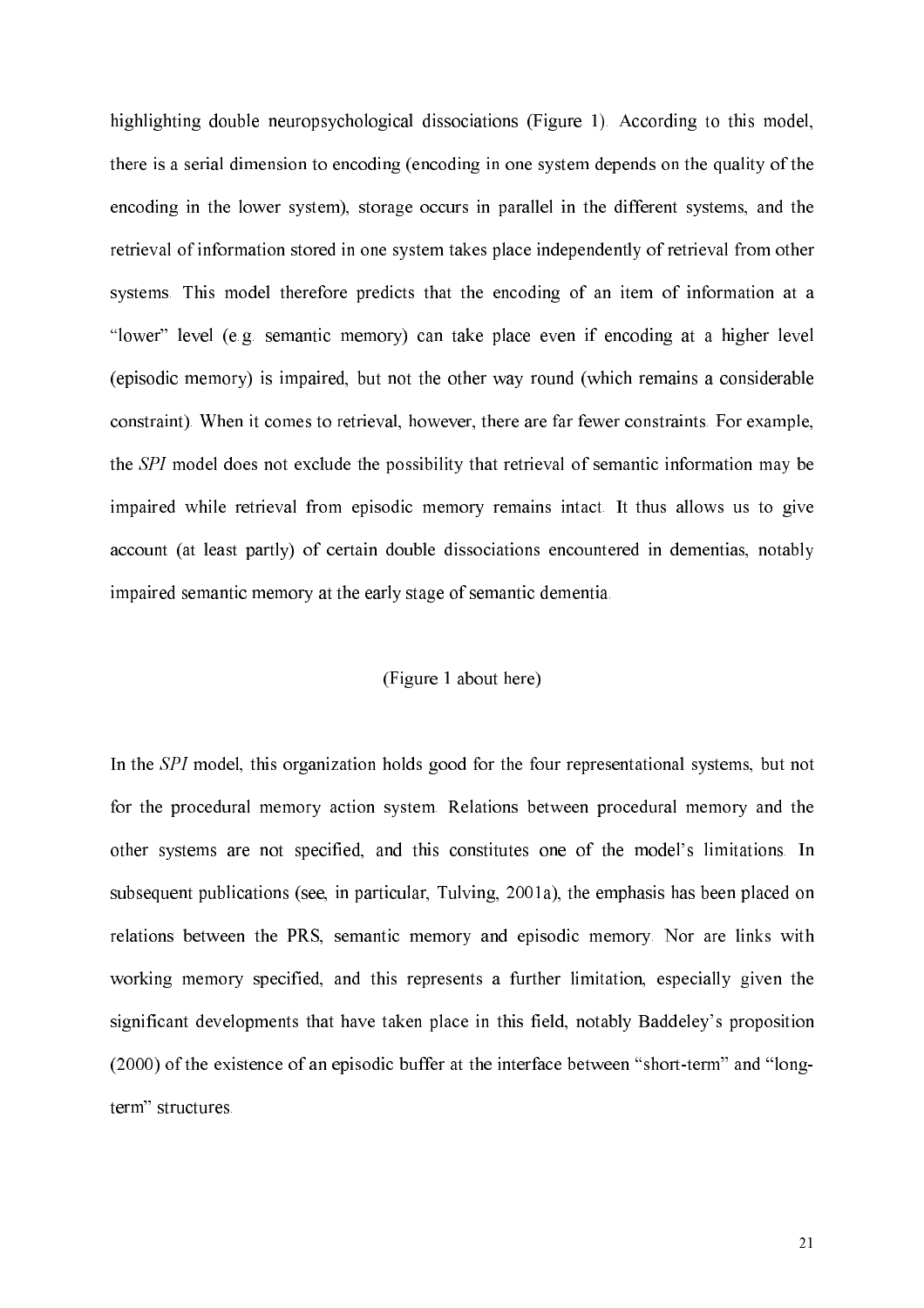Tulving (2001a) has defended the configuration of the SPI model, restricted to the PRS, semantic memory and episodic memory systems, in a debate with Hodges and his colleagues (see Hodges  $\&$  Graham, 2001, for a review). These authors adopt a divergent opinion about the need for information to be transmitted from the PRS via semantic memory in order to reach episodic memory. In a series of publications, Hodges and his colleagues have shown that patients in the early stages of semantic dementia achieve normal performances on various recognition tasks using non-verbal material (drawings, faces, etc.). Providing the stimuli do not undergo any alterations between the study and test phases, the performances of these patients are perfect, whether the items are known (the patients can name them) or unknown. As soon as these stimuli are modified, however (e.g. photos of objects taken from different angles), successful recognition becomes dependent upon the semantic status of the stimulus: a high level of recognition for known items, but impaired recognition for unknown stimuli. For the authors, this series of experiments suggests that there are multiple inputs into episodic memory and that perceptual information about the items being studied can – generally in conjunction with the semantic system, but also in the absence of all meaning – generate fresh learning. This type of acquisition, which has no recourse to the semantic system, only works for non-verbal material, not for words (Graham, Patterson, Powis, Drake, & Hodges, 2002). In their opinion, these findings contradict Tulving's SPI model (1995), according to which acquisition in episodic memory necessarily relies on the semantic system, and they have put forward an alternative hypothesis, the Multiple Input Model (MIM). According to this model, information from the perceptual system can directly enter episodic memory, thereby explaining the normal recognition performances in patients suffering from semantic dementia, whereas in normal subjects, recognition memory relies on multiple inputs from both the perceptual and semantic systems.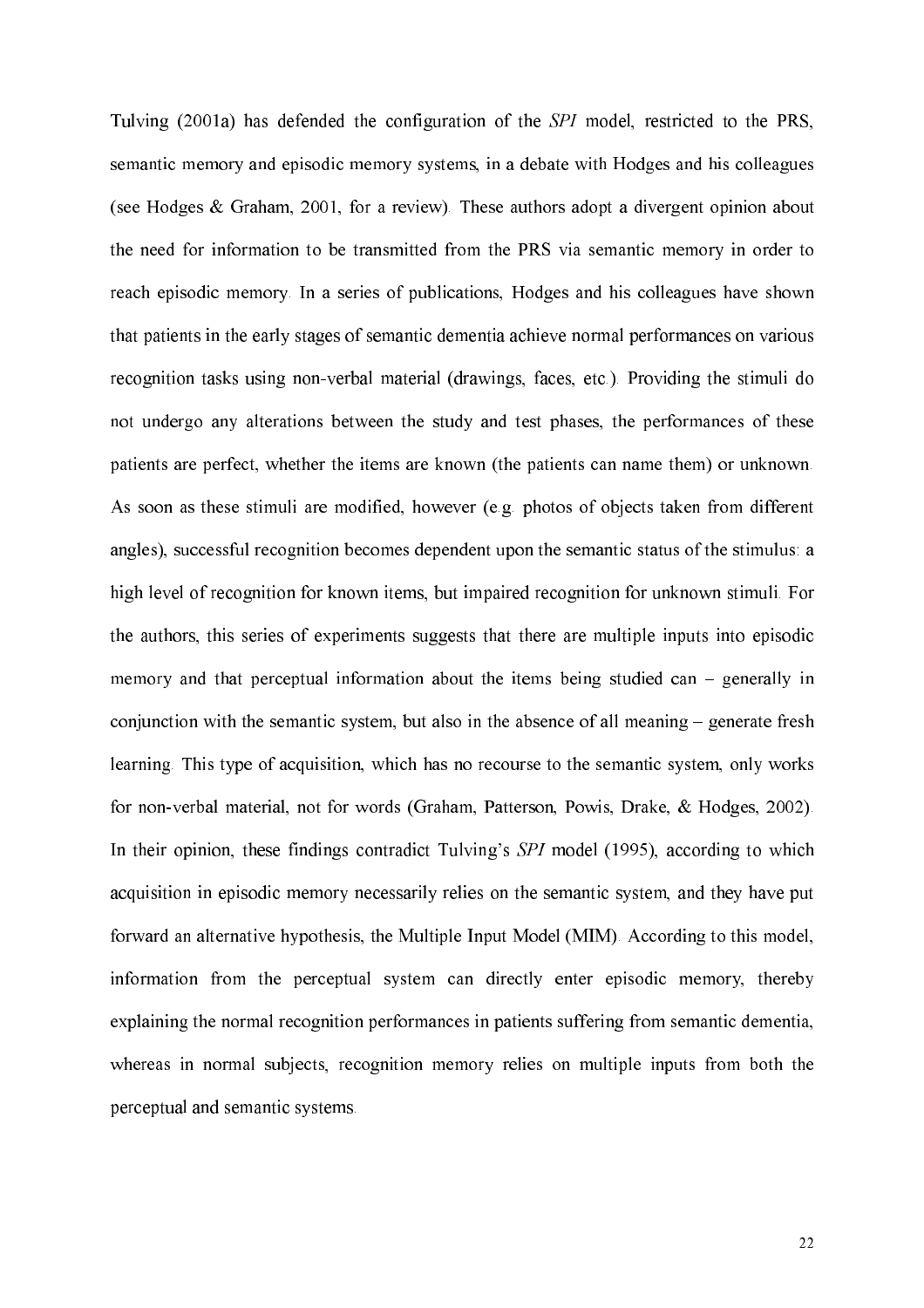Tulving (2001a) has given a clear and vigorous response to the propositions made by Hodges' team: there is no possibility in SPI for the direct encoding of perceptual information in episodic memory. Hodges and his colleagues (Simons *et al.*, 2002) sought to respond to this criticism by asking patients suffering from semantic dementia to perform tests bringing recollection mechanisms into play, within the framework of a thorough item-by-item analysis (matching the performances of the same patients with the same items and different tasks). Most of the patients successfully carried out these tasks and, most important of all, the status of their semantic knowledge did not allow the researchers to predict their results in the two memory tests. These findings are of interest because they show that patients suffering from semantic dementia can acquire elements of an episodic memory (the source of the event, the association of two stimuli), but they do not go any way towards solving the problem of how a complete episodic memory can be formed without any semantic mediation. However, according to Tulving, Yes-No recognition tasks can be regarded as "episodic memory tasks", yet they do not correspond to its updated definition and successful performances could be linked to the involvement of perceptual memory without any semantic or episodic mediation. Direct links between PRS and episodic memory have also been suggested by the recent study of Gagnepain et al. (2007) that sought to assess the impact of perceptual priming on the creation of new episodic memories. Results showed that the more the perceptual priming was high, the more the encoding of new episodic memories was enhanced. This suggests that a significant relation between perceptual priming and episodic memory performances rests on a mechanism allowing to the new episodic memories creation to be directly enhanced by perceptual priming at encoding. Thus, this study brings an interesting gap between the automatic unconscious process that is perceptual priming and the higher degree of human consciousness that is episodic memory. Last but not least, it could be also interesting to consider perceptual representations stored into perceptual memory, which are different for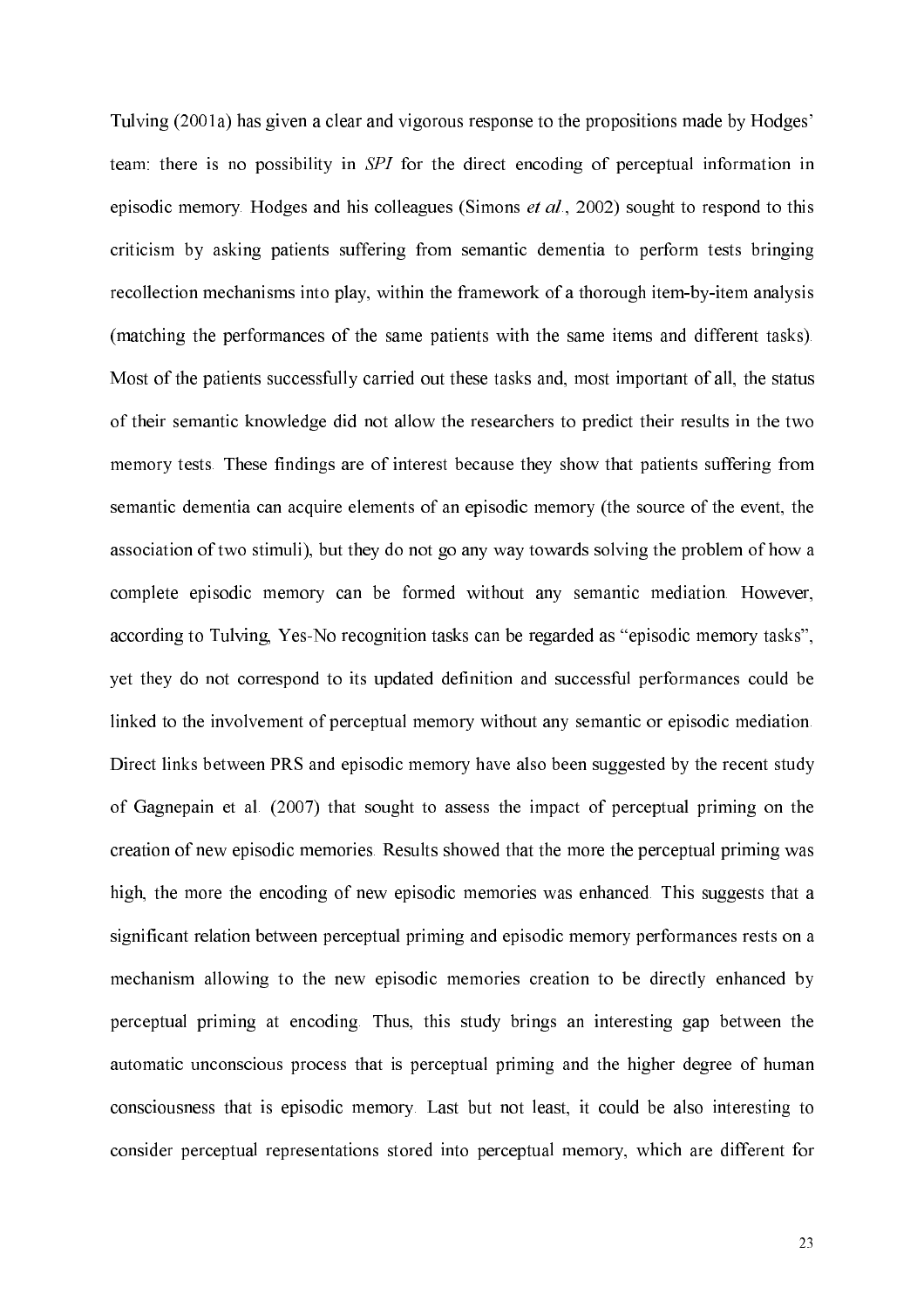everyone, as belonging to a "perceptual self". From this perspective, when episodic memories are not extensively associated to autobiographical knowledge (Conway, 2001; Conway & Pleydell-Pearce, 2000), integration of highly perceptually primed representations into episodic memories would be a key mechanism to mentally relive this event as being self experimented. If these findings are confirmed by other studies, and particularly in patients with semantic dementia, the direct link between PRS and episodic memory should be taken into account and better understood.

Tulving lists four other characteristics of the SPI model. First of all, memory can function perfectly well at lower levels, independently of high-level systems. Some learning therefore takes place at a strictly perceptual level, without any intervention from either semantic memory or episodic memory. This, for instance, is the case in animals (Aggleton  $\&$  Pearce, 2001) and young children (Rovee-Collier & Hayne, 2000), as well as in various object recognition tasks such as delayed non-matching to sample. For Tulving - and this is a fundamental characteristic of his model – a considerable volume of information (general knowledge) can be acquired without the intervention of episodic memory. This type of acquisition has been shown to take place in normal children (see Wheeler *et al.*, 1997) and, in the case of certain amnesic syndromes, both adults and children (see above). This is the greatest argument against the model put forward by Squire and his colleagues (Cohen  $\&$ Squire, 1980; Bayley & Squire, 2003). Secondly, the SPI model allows for and even predicts double dissociations between episodic and semantic memory in the context of retrograde amnesias. This aspect also distinguishes it from Squire's model, which predicts the combined impairment of fact memory (semantic memory) and event memory (episodic memory), which go to make up declarative memory. Thirdly, SPI does not allow for double dissociations between episodic and semantic memory in the context of anterograde amnesias. When a patient presents with an anterograde amnesia, this may be either an episodic and semantic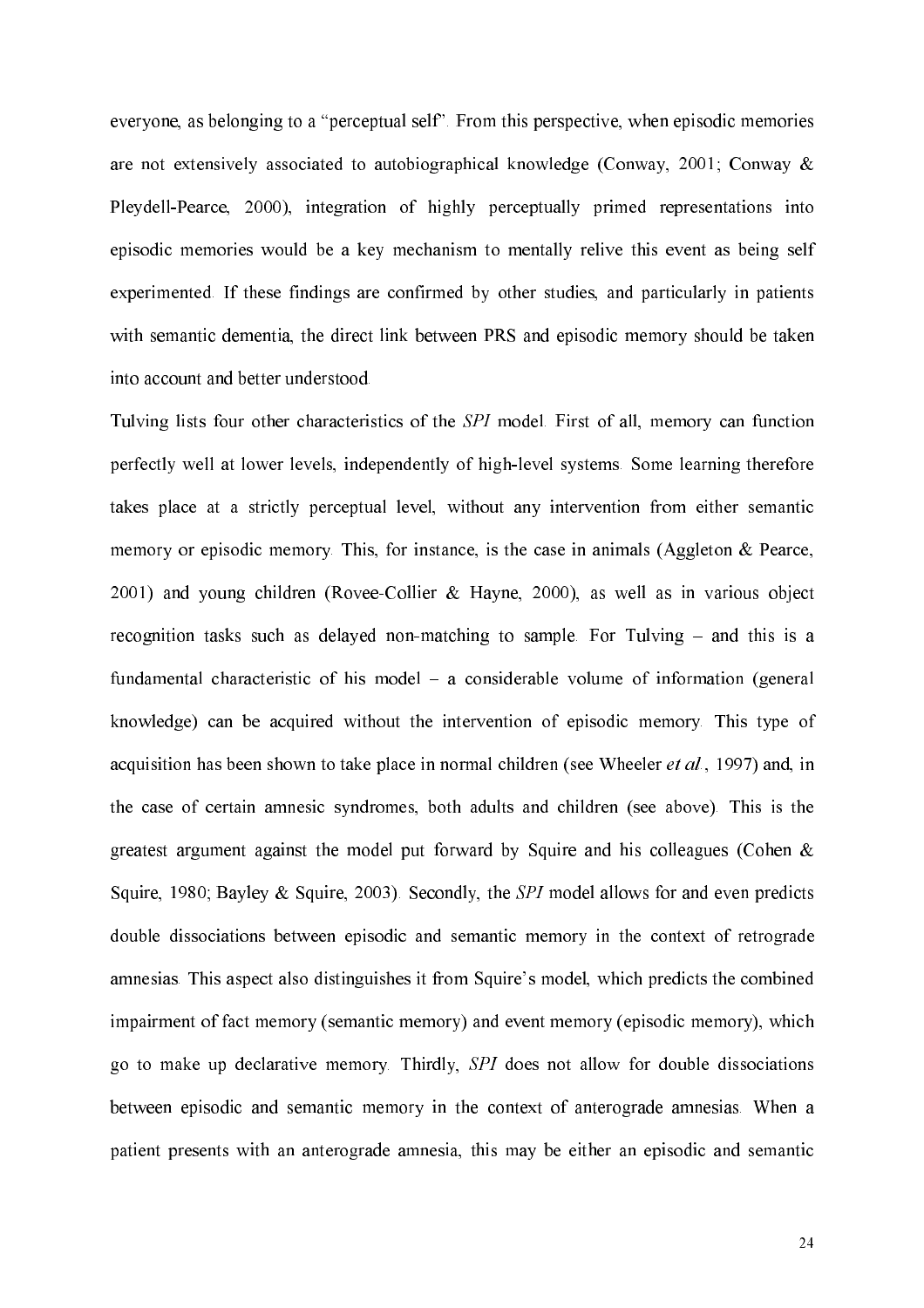disorder (the standard form of anterograde amnesia), or a strictly episodic one. In other words, a purely semantic anterograde amnesia is inconceivable, according to the SPI model. Lastly, the early version of the model (Tulving, 1995) was a psychological theory, whereas it is now a neuroanatomical model. While the implication of the frontal cortex had already been highlighted (Tulving, Kapur, Craik, Moscovitch, & Houle, 1994; Wheeler et al., 1997), the emphasis is now placed on the hierarchical organization of the medial temporal lobe put forward by Mishkin, Vargha-Khadem and Gadian (1998): the hippocampus acts at the highest level of the hierarchy and is associated with episodic memory, whereas the adjacent cortical regions intervene at lower levels and are associated with semantic memory (see also Tulving & Markowitsh, 1998; Aggleton & Brown, 1999).

## **MNESIS: a Provisional Synthesis**

### (Fig 2 about here)

Figure 2 represents a proposed synthesis of what appear to be the most relevant theories in the neuropsychology of memory at the present time. MNESIS (short for Memory NEoStructural Inter-Systemic model) integrates the soundest elements of the multisystem concepts, while specifying the relations between the various systems, based on data from existing literature. Although MNESIS is, in essence, temporary, pending advances in the fields of neuropsychology, cognitive neuroscience and neuroimaging, we think it could prove useful to researchers and clinicians at the present time, notably in formulating hypotheses about the relationships between memory systems from theoretical as well as clinical perspectives.

# Long-term cognitive representation systems: a monohierarchical arrangement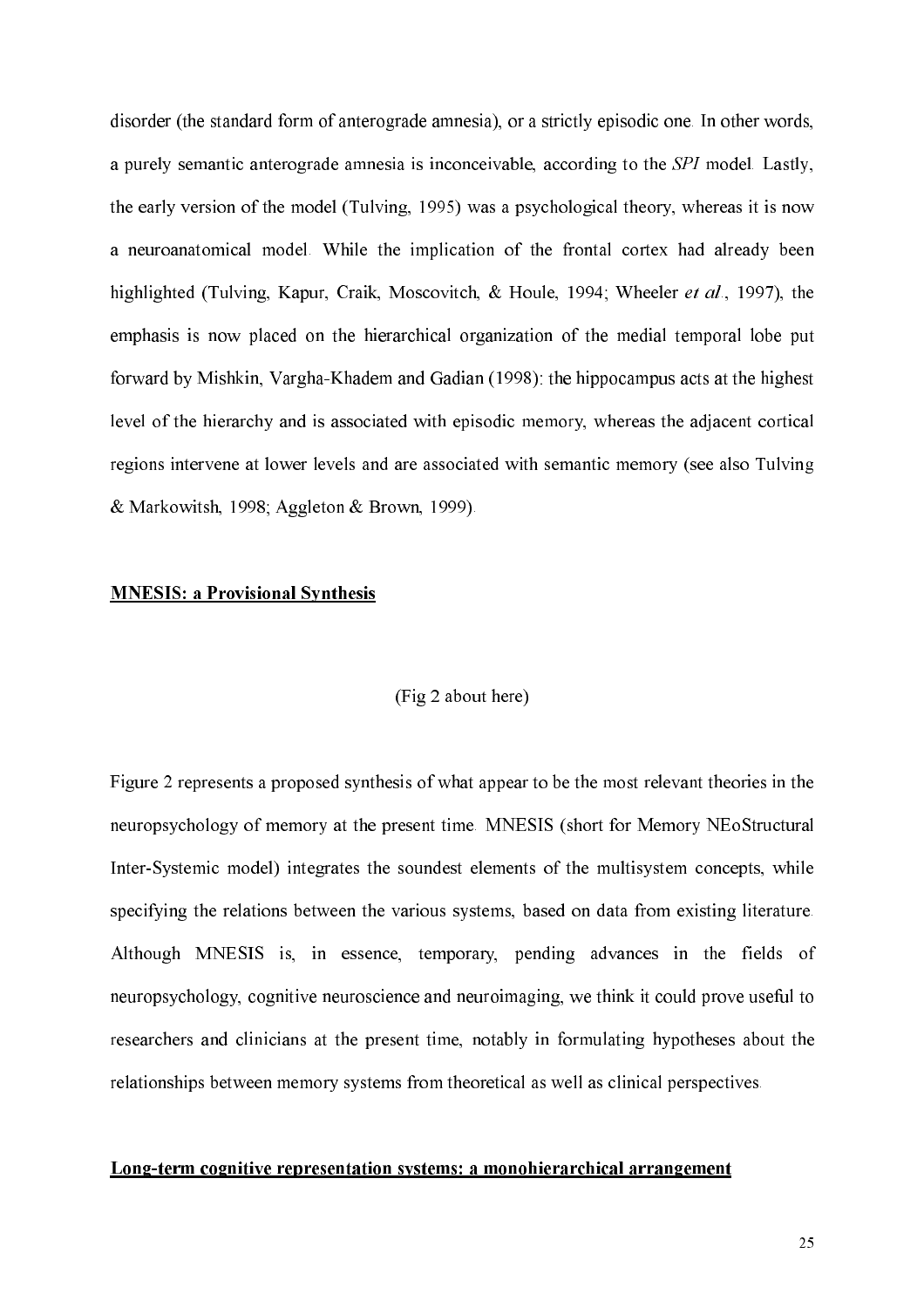To the left of the diagram, three systems (perceptual memory, semantic memory, episodic memory) are shown in the hierarchy proposed by Tulving (2001a). The definitions of episodic memory and semantic memory reflect the most recent propositions by this author and his colleagues, which are set out in this article. However, the term "perceptual memory" replaces the Perceptual Representation System (PRS) which, according to Schacter's definition (1994), only covers nonconscious expressions of memory and may therefore introduce a degree of ambiguity into a number of experimental situations bringing memory mechanisms into play on a perceptual basis and in a conscious fashion. The concept of "perceptual memory" is broader than that of the PRS, as it includes both conscious and nonconscious operations. The extension of the initial concept makes it possible to provide potential explanations for the unexpected preservation of memory performances in semantic dementia (see above). These abilities could rely on this perceptual memory system, rather than episodic memory.

To the left of these three representational systems are two arrows, which should be regarded as retroactions. One (going from episodic memory to semantic memory) designates the process of memory semanticization (Cermak, 1984), which in no way contradicts Tulving's sound hypothesis that information is encoded in semantic memory before being encoded in episodic memory. This retroaction indicates that memories tend to become semanticized over time, though not all memories necessarily become semanticized, and true episodic memories do exist, even for the far-distant past (Piolino *et al.*, 2006). The theory of the "semanticization" of episodic memories was initially proposed by Cermak (1984) to explain the episodic-semantic distinction in amnesia. Cermak expounded the idea that episodic memory and semantic memory form a continuum in order to explain Ribot's temporal gradient, whereby the most remote periods are the best preserved in retrograde amnesia. According to him, Ribot's gradient is due to the greater vulnerability of episodic memory to amnesia and "even those distant episodes that do appear vivid may actually be more familial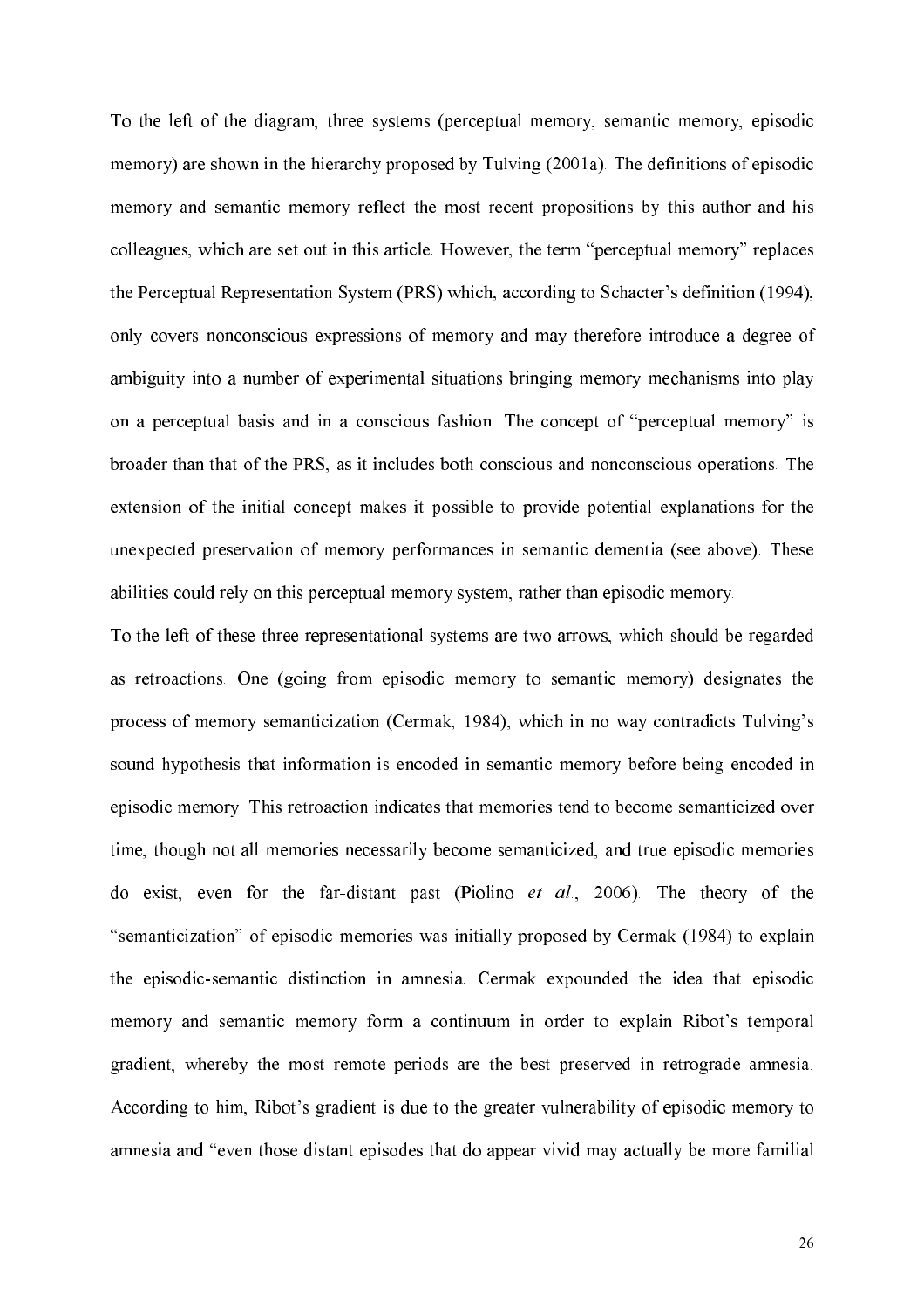folklore than truly retained episodes' (Cermak, 1984, p. 59). This theory has recently been illustrated by findings obtained in Alzheimer's disease in a Positron Emission Tomography (PET) study of autobiographical amnesia (Eustache et al., 2004). Using a specially-designed questionnaire covering three broad time periods (the previous five years, middle age, teenage years and childhood), we showed that Alzheimer's patients performed more poorly than a control group for all three time periods and that they displayed Ribot's gradient. A qualitative analysis showed that remote memories in the patients concerned generic (i.e. semantic) events rather than specific (i.e. episodic) ones. Moreover, we applied a correlative approach to temporally-graded memory scores and resting cerebral utilization measured by PET in these patients. Broadly speaking, our results showed that the retrieval of recent memories was linked to cerebral structures involved in episodic memory, such as the hippocampus and the right prefrontal cortex. Conversely, the retrieval of remote memories was linked to cerebral structures involved in semantic memory, notably in the left middle frontal gyrus. Our findings highlight a shift in the laterality of correlations within the prefrontal cortex over time, from the right to the left hemisphere. This may reveal a transition from episodic to semantic retrieval, consistent with both the theory of semanticization and the Hemispheric Encoding Retrieval Asymmetry (HERA) model (Tulving et al., 1994), based on activation studies in healthy subjects. Indeed, according to the HERA model, the right and left prefrontal cortices are preferentially involved in the retrieval of episodic memories and semantic information respectively.

While these findings illustrate the transition from episodic to semantic memory over time, this change is not systematic, as some early episodic memories may persist in normal elderly subjects (Piolino et al., 2006) and even in Alzheimer's disease patients (Piolino et al., 2003). Interestingly, our findings may also be considered in conjunction with the view that episodic memory is essential for the retrieval of recent memories, whereas semantic memory is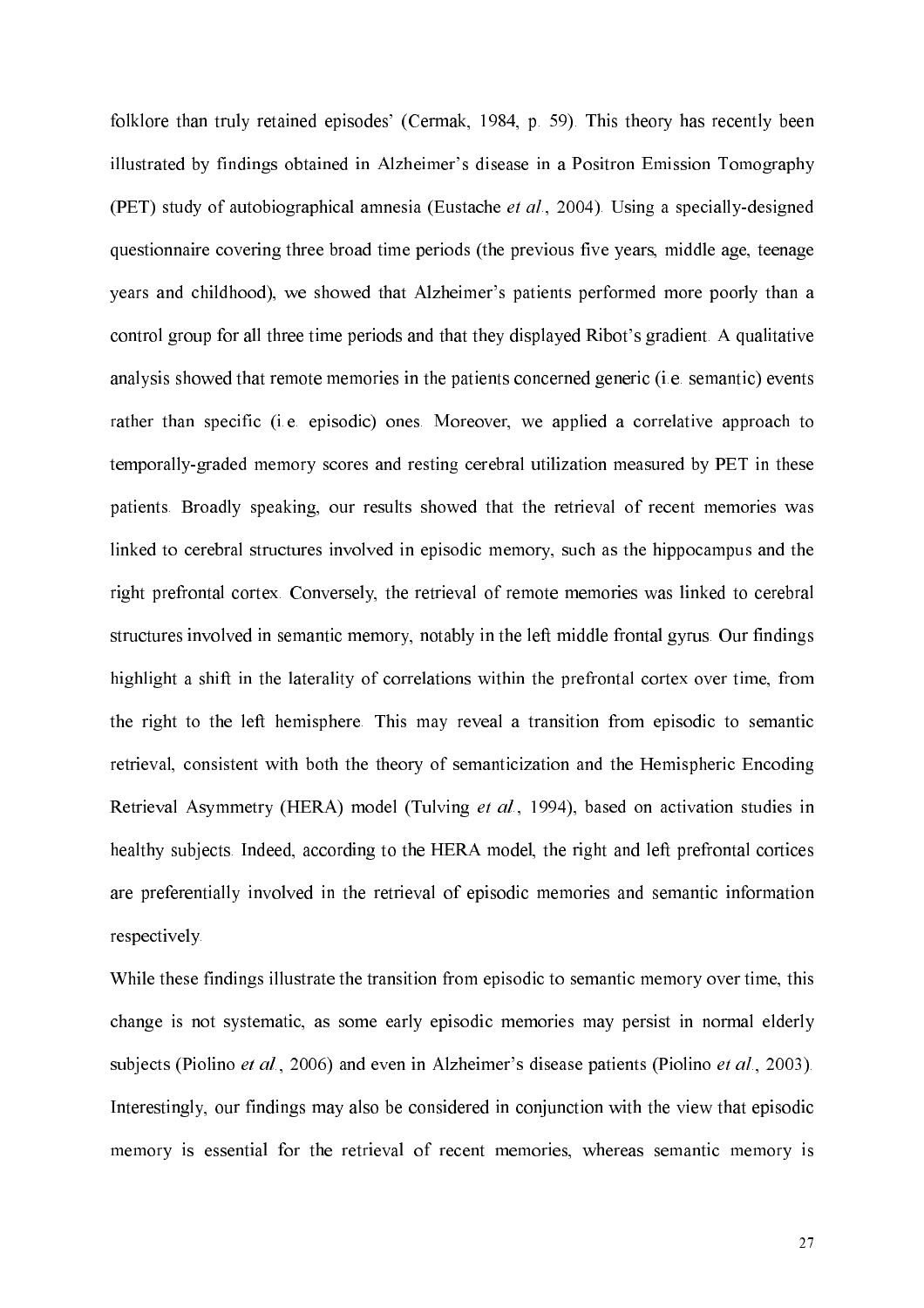essential for the retrieval of remote ones. Indeed, in numerous situations, semantic memory is essential for recollecting remote episodic memories. According to the constructive model of autobiographical memory proposed by Conway (2001; see also Conway & Pleydell-Pearce, 2000; Conway et al., 2004), a complex cyclical retrieval process which depends on the frontal lobe, especially the left side, allows us to access sensory/perceptual event-specific knowledge through the personal knowledge base (personal semantic memory). Autobiographical memory therefore reflects the integration of episodic information with knowledge structures in longterm memory. Thus, our results reflect the semantic establishment over time of a retrieval route to episodic knowledge structures in other areas of the brain.

The second arrow (from episodic memory to perceptual memory) refers to the transfer of perceptual memory traces during the phenomenon of re-living experiences, which happens both consciously and unconsciously (including during dreams). This process can be followed up by re-encoding in episodic memory and thus contributes to the process of memory consolidation.

Indeed, any overall model of memory must feature mechanisms of consolidation, slow process whereby a still labile memory trace is converted into a more permanent or enhanced form, notably by establishing connections between the medial temporal lobes and neocortical areas. These consolidation mechanisms are still largely misunderstood and the concept proper refers to very different temporal dimensions (short term and long term consolidation) and applies to several memory systems. Thus demonstrative results have been recently obtained in the field of sleep research, particularly in sleep deprivation and functional neuroimaging studies.

In a review paper (Rauchs, Desgranges, Foret, & Eustache, 2005), we summarized the key findings for the role of sleep in the memory consolidation of both animals and humans, and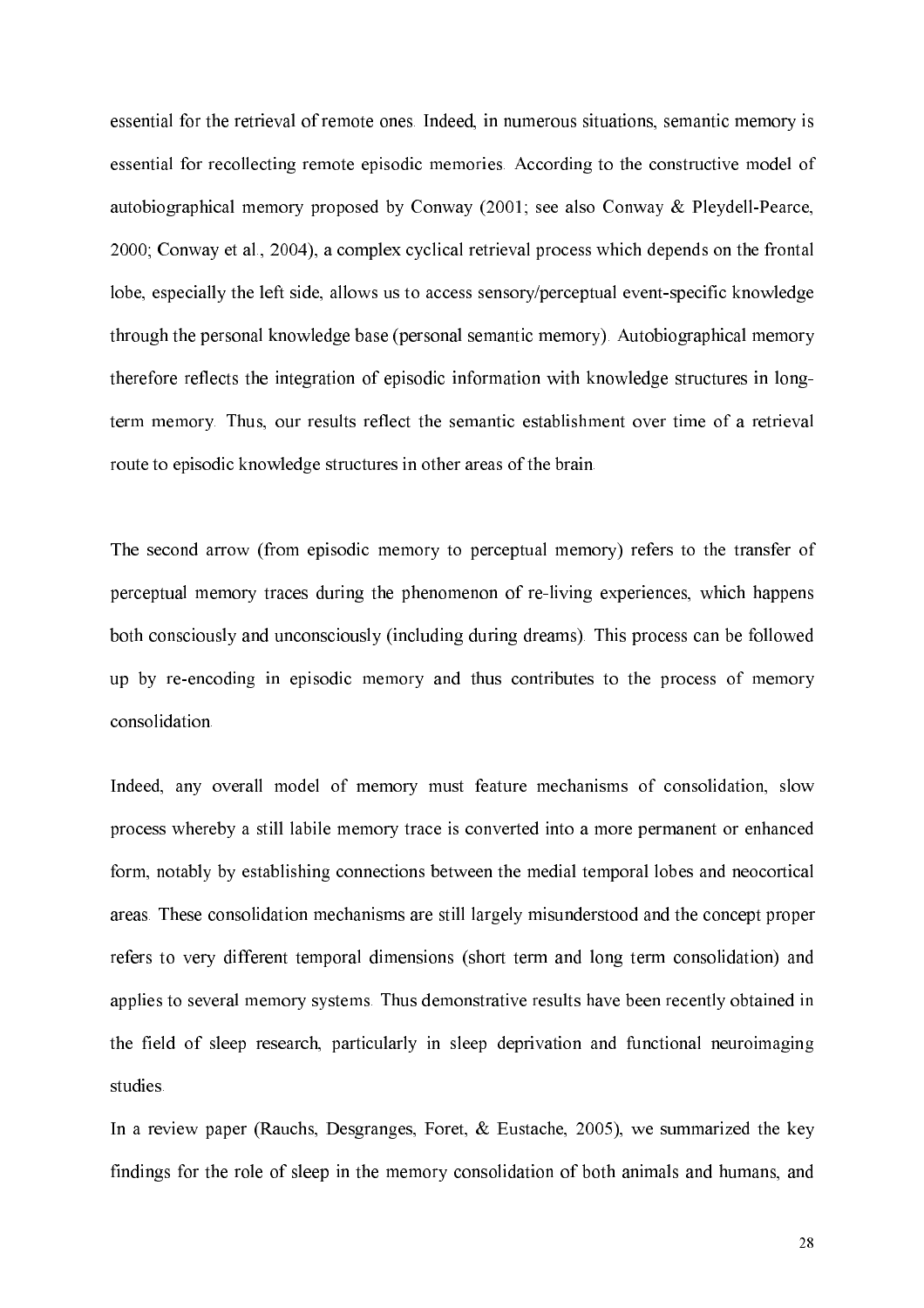tried to establish links between sleep stages (notably Non-Rapid Eye Movement (NREM) and Rapid Eye Movement (REM) sleep) and the various long-term memory systems. Thus, several lines of evidence support the hypothesis that sleep is involved in the off-line reprocessing of recently-acquired memories. All the various studies emphasize the fact that the long-term memory systems benefit either from Non-Rapid Eye Movement or Rapid Eye Movement sleep or from both sleep stages. Broadly speaking, the classification of memory systems proposed by Tulving, and largely adopted in MNESIS for the long-term cognitive representation systems, appears more relevant than the simple declarative/non-declarative dichotomy when it comes to understanding the role of sleep in memory. Even if recourse to the concepts analyzed in this article (PRS, semantic memory, episodic memory) does not clarify all the relationships between the different sleep stages and memory systems, it does allow us to resolve several contradictions, notably the fact that episodic and semantic memory (the two memory systems encompassed in declarative memory, the concept frequently used in sleep studies) appear to rely on different sleep stages. Our review shows that both perceptual priming and semantic memory appear to rely on REM sleep. Regarding episodic memory, the numerous studies assessing this memory system have provided mixed results: beneficial effect of NREM sleep, REM sleep or both. The use of tasks that do not truly fit the definition of episodic memory and the fact that different aspects of memory (temporal/spatial) rely on different sleep stages may account for these inconsistencies.

Overall, the three long term representation systems and the two retroactions, which correspond to large-scale phenomena, help to underline the dynamic and reconstructive nature of memory (Conway & Pleydell-Pearce, 2000), and their potential corollary, false memories (Schacter, 1996).

# **Working Memory and Procedural Memory: Interactive Systems outside the Hierarchy**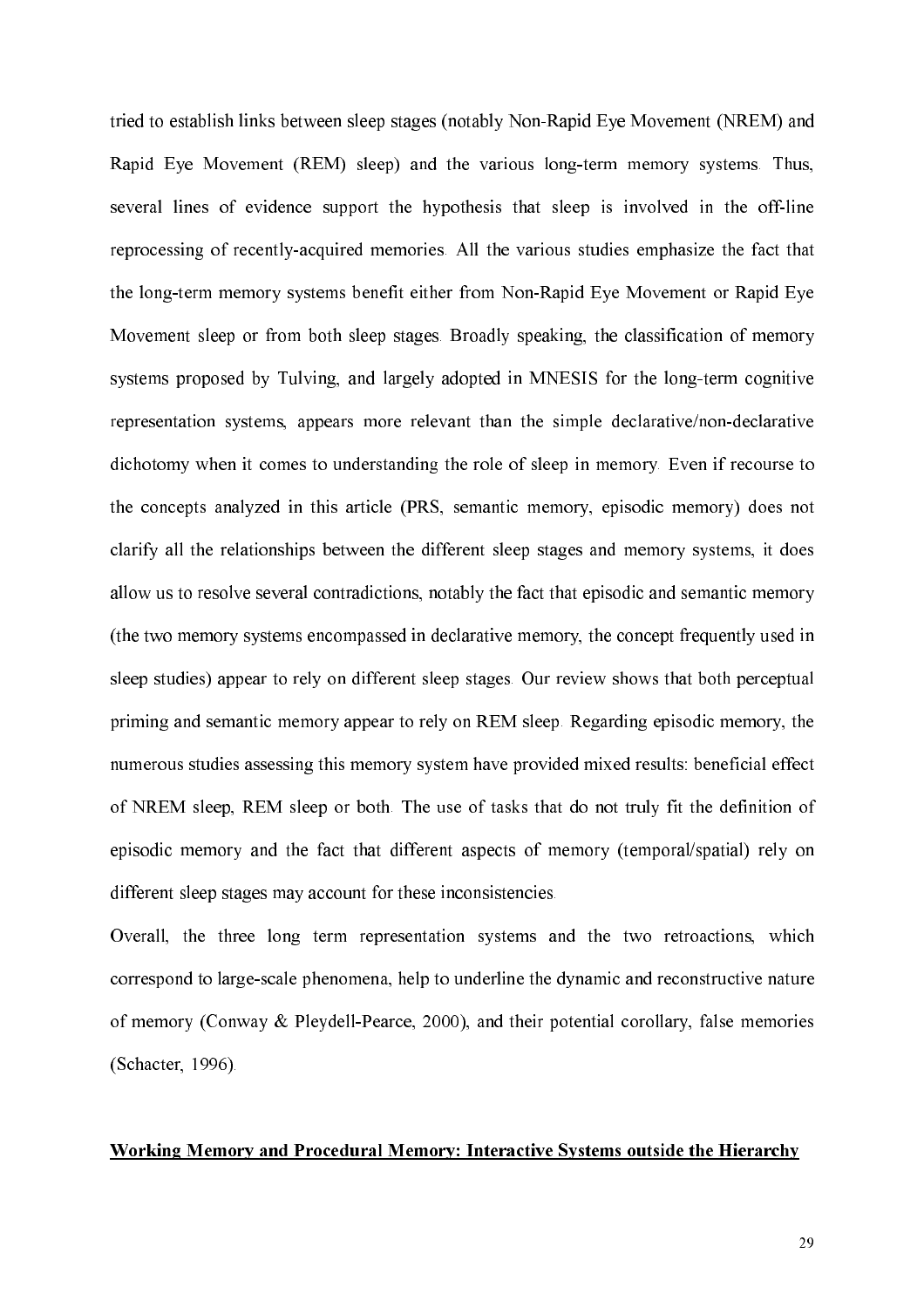Working memory remains at the center of Figure 2, with the components of Baddeley's "classic" model (central executive, phonological loop, visuospatial sketchpad) on one side and the episodic buffer on the other. The latter occupies a strategic position within the overall memory systems. Because of its newness, its relations with the other systems have yet to be properly specified, although we already know that it enjoys a special relationship with the central executive and episodic memory. The interactions between the episodic buffer and the central executive and episodic memory will form a key research topic over the coming years (Baddeley, 2003). The interest of the concept of episodic buffer, at the boundary between short term and long term memory systems, has already been demonstrated in various pathologies, notably transient global amnesia (Quinette et al., 2006) and schizophrenia (Burglen et al., 2004). Future works are needed to better understand the relationships between executive functions and the central executive of working memory.

Procedural memory is shown on the right-hand side of the model, with the support of perceptual-motor skills at the lower level and that of perceptual-verbal and cognitive skills at the higher one (no strictly separate procedural systems are postulated). Given the mass of data that is now available, especially concerning the strength of dissociations with declarative memory systems, the time has come to postulate the existence of a procedural memory system in humans, similar to that which has been found in animals, although the interactions between this action system and the representational systems first need to be defined more clearly. This explains the various arrows linking it to the other memory systems. The strongest links with perceptual memory are for perceptual-motor procedural memory, while the strongest ones with episodic memory are for cognitive procedural memory. In every case, interactions with the representational systems (including working memory) are particularly important during the phase of procedural learning, these links subsequently weakening during the process of automation (Beaunieux et al., 2006). In the same vein, recent imaging studies have shown an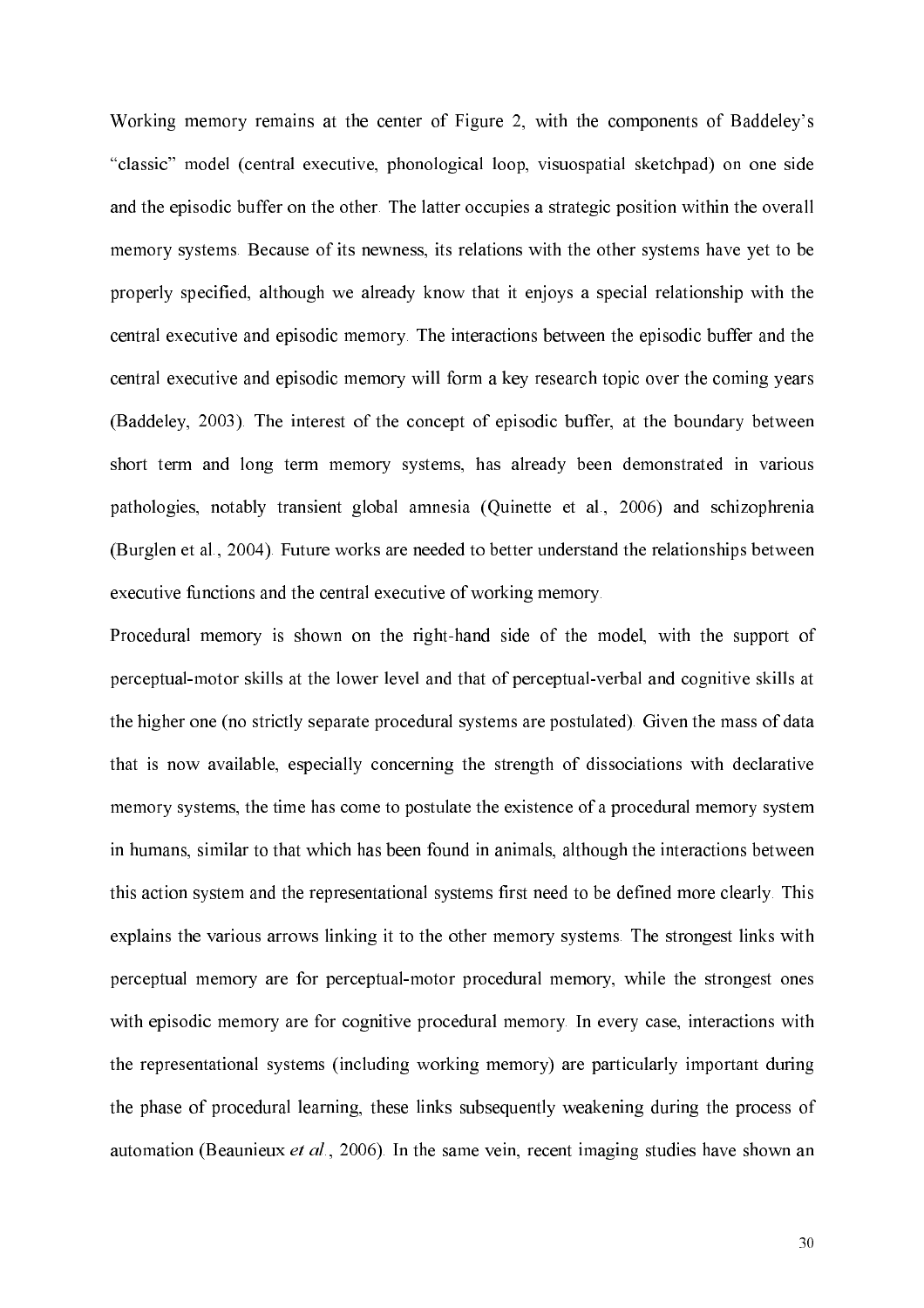involvement of a frontoparietal network in the time course of learning of a cognitive procedure, this involvement being particularly massive at the beginning of the learning, due to the intervention of several cognitive processes, notably working and episodic memory (Anderson, Albert, & Finchman, 2005; Hubert et al., 2007).

Regarding the different components of procedural memory, consolidation processes also need to be explored. As for the long-term representation systems, several lines of evidence support the hypothesis that sleep is involved in these phenomena. Hence, it appears that, within procedural memory, consolidation of perceptual-motor skills relies mainly on NREM sleep, with some evidence also suggesting the possible involvement of REM sleep. REM sleep may also have a beneficial effect on the consolidation of cognitive skills, whereas the consolidation of perceptual skills appears to rely more consistently on a combination of both NREM and REM sleep (Rauchs et al., 2005).

# **Numerous Questions Surrounding MNESIS and only some Temporary Responses**

The prime objective of MNESIS is to select concepts used in the neuropsychology of human memory, specify how they fit together and define the links between them more clearly. These concepts correspond to systems or subsystems of memory (e.g. working memory, episodic memory, etc.) that meet with general consensus (albeit rather relative for some of them, such the episodic buffer, the "new kid on the block"). These concepts must not be confused with terms describing materials, tasks or procedures and can in no way be compared to memory tasks. That said, although no test can specifically measure a given memory system, for experimental and clinical purposes, it is vital to develop tools that match the concepts featured in MNESIS as closely as possible (see Table 1).

A number of familiar concepts have been excluded from the architecture of MNESIS, such as short-term memory, which is replaced by the concept of working memory. This is because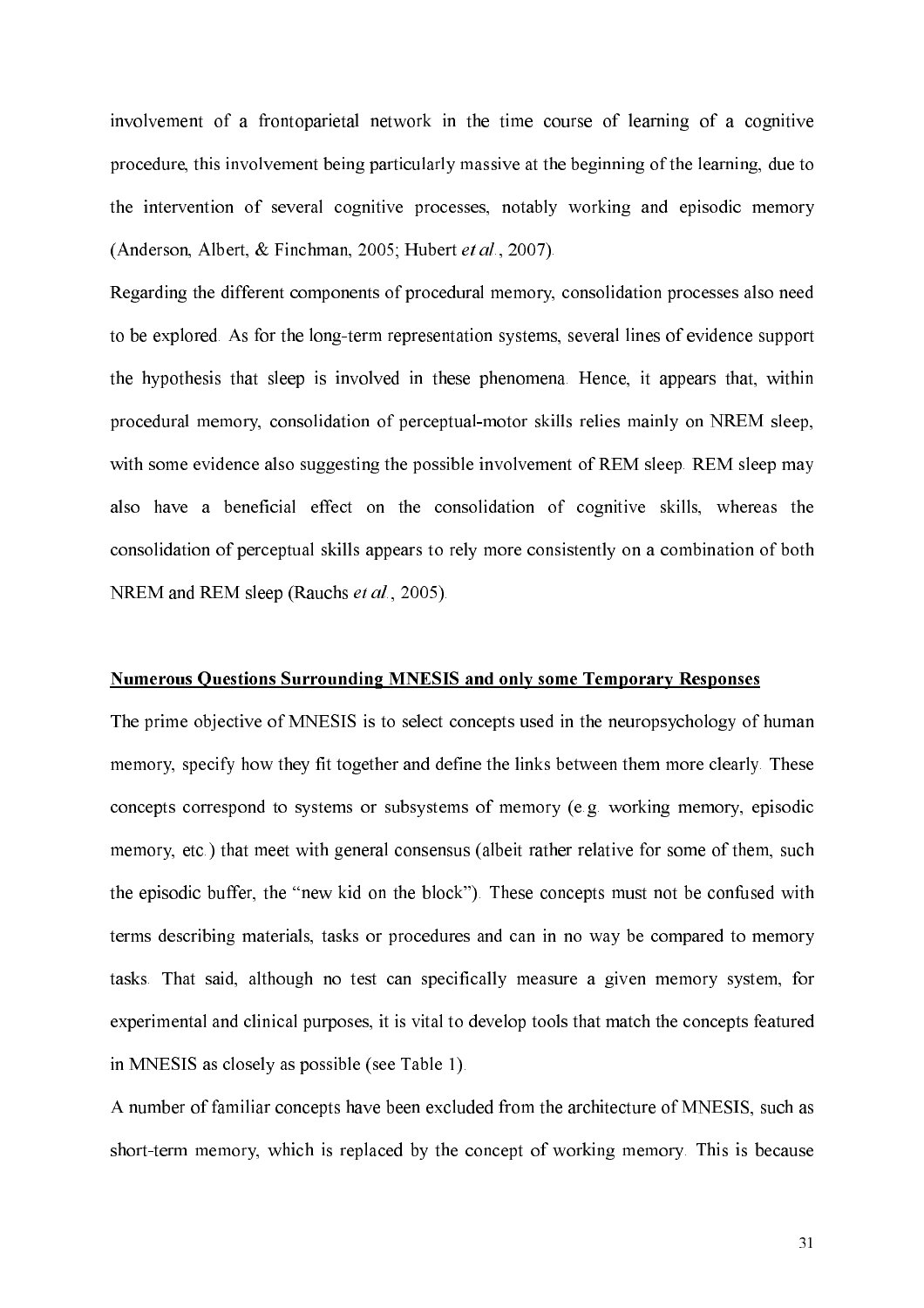these two terms are sometimes regarded as synonymous, sometimes as different, and this can lead to misunderstandings. Other terms may not be featured in the architecture but are used for descriptive purposes (notably in this review article), for characterizing processes, tests, etc. This category includes concepts such as "implicit" and "explicit", which may not correspond to actual memory systems but can still serve a useful purpose (e.g. "declarative memory" is a helpful term in situations where episodic and semantic memory need to be grouped together). Other terms, mostly used to describe study material (e.g. verbal memory, visual memory, spatial memory, etc.) have not been given the status of memory system either, even though their theoretical importance may transcend the mere description of material (see for example spatial memory, Moscovitch et al., 2005). Lastly, despite the fact that it has been the subject of major theoretical developments, the term "autobiographical memory" also belongs to this category, as it refers to material of considerable complexity and numerous memory concepts are needed to give account of it at a theoretical level.

Some questions are not specific to MNESIS and also apply to the models from which it is derived, such as the relations between episodic memory and semantic memory, or the organization of working memory. However, it is important to stress that MNESIS does not strictly espouse all the positions held by the authors or schools responsible for the main models on which MNESIS is based (e.g. SPI and Baddeley's conceptions of working memory).

For example, MNESIS adopts the monohierarchical organization of memory systems of longterm representation. That said, it is vital to take account of current "hot topics", particularly the relations between episodic and semantic memory. Patients suffering from semantic dementia who achieve normal performances on certain episodic memory tasks featuring semantically-degraded material would appear to contradict the strict hierarchical organization of these two systems. It is these findings that have led Hodges and his colleagues to put

32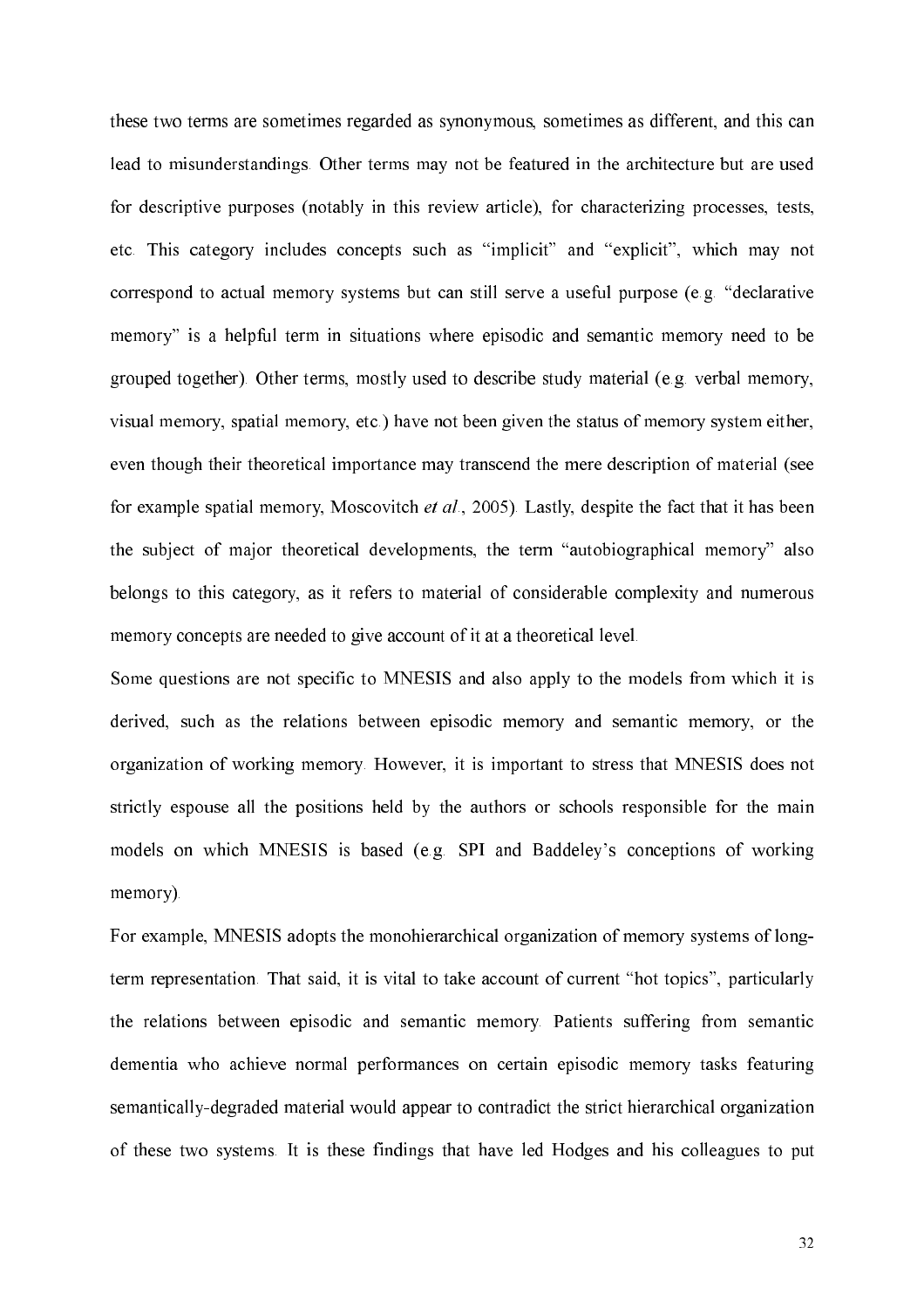forward an alternative model, whereby information can pass directly from perceptual memory to episodic memory. Even if we find it difficult to conceive of a fully-fledged memory being formed without the involvement of semantic memory, and even if it is tempting to criticize the nature of the tasks used to assess episodic memory in these studies (and therefore to reject the Multiple Input Model), episodic-semantic links deserve to be reconsidered. Other observations carried out among patients suffering from semantic dementia show the same tendency, with the preservation and even more relearning of certain semantic knowledge – knowledge based on the patients' own experiences (Snowden & Neary, 2002). Accordingly, the imprint left by the spatiotemporal context on certain concepts could turn them into specific concepts unique to one individual, a sort of "mixed" representation. Above and beyond the relearning of concepts, there remains the question of whether it is possible to form genuine memories in the case of impaired semantic memory. At this level, the influence of self could prove decisive, just as personal relevance plays a crucial role in the retention of autobiographical memories (Joubert, Mauries, Barbeau, Ceccaldi, & Poncet, 2004).

In short, the opposition between semantic and episodic memory is crucial, but the possibilities of interaction between the two have certainly been underestimated. The retroactions suggested by MNESIS are vital if we are to give account of the dynamic relations between concepts, particularly between episodic and semantic memory. These relations are probably linked to the importance to the self of the information being processed. Moreover, the hierarchical organization suggests that a positive connotation is attached to episodic memory, which is widely regarded as the most sophisticated form of memory, specific to humankind and indissociable from autonoetic consciousness and self-awareness. Our identity may be built on unique events which give rise to episodic traces, but it is also and possibly above all built on the repetition of events that have lost their context (partially at least) - in other words, semanticized representations (see for example Conway et al., 2004).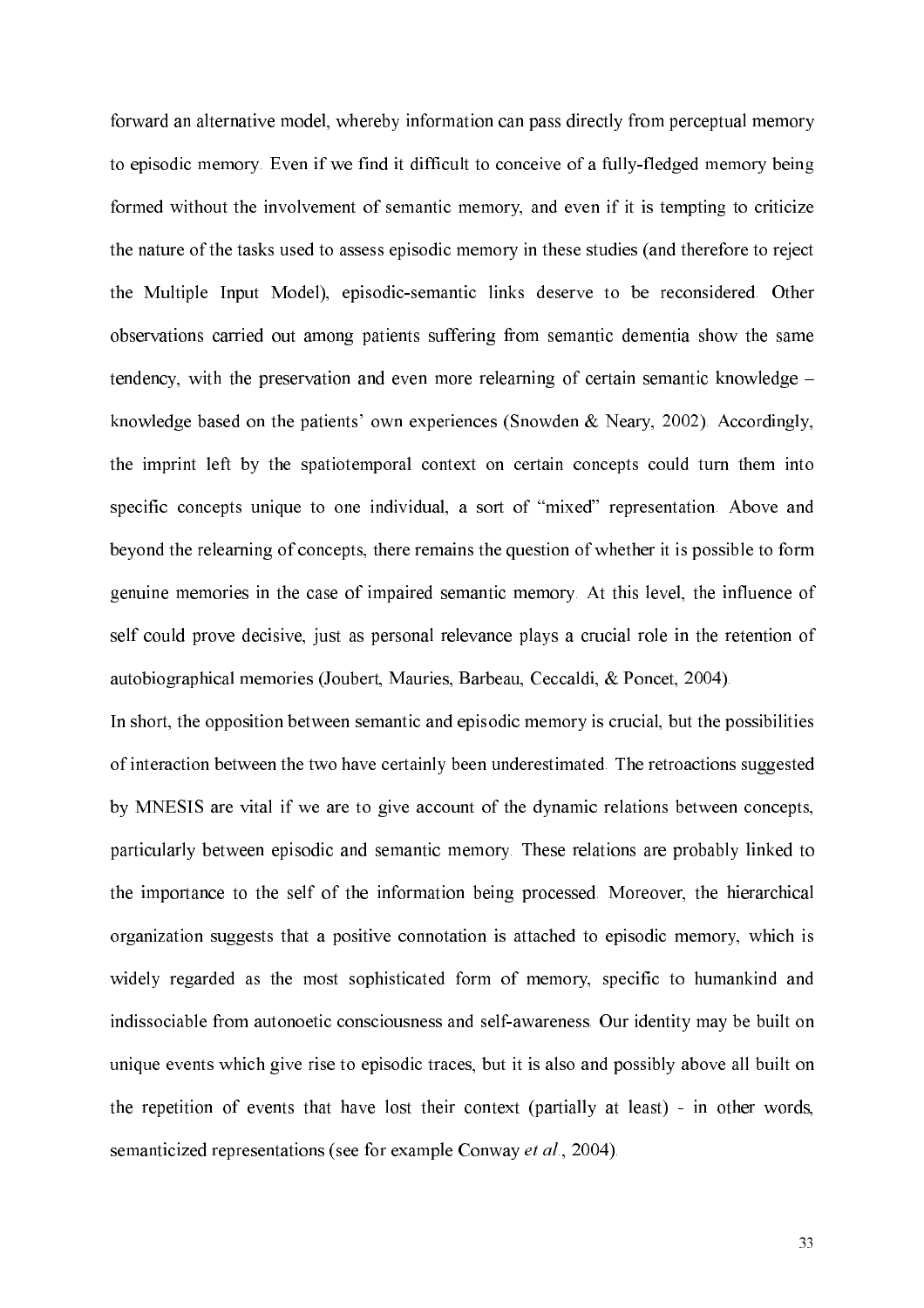MNESIS provides a theoretical framework that can help to resolve an extremely wide range of questions: How do these interactive systems develop in children? How do they change during the aging process? How are they affected by diseases of the brain? Although the SPI model can give account of much of the data, it would appear to be insufficient to answer all these questions. In particular, unlike the SPI, MNESIS gives procedural memory a place in its own right, and its relations with the other systems are highlighted and presented from a dynamic perspective. For instance, MNESIS gives account of the difficulty of acquiring complex procedures in the event of impaired working memory and episodic memory. Similarly, the acquisition of perceptual-motor procedures is shown as relying on working memory and perceptual memory. Furthermore, the difficulties in acquiring procedures observed in subcortical pathologies have sometimes been interpreted as an argument in favor of the independence of procedural memory from other memory systems. In actual fact, these pathologies are accompanied by working memory disturbances which may hamper the acquisition of procedures. In this case, the question of the selective impairment of procedural memory can only be answered by administering a test in which all other cognitive disorders can be overcome (e.g. by providing help in compensating for them).

Lastly, MNESIS is a theoretical model arising mainly from clinical neuropsychology. As such, it is eminently suitable for guiding clinicians in their assessment or treatment of patients. To return to the example of procedural memory, the MNESIS model indicates that its assessment needs to take into account other memory capacities and any rehabilitation program must seek to compensate for any deficits of episodic or working memory in order to facilitate the acquisition of procedures, as is the case of errorless learning (Wilson, Baddeley, Evans, & Shield, 1994).

#### **MNESIS: an Open Model for the Future**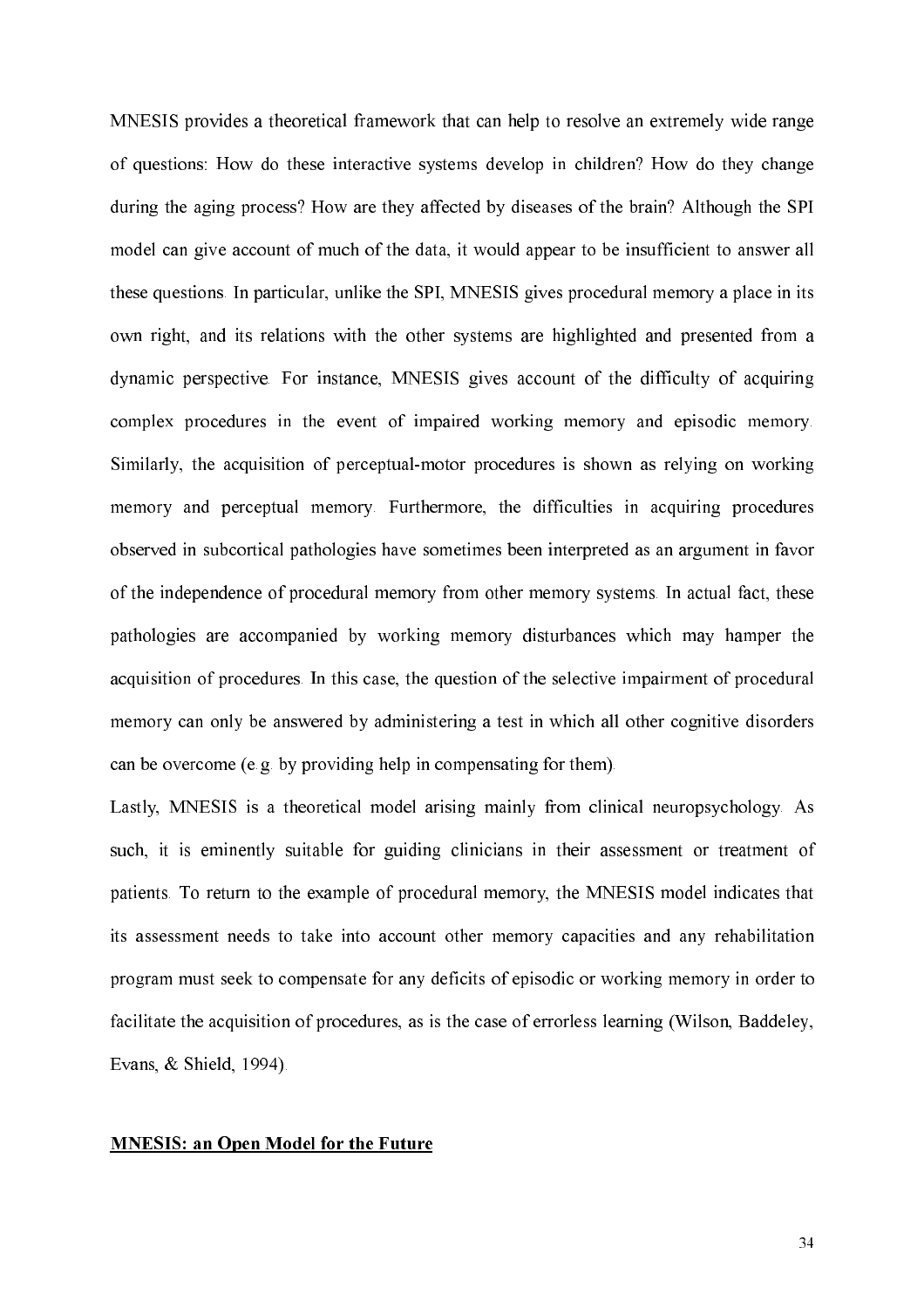MNESIS thus comprises five memory systems, like Tulving's SPI model (1995), from which it is derived. It retains the original organization of the three systems of long-term representation, but adds retroactions to them (i.e. semanticization, consolidation), in order to give account of the dynamic and reconstructive nature of human memory. It also integrates new interactions between these three systems and working memory on the one hand, taking on board the recent developments presented by Baddeley, and procedural memory on the other hand, referring to learning theories developed in cognitive psychology and still relatively underused in neuropsychology. This model places memory at the heart of the psyche. It can be likened to the notion of self-awareness, which generates a subjective impression of the self in time, linked to feelings of wholeness, continuity and inner coherence. Links with the emotions are not shown in this model, as they intervene in all the different systems, as well as during their various interactions, though microsystems need to be devised in order to specify the relations between memory and emotions at different levels of analysis. MNESIS is an overall model of human memory which can be used for either teaching or research purposes, especially in neuropsychology and neuroimaging, and during exchanges with experts in the cognitive psychology of both humans and animals. It can serve as a basis for discussing the different profiles of memory disorders and different cerebral locations, as well as a frame of reference in multidisciplinary discussions aimed at harmonizing memory systems and processes.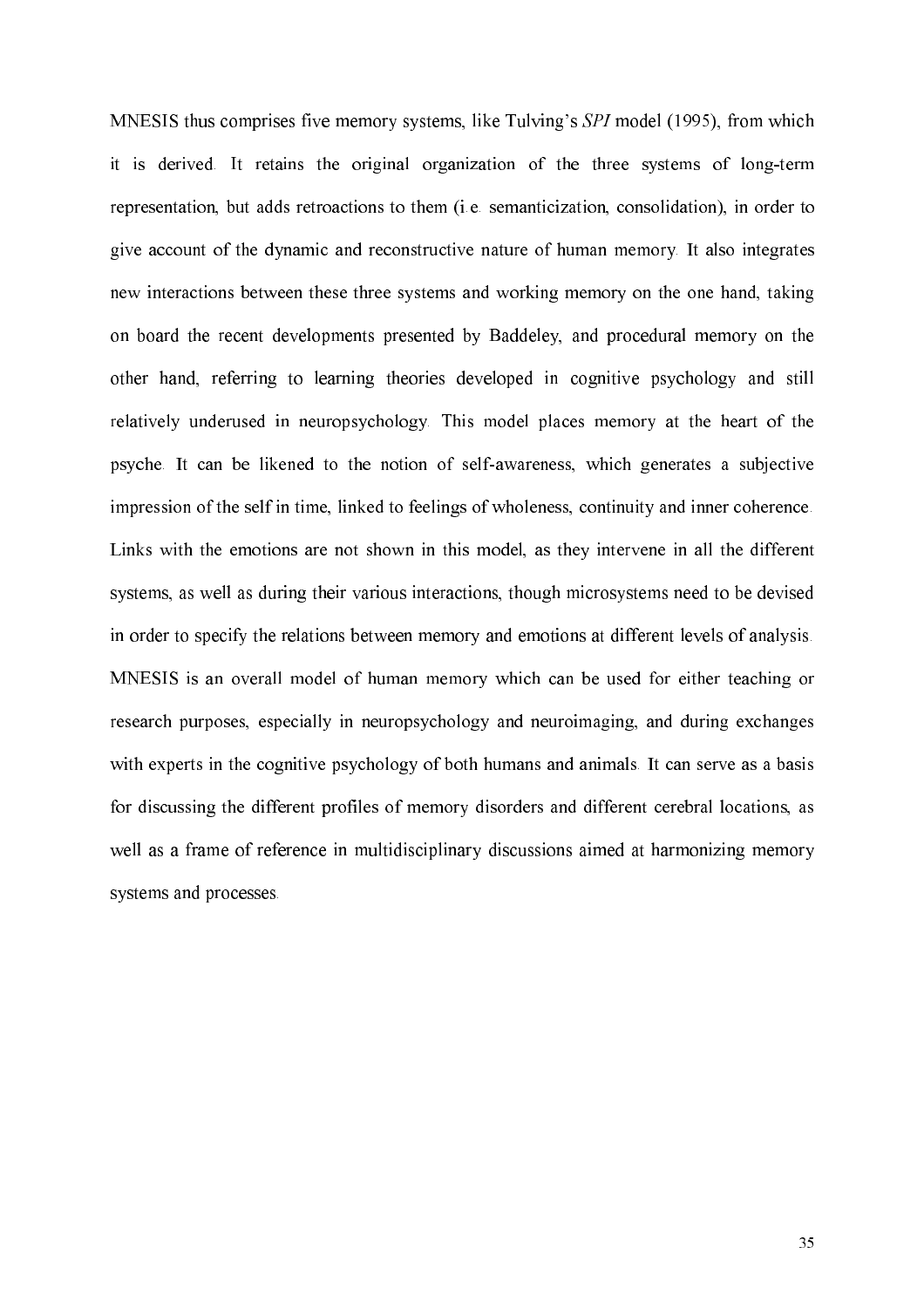# **References**

Ackerman, B. P. (1987). Descriptions: a model of nonstrategic memory development. Advances in Child Development and Behavior, 20, 43-183.

Aggleton, J. P., & Brown, M. W. (1999). Episodic memory, amnesia, and the hippocampalanterior thalamic axis. The Behavioral and Brain Sciences, 22, 425-444; discussion 444-489.

Aggleton, J. P., & Pearce, J. M. (2001). Neural systems underlying episodic memory: insights from animal research. Philosophical Transactions of the Royal Society of London. Series B: Biological Sciences, 356, 1467-1482.

Albert, M. L. (2005). Subcortical dementia: historical review and personal view. Neurocase, 11, 243-245.

Anderson, J. R. (1999). Skill acquisition. In J. R. Anderson (Ed.), Learning and memory (2nd ed., pp. 304-337). New-York: John Miller.

Anderson, J. R., Albert M. V., & Fincham, J. M. (2005). Tracing problem solving in real time: fMRI analysis of the subject-paced Tower of Hanoi. Journal of Cognitive Neuroscience, 17.1261-1274.

Atkinson, R. C., & Shiffrin, R. M. (1968). Human memory: a proposed system and its control processes. In K. W. Spence (Ed.), The Psychology of Learning and Motivation. Advances in Research and Theory (pp. 89-195). New York: Academic Press.

Baddeley, A. D. (1986). Working Memory, Oxford, UK: Oxford University Press.

Baddeley, A. D. (2000). The episodic buffer: a new component of working memory? Trends in Cognitive Sciences, 4, 417-423.

Baddeley, A. D. (2003). Working memory: looking back and looking forward. Nature Reviews. Neuroscience, 4, 829-839.

Baddeley, A. D., & Hitch, G. (1974). Working memory. In G. A. Bower (Ed.), The Psychology of Learning and Motivation (pp. 47-89). New York: Academic Press.

Baddeley, A., Emslie, H., & Nimmo-Smith, I. (1994). The Doors and People Test: A test of visual and verbal recall and recognition. Bury St Edmunds, UK: Thames Valley Test Company.

Baddeley, A. D., & Wilson, B. A. (2002). Prose recall and amnesia: implications for the structure of working memory. Neuropsychologia, 40, 1737-1743.

Bayley, P. J., & Squire, L. R. (2003). The medial temporal lobe and declarative memory. In T. Ono, G. Matsumoto, R. R. Llinas, A. Berthoz, R. Norgren, H. Nishijo, R. Tamura (Eds.), Cognition and Emotion in the Brain (pp. 245-259). Elsevier BV.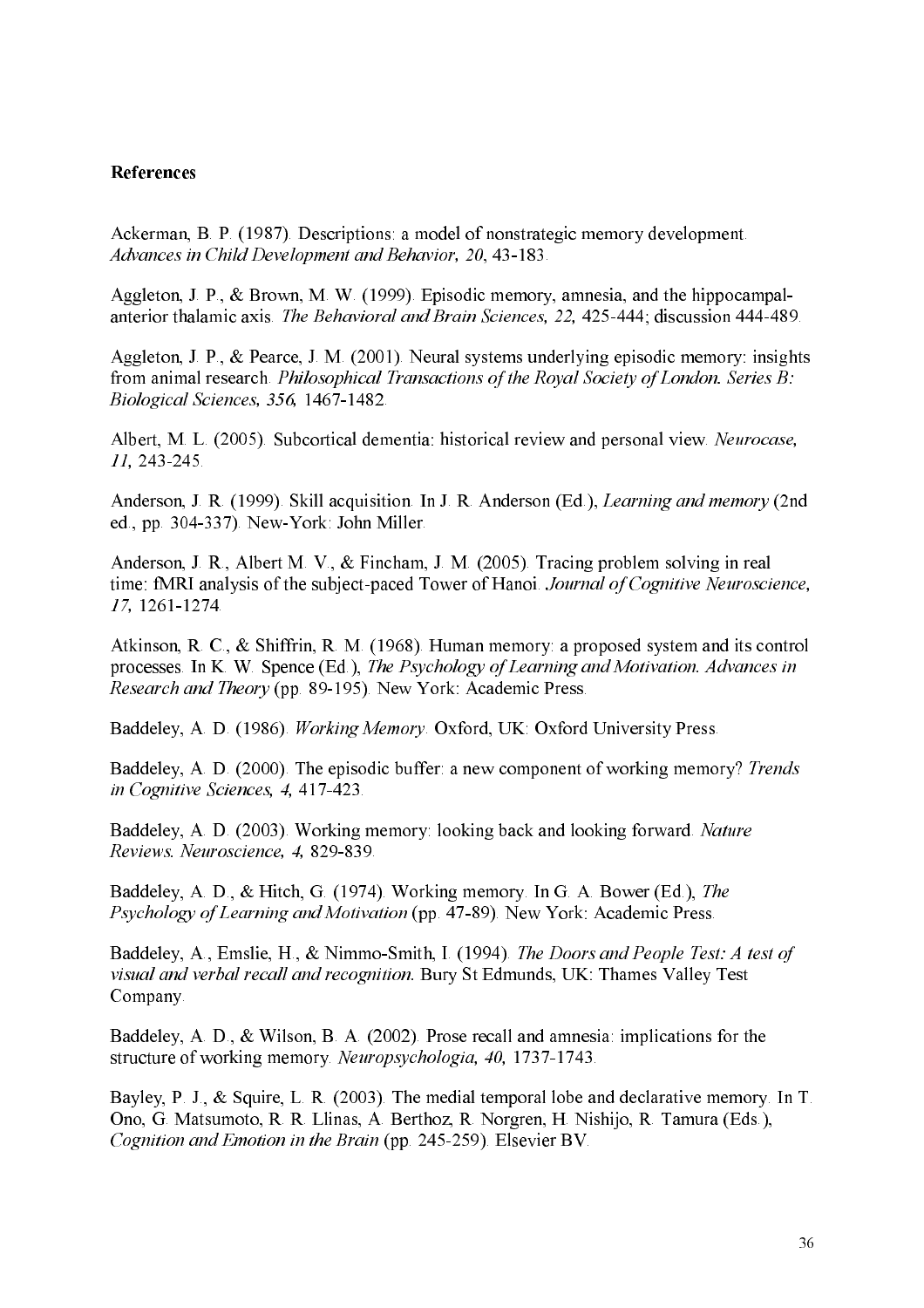Beaunieux, H., Desgranges, B., Lalevée, C., de la Sayette, V., Lechevalier, B., & Eustache, F. (1998). Preservation of cognitive procedural memory in a case of Korsakoff's syndrome: Methodological and theoretical insights. Perceptual and Motor Skills, 86, 1267-1287.

Beaunieux, H., Hubert, V., Witkowski, T., Pitel, A. L., Rossi, S., Danion, J. M., Desgranges, B., & Eustache, F. (2006). Which processes are involved in cognitive procedural learning? Memory, 14, 521-539.

Burglen, F., Marczewski, P., Mitchell, K. J., Van Der Linden, M., Johnson, M.K., Danion J. M., & Salame, P. (2004). Impaired performance in a working memory binding task in patients with schizophrenia. Psychiatry Research, 125, 247-255.

Cermak, L. S. (1984). The episodic-semantic distinction in amnesia. In L. R. Squire & N. Butters (Eds.), Neuropsychology of Memory (pp. 55-62). New York: Guilford Press.

Chételat, G., Desgranges, B., de la Sayette, V., Viader, F., Lalevée, C., Le Doze, F., Dupuy, B., Hannequin, D., Baron, J. C., & Eustache, F. (2003). Dissociating atrophy and hypometabolism impact on memory in mild cognitive impairment. Brain, 126, 1955-1967.

Chételat, G., Eustache, F., Viader, F., de la Sayette, V., Pélerin, A., & Mézenge, F., Hannequin, D., Dupuy, B., Baron, J. C., & Desgranges B. (2005). FDG-PET measurement is more accurate than neuropsychological assessments to predict global cognitive deterioration in patients with mild cognitive impairment. Neurocase, 11, 14-25.

Cohen, N. J., & Squire, L. R. (1980). Preserved learning and retention of pattern-analyzing skill in amnesia: dissociation of knowing how and knowing that. Science, 210, 207-210.

Conway, M. A. (2001). Sensory-perceptual episodic memory and its context: autobiographical memory. Philosophical Transactions of the Royal Society of London. Series B: Biological Sciences, 356, 1375-1384.

Conway, M. A., & Pleydell-Pearce, C. W. (2000). The construction of autobiographical memories in the self-memory system. Psychological Review, 107, 261-288.

Conway, M. A., Singer, J. A., & Tagini, A. (2004). The self and autobiographical memory: correspondence and coherence. Social Cognition. 22, 491-529.

Dalla Barba, G., Mantovan, M.C., Ferruzza, E., & Denes, G. (1997). Remembering and knowing the past: A case study of isolated retrograde amnesia. Cortex, 33, 143-154.

Danion, J. M., Cuervo, C., Piolino, P., Huron, C., Riutort, M., Peretti, C. S., & Eustache, F. (2005). Conscious recollection in autobiographical memory: an investigation in schizophrenia. Consciousness and Cognition, 14, 535-547.

Delis, D., Kramer, J., Kaplan, E., & Ober, B. A. (1987). The California Verbal Learning Test. (Research edition). New York: Psychological Corporation.

Desgranges, B., Baron, J. C., & Eustache, F. (1998). The functional neuroanatomy of episodic memory: The role of the frontal lobes, the hippocampal formation, and other areas. NeuroImage, 8, 198-213.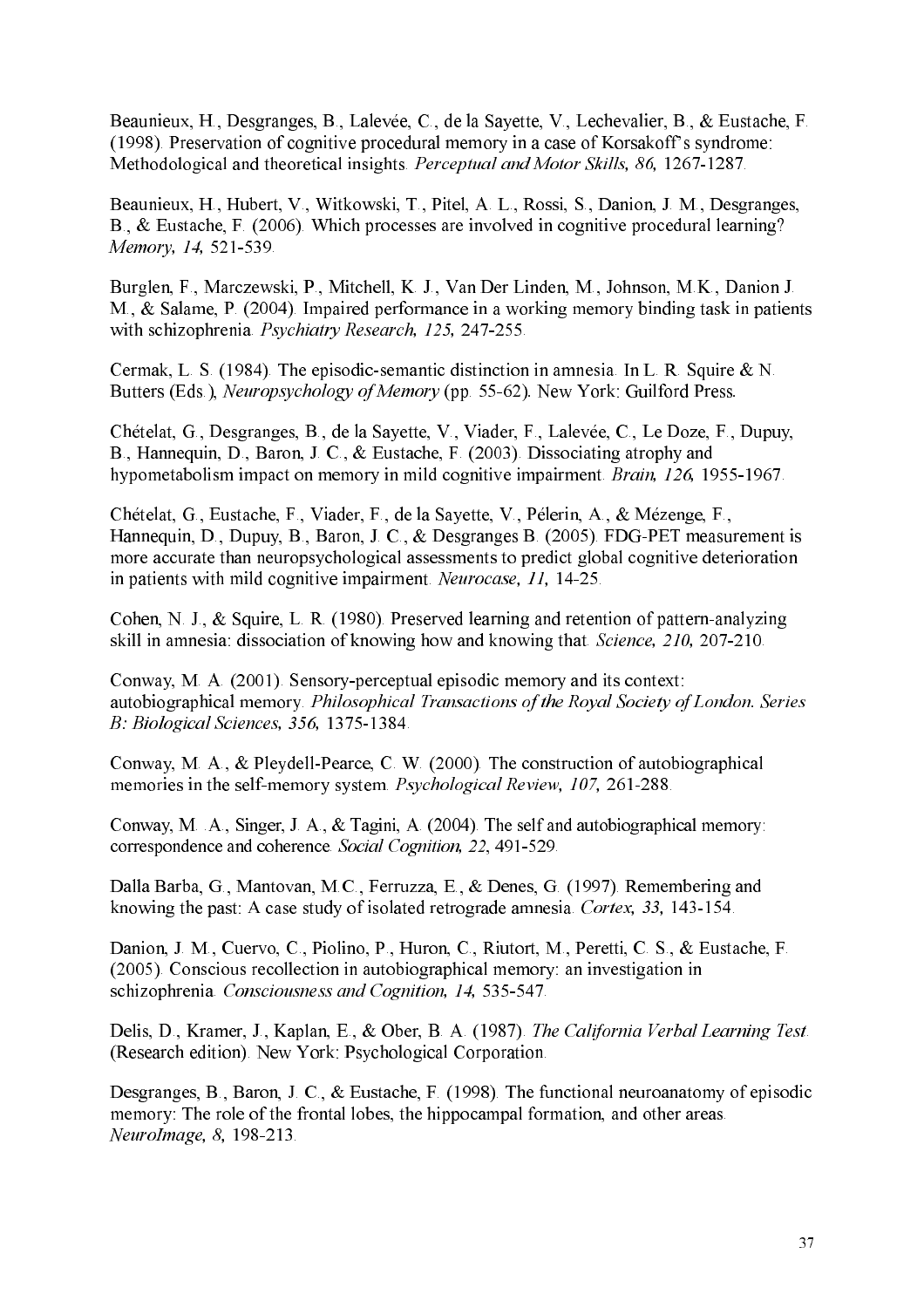Desgranges, B., Baron, J. C., de la Sayette, V., Petit-Taboué, M. C., Benali, K., Landeau, B., Lechevalier, B., & Eustache, F. (1998). The neural substrates of memory systems impairment in Alzheimer's disease. A PET study of resting brain glucose utilization. Brain, 121, 611-631.

Desgranges, B., Baron, J. C., Lalevée, C., Giffard, B., Viader, F., de la Sayette, V., & Eustache, F. (2002). The neural substrates of episodic memory impairment in Alzheimer's disease as revealed by FDG-PET: relation to degree of deterioration. *Brain 125*, 1116-1124.

Desgranges B, Matuszewski V, Piolino P, Chételat G, Mézenge F, Landeau B, de la Sayette V, Belliard S, Eustache F (sous presse) Anatomical and functional alterations in Semantic Dementia: a voxel based MRI and PET study. Neurobiol Aging. 2006 Sep 13; [Epub ahead of print]

Desimone, R. (1996). Neural mechanisms for visual memory and their role in attention. Proceedings of the National Academy of Sciences of the United States of America, 93, 13494-13499.

Dubois, B., & Albert, M. L. (2004). Amnestic MCI or prodromal Alzheimer's disease? Lancet Neurology, 3, 246-248.

Eustache, F., Desgranges, B., & Messerli, P. (1996). Edouard Claparède et la mémoire humaine. Revue Neurologique (Paris), 152, 602-610.

Eustache, F., Desgranges, B., Petit-Taboué, M. C., de la Sayette, V., Piot, V., Sable, C., Marchal, G., & Baron, J. C. (1997). Transient global amnesia: implicit/explicit memory dissociation and PET assessment of brain perfusion and oxygen metabolism in the acute stage. Journal of Neurology, Neurosurgery, and Psychiatry, 63, 357-367.

Eustache, F., Desgranges, B., Giffard, B., de la Sayette, V., & Baron, J. C. (2001). Entorhinal cortex disruption causes memory deficit in early Alzheimer's disease as shown by PET. Neuroreport, 12, 683-685.

Eustache, F., Piolino, P., Giffard, B., Viader, F., de la Sayette, V., Baron, J. C., & Desgranges, B. (2004). "In the course of time": A PET Study of the cerebral substrates of autobiographical amnesia in Alzheimer's disease. Brain. 127, 1549-1560.

Fleischman, D. A., Wilson, R. S., Gabrieli, J. D., Schneider, J. A., Bienias, J. L., & Bennett, D. A. (2005). Implicit memory and Alzheimer's disease neuropathology. Brain, 128, 2006-2015.

Gadian, D. G., Aicardi, J., Watkins, K. E., Porter, D. A., Mishkin, M., Vargha-Khadem, F. (2000). Developmental amnesia associated with early hypoxic-ischaemic injury. Brain, 123 Pt 3, 499-507.

Gagnepain P, Lebreton K, Desgranges B, Eustache F. (2007). Perceptual priming enhances the creation of new episodic memories. Conscious Cogn. [Epub ahead of print]

Gardiner, J. M. (1988). Functional aspects of recollective experience. Memory and Cognition,  $16.309 - 313.$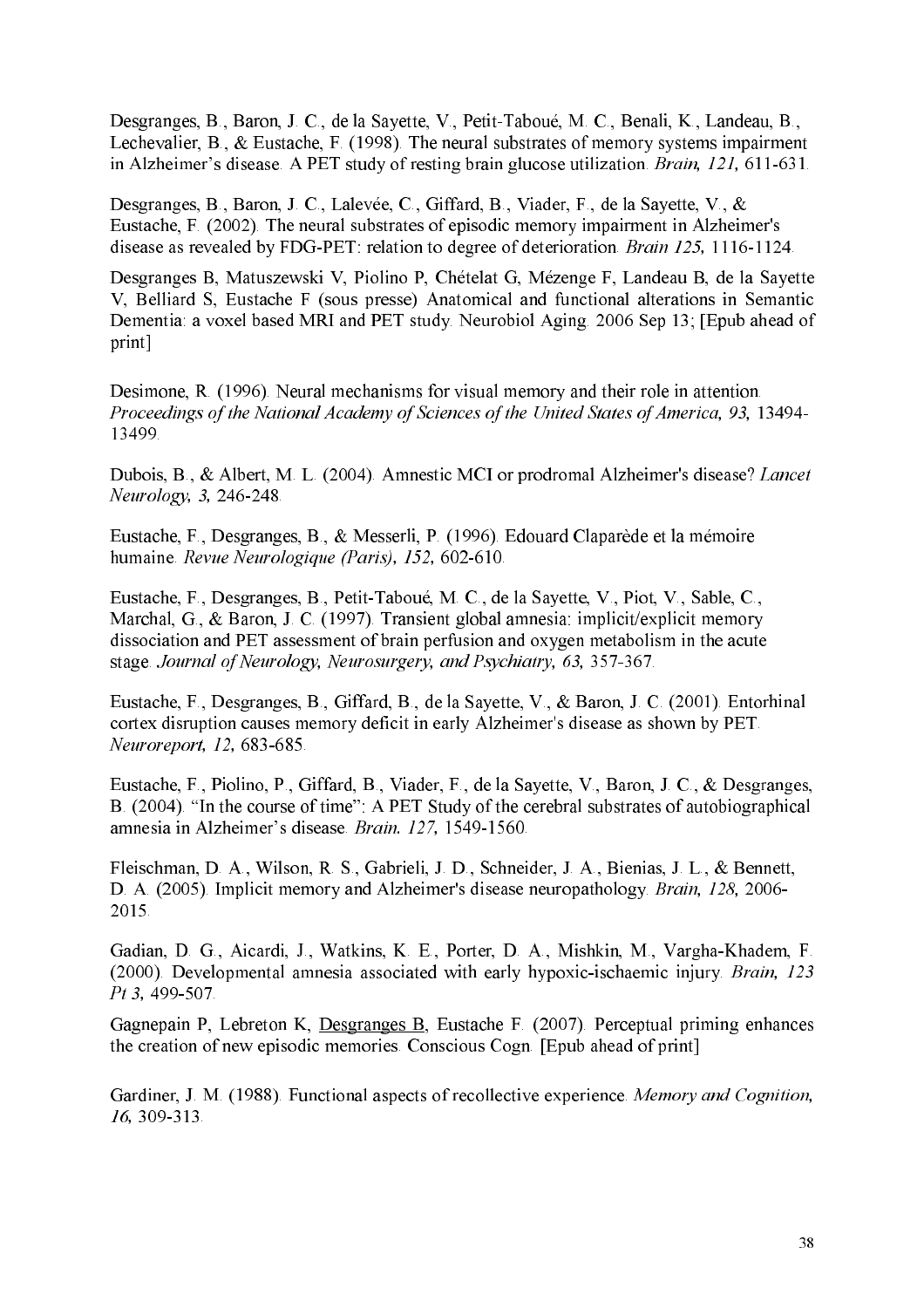Gardiner, J. M. (2001). Episodic memory and autonoetic consciousness: a first-person approach. Philosophical Transactions of the Royal Society of London. Series B: Biological Sciences, 356, 1351-1361.

Giffard, B., Desgranges, B., Nore-Mary, F., Lalevée, C., de la Savette, V., Pasquier, F., & Eustache, F. (2001). The nature of semantic memory deficits in Alzheimer's disease: new insights from hyperpriming effects. Brain, 124, 1522-1532.

Giffard, B., Desgranges, B., Nore-Mary, F., Lalevée, C., Beaunieux, H., de la Sayette, V., Pasquier, F., & Eustache, F. (2002). The dynamic time course of semantic memory impairment in Alzheimer's disease: clues from hyperpriming and hypopriming effects. Brain, 125, 2044-2057.

Glisky, E. L., Schacter, D. L., & Tulving, E. (1986). Learning and retention of computerrelated vocabulary in memory-impaired patients: method of vanishing cues. Journal of Clinical and Experimental Neuropsychology, 8, 292-312.

Graf, P., Squire, L. R., & Mandler, G. (1984). The information that amnesic patients do not forget. Journal of Experimental Psychology. Learning, Memory, and Cognition, 10, 164-178.

Graf, P., & Schacter, D. L. (1985). Implicit and explicit memory for new associations in normal and amnesic subjects *Journal of Experimental Psychology, Learning, Memory, and* Cognition, 11, 501-518.

Graham, K. S., Patterson, K., Powis, J., Drake, J., & Hodges, J. R. (2002). Multiple inputs to episodic memory: words tell another story. Neuropsychology, 16, 380-389.

Grober, E., & Buschke, H. (1987). Genuine memory deficits in dementia. Developmental Neuropsychology, 3, 13-36.

Guillery, B., Desgranges, B., Katis, S., de la Sayette, V., Viader, F., & Eustache, F. (2001). Semantic acquisition without memories: evidence from transient global amnesia. Neuroreport, 12, 3865-3869.

Guillery-Girard, B., Desgranges, B., Urban, C., Piolino, P., de la Savette, V., & Eustache, F. (2004). The dynamic time course of memory recovery in transient global amnesia. *Journal of* Neurology, Neurosurgery, and Psychiatry, 75, 1532-1540.

Heindel, W. C., Salmon, D. P., Shults, C. W., Walicke, P. A., & Butters, N. (1989). Neuropsychological evidence for multiple implicit memory systems: a comparison of Alzheimer's, Huntington's, and Parkinson's disease patients. The Journal of Neuroscience, 9, 582-587.

Henson, R., Shallice, T., & Dolan, R. (2000). Neuroimaging evidence for dissociable forms of repetition priming Science, 287, 1269-1272.

Hirst, W., Phelps, E. A., Johnson, M. K., & Volpe, B. T. (1988). Amnesia and second language learning. Brain and Cognition, 8, 105-116.

Hodges, J. R., Patterson, K., Oxbury, S., & Funnell, E. (1992). Semantic dementia. Progressive fluent aphasia with temporal lobe atrophy. Brain, 115, 1783-1806.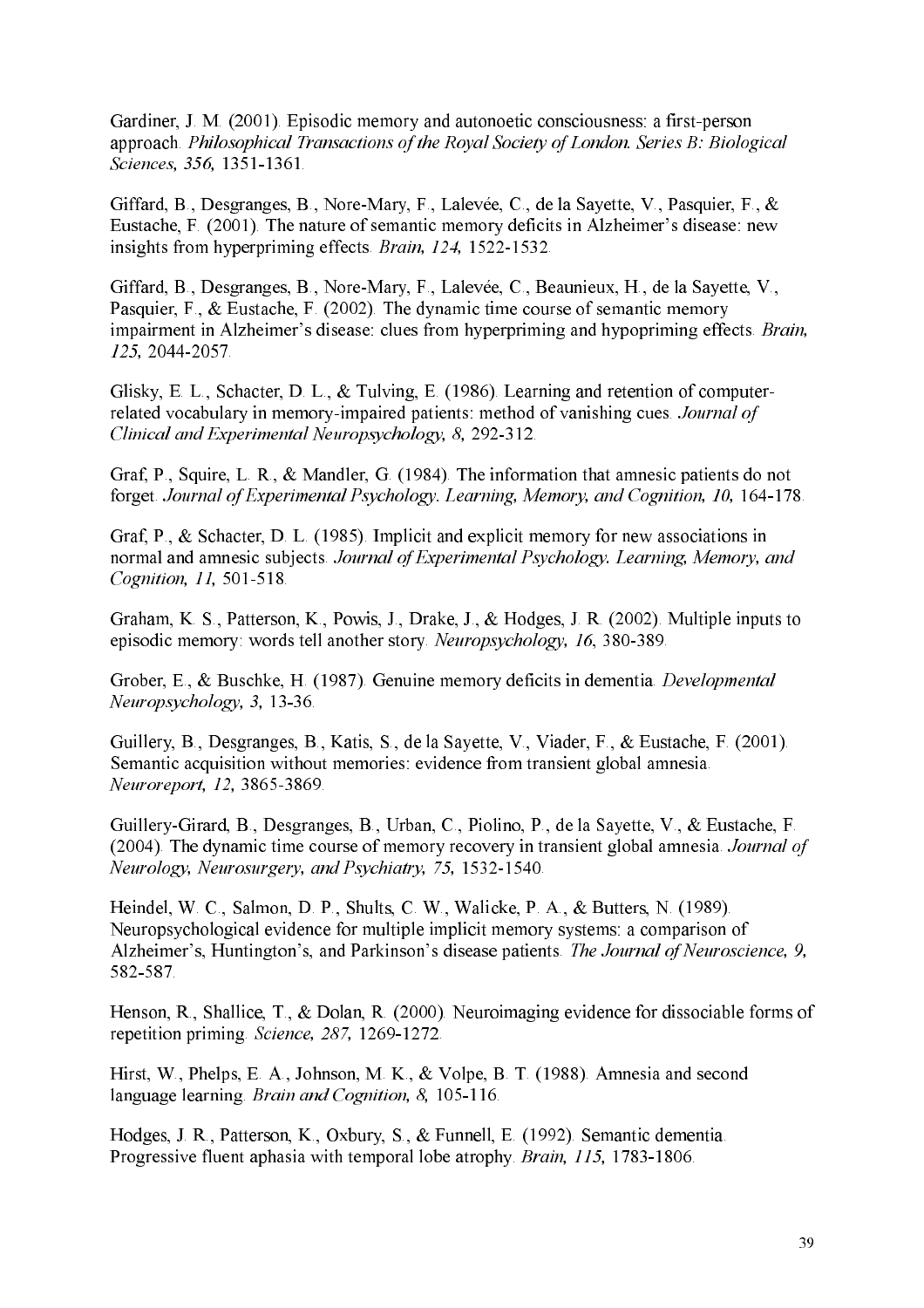Hodges, J. R., & Graham, K. S. (2001). Episodic memory: insights from semantic dementia. Philosophical Transactions of the Royal Society of London. Series B: Biological Sciences, 356, 1423-1434.

Howard, D. & Patterson, K. E. (1992). Pyramids and Palm Trees Test. Bury St Edmunds, UK: Thames Valley Test Company.

Hubert, V., Beaunieux, H., Chételat, G., Platel, H., Landeau, B., Danion, J. M., Viader, F., Desgranges, B., Eustache, F. (in press). The dynamic network subserving the three phases of cognitive procedural learning. Human Brain Mapping.

Joubert, S., Mauries, S., Barbeau, E., Ceccaldi, M., Poncet, M. (2004). The role of context in remembering familiar persons: insights from semantic dementia. Brain and Cognition, 55(2),  $254-61$ .

Kapur, N. (1999). Syndromes of retrograde amnesia: a conceptual and empirical synthesis. Psychological Bulletin, 125(6), 800-825.

Kapur, N., Abbott, P., Footitt, D., & Millar, J. (1996). Long-term perceptual priming in transient global amnesia. Brain and Cognition, 31, 63-74.

Keane, M. M., Gabrieli, J. D., Fennema, A. C., Growdon, J. H., & Corkin, S. (1991). Evidence for a dissociation between perceptual and conceptual priming in Alzheimer's disease. Behavioral Neuroscience, 105, 326-342.

Keane, M. M., Gabrieli, J. D., Mapstone, H. C., Johnson, K. A., & Corkin, S. (1995). Double dissociation of memory capacities after bilateral occipital-lobe or medial temporal-lobe lesions. Brain, 118, 1129-1148.

Kinsbourne, M., & Wood, F. (1975). Short-term memory and the amnesic syndrome. In D. Deutsch & J. A. Deutsch (Eds.), Short-Term Memory (pp. 258-291). New York: Academic Press

Kopelman, M. D. (2002). Disorders of memory. Brain, 125, 2152-2190.

Kopelman, M. D., & Kapur, N. (2001). The loss of episodic memories in retrograde amnesia: single-case and group studies. Philosophical transactions of the Royal Society of London. Series B, Biological sciences, 356, 1409-14021.

Lebreton, K., Desgranges, B., Landeau, B., Baron, J. C., & Eustache, F. (2001). Visual priming within and across symbolic format using a tachistoscopic picture identification task: a PET study. Journal of Cognitive Neuroscience, 13, 670-686.

Levine, B., Black, S. E., Cabeza, R., Sinden, M., Mcintosh, A. R., Toth, J. P., Tulving, E., & Stuss, D. T. (1998). Episodic memory and the self in a case of isolated retrograde amnesia. Brain, 121, 1951-1973.

Manning, L. (2002). Focal retrograde amnesia documented with matched anterograde and retrograde procedures. Neuropsychologia, 40, 28-38.

Markowitsch, H. J., Kessler, J., Russ, M. O., Frolich, L., Schneider, B., & Maurer, K. (1999). Mnestic block syndrome. Cortex, 35, 219-230.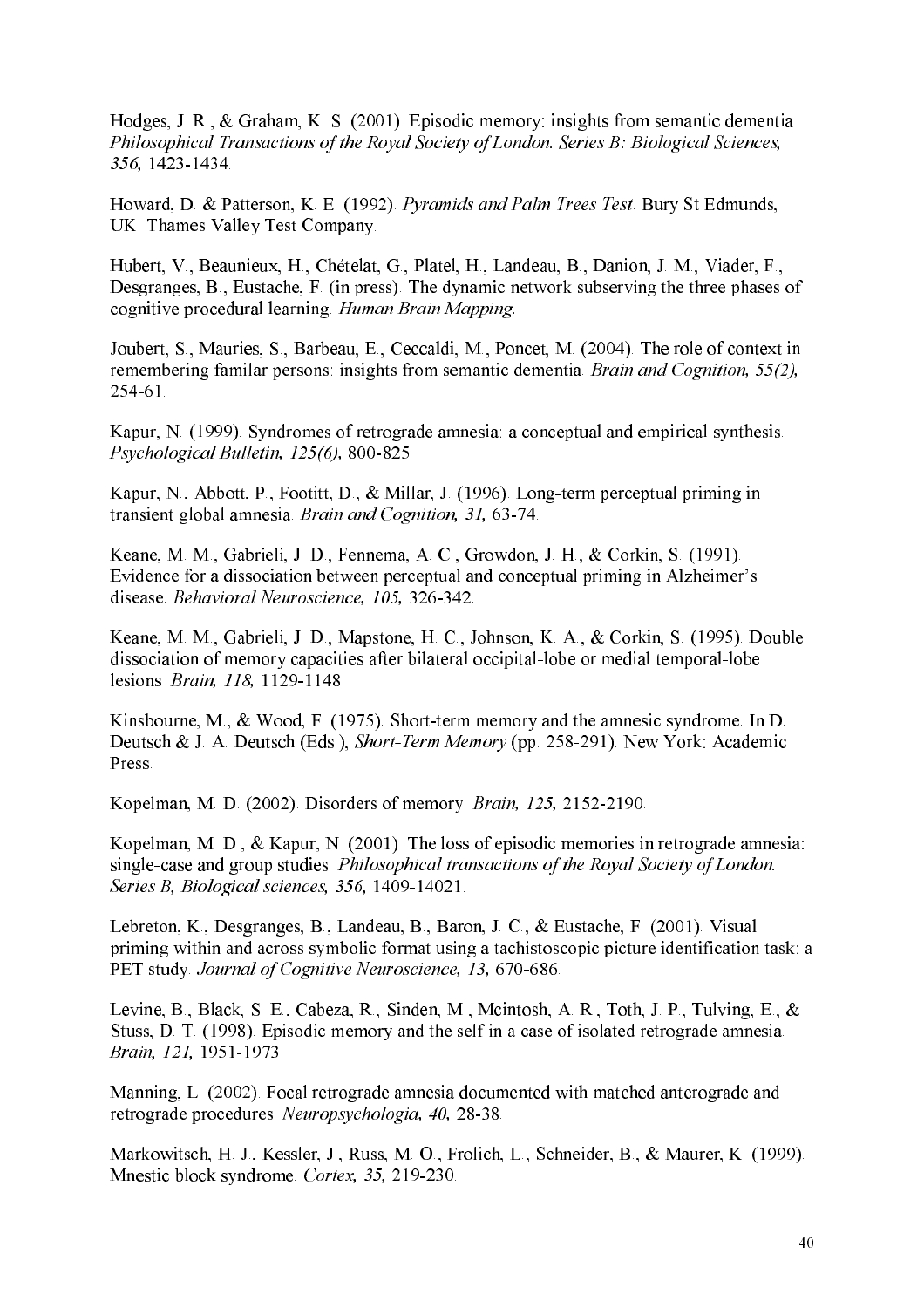Mishkin, M., Vargha-Khadem, F., & Gadian, D. G. (1998). Amnesia and the organization of the hippocampal system. *Hippocampus*, 8, 212-216.

Miyake, A., Friedman, N. P., Emerson, M. J., Witzki, A. H., Howerter, A., & Wager, T. D. (2000). The unity and diversity of executive functions and their contributions to complex "Frontal Lobe" tasks: a latent variable analysis. Cognitive Psychology, 41, 49-100.

Morris, R. G. M. (2001). Episodic-like memory in animals: psychological criteria, neural mechanisms and the value of episodic-like tasks to investigate animal models of neurodegenerative disease. Philosophical Transactions of the Royal Society of London. Series B: Biological Sciences, 356, 1453-1465.

Moscovitch, M., Rosenbaum, R. S., Gilboa, A., Addis, D. R., Westmacott, R., Grady, C., McAndrews, M. P., Levine, B., Black, S., Winocur, G., & Nadel, L. (2005). Functional neuroanatomy of remote episodic, semantic and spatial memory: a unified account based on multiple trace theory. Journal of Anatomy, 207, 35-66.

Nadel, L., & Moscovitch, M. (1997). Memory consolidation, retrograde amnesia and the hippocampal complex. Current Opinion in Neurobiology, 7, 217-227.

Nestor, P.J., Scheltens, P., & Hodges, J.R. (2004). Advances in the early detection of Alzheimer's disease. Nature Reviews Neuroscience, 5, S34-S41.

Nigro, G., & Neisser, U. (1983). Point of view in personal memories. Cognitive Psychology,  $15, 467 - 482.$ 

Petersen, R. C., Doody, R., Kurz, A., Mohs, R. C., Morris, J. C., Rabins, P. V., Ritchie, K., Rossor, M., Thal, L., & Winblad, B. (2001). Current concepts in mild cognitive impairment. Archives of Neurology, 58, 1985-1992.

Piolino P, Chételat G, Matuszewski V, Landeau B, Mézenge F, Viader F, de la Sayette V, Eustache F, Desgranges B (in press) In search of autobiographical memories: a PET study in the frontal variant of frontotemporal dementia. Neuropsychologia.

Piolino P, Desgranges B, Belliard S, Lalevée C, de la Sayette V, & Eustache F. (2003). Autobiographical memory and autonoetic consciousness: triple dissociation in neurodegeneratives diseases. Brain, 126, 2203-2219.

Piolino, P., Desgranges, B., Clarys, D., Guillery-Girard, B., Taconnat, L., Isingrini, M., & Eustache, F. (2006). Autobiographical memory, autonoetic consciousness, and selfperspective in aging *Psychology and Aging*, 21, 510-525.

Piolino, P., Hannequin, D., Desgranges, B., Girard, C., Beaunieux, H., Giffard, B., Lebreton, K., & Eustache, F. (2005). Right ventral frontal hypometabolism and abnormal sense of self in a case of disproportionate retrograde amnesia. Cognitive Neuropsychology, 22, 1005-1034.

Pitel AL, Witkowski T, Vabret F, Guillery-Girard B, Desgranges B, Eustache F, Beaunieux H (2007) Effect of episodic and working memory impairments on semantic and cognitive procedural learning at alcohol treatment entry. Alcohol Clin Exp Res 31:238-248.

Prabhakaran, V., Narayanan, K., Zhao, Z., & Gabrieli, J. D. (2000). Integration of diverse information in working memory within the frontal lobe. Nature Neuroscience, 3, 85-90.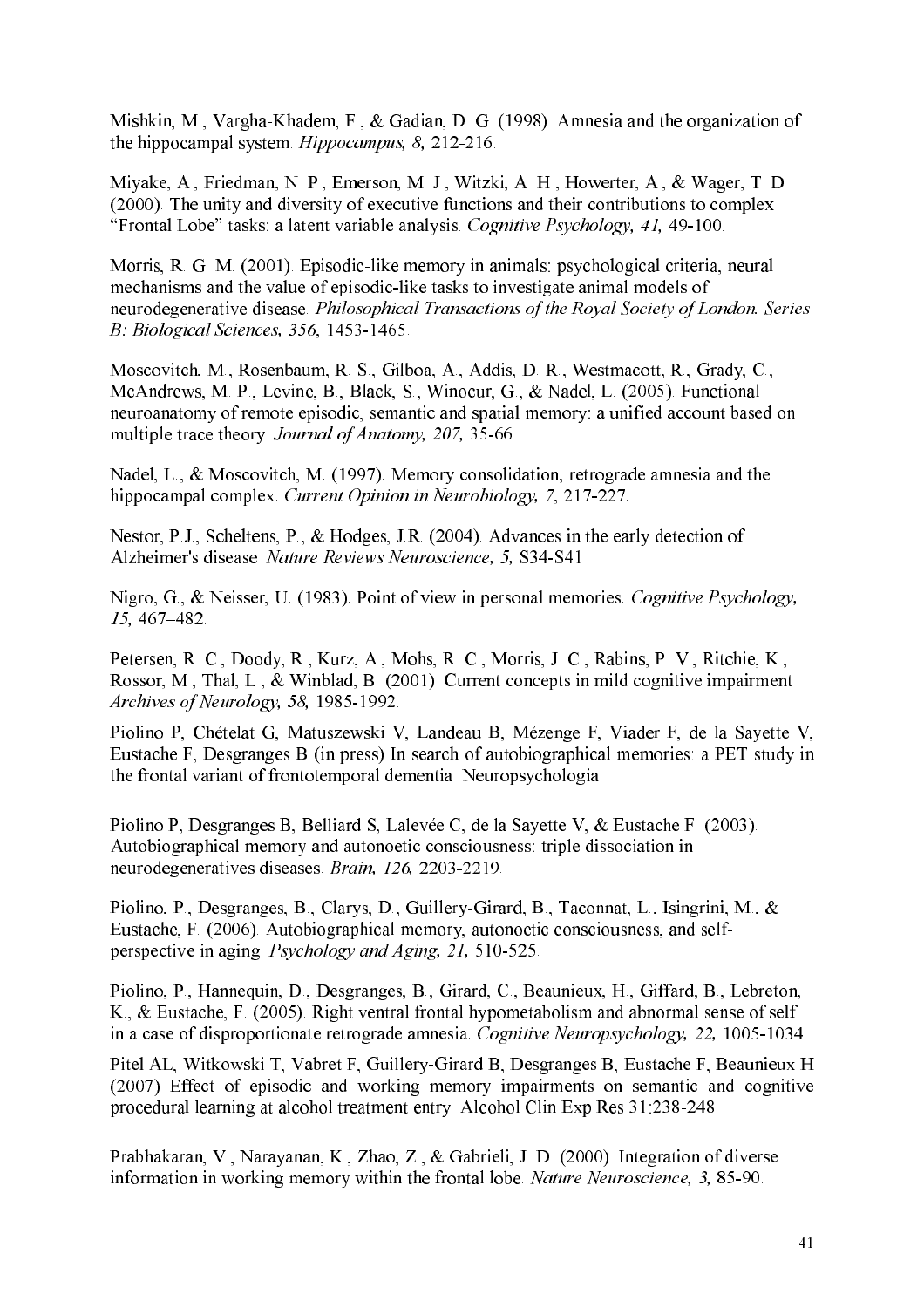Quinette, P., Guillery-Girard, B., Dayan, J., de la Sayette, V., Marquis, S., Viader, F., Desgranges, B., & Eustache, F. (2006). What does transient global amnesia really mean? Review of the literature and thorough study of 142 cases. Brain, 129, 1640-1658.

Quinette, P., Guillery-Girard, B., Noël, A., de la Savette, V., Viader, F., Desgranges, B., & Eustache, F. (2006) The relationship between working memory and episodic memory disorders in transient global amnesia. Neuropsychologia, 44, 2508-2519.

Rauchs, G., Desgranges, B., Foret, J., & Eustache, F. (2005). The relationships between memory systems and sleep stages. Journal of Sleep Research, 14, 123-140.

Rauchs, G., Piolino, P., Mézenge, F., Landeau, B., Lalevée, C., Pélerin, A., Viader, F., de la Sayette, V., Eustache, F., & Desgranges, B. (2006). Autonoetic consciousness in Alzheimer's disease: Neuropsychological and PET findings using an episodic learning and recognition task. Neurobiology of Aging. 2006 Jul 15; [Epub ahead of print]

Repovs; G., & Baddeley, A. (2006). The multi-component model of working memory: explorations in experimental cognitive psychology. Neuroscience, 139, 5-21.

Rey, A. (1959). Test de copie et de reproduction de mémoire de figures géométriques *complexes*. Paris: L es Editions du Centre de Psychologie Appliquée.

Rosenbaum, R. S., Kohler, S., Schacter, D. L., Moscovitch, M., Westmacott, R., Black, S. E., Gao, F., & Tulving, E. (2005). The case of K.C.: contributions of a memory-impaired person to memory theory. Neuropsychologia, 43, 989-1021.

Rovee-Collier, C., & Hayne, H. (2000). Memory in infancy and early childhood. In E. Tulving & F. I. M. Craik (Eds.), *The Oxford Handbook of Memory* (pp. 267-282). New York: Oxford University Press.

Schacter, D. L. (1994). Priming and non declarative memory: multiple brain systems supporting learning and memory. In D. L. Schacter & E. Tulving (Eds.), Memory Systems (pp. 233-268). Cambridge, MA: MIT Press.

Schacter, D. L. (1996). Searching for memory: the brain, the mind, and the past. New York: BasicBooks.

Scoville, W. B., & Milner, B. (1957). Loss of recent memory after bilateral hippocampal lesions. Journal of Neurology, Neurosurgery, and Psychiatry, 20, 11-21.

Simons, J. S., Verfaellie, M., Galton, C. J., Miller, B. L., Hodges, J. R., & Graham, K. S. (2002). Recollection-based memory in frontotemporal dementia: implications for theories of long-term memory. Brain, 125, 2523-2536.

Snowden, J. S., Goulding, P. J., & Neary, D. (1989). Semantic dementia: a form of circumscribed cerebral atrophy. Behavioural Neurology, 2, 167-182.

Snowden, J.S., & Neary, D. (2002). Relearning of verbal labels in semantic dementia. Neuropsychologia, 40, 1715-28.

Squire, L. R., & Alvarez, P. (1995). Retrograde amnesia and memory consolidation: a neurobiological perspective. Current Opinion in Neurobiology, 5, 169-177.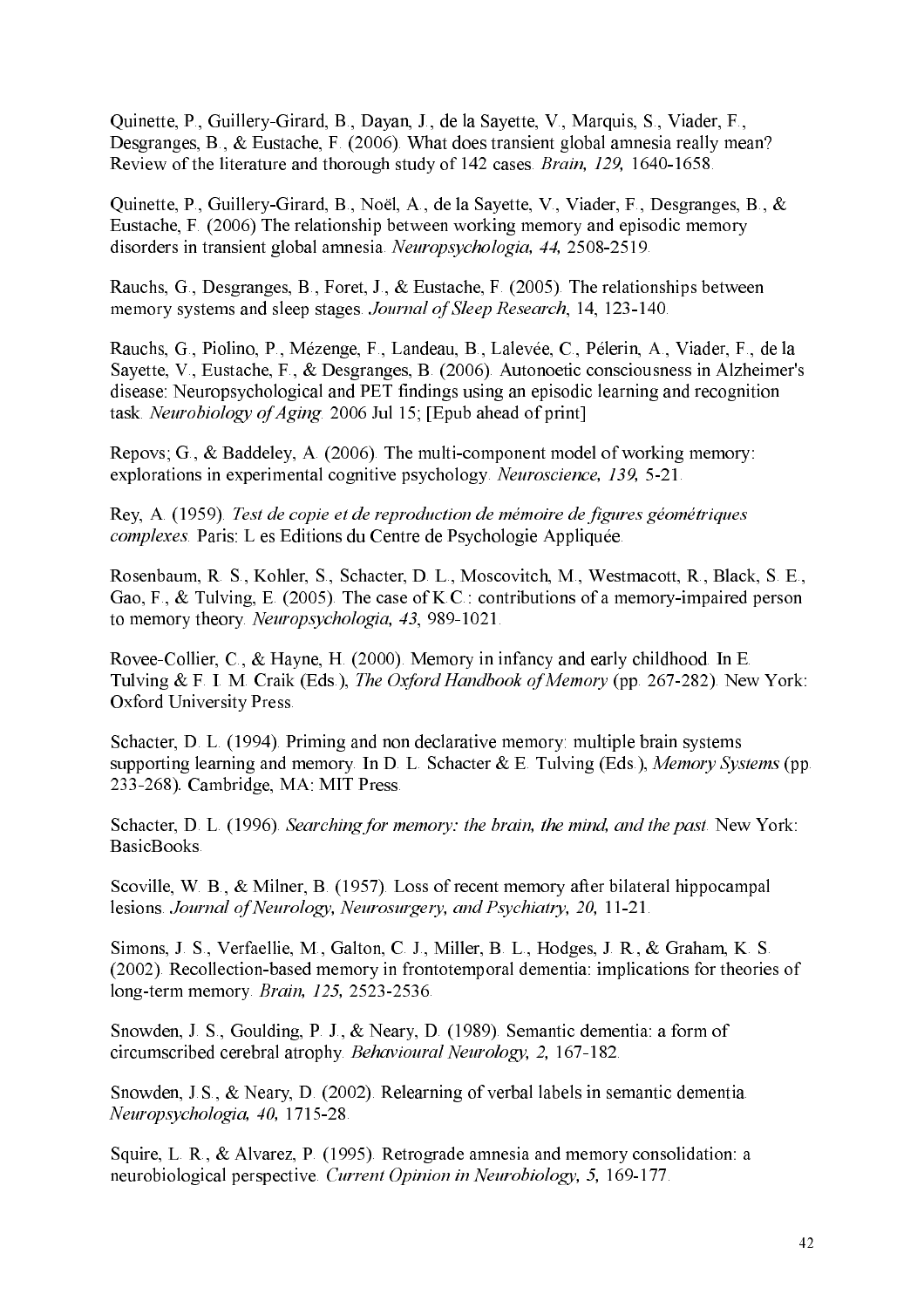Tulving, E. (1972). Episodic and semantic memory. In E. Tulving & W. Donaldson (Eds.), Organization of Memory (pp. 381-403). New York: Academic Press.

Tulving, E. (1985). How many memory systems are there? American Psychologist, 4, 385-398.

Tulving, E. (1995). Organization of memory: Quo Vadis? In M. S. Gazzaniga (Ed.), The Cognitive Neuroscience (pp. 839-847). Cambridge, MA: MIT Press.

Tulving, E. (2001a). Episodic memory and common sense: how far apart? *Philosophical* Transactions of the Royal Society of London. Series B: Biological Sciences, 356, 1505-1515.

Tulving, E. (2001b). The origin of autonoesis in episodic memory. In H. L. Roediger, J. S. Nairne, I. Neath & A. M. Surprenant (Eds.), The Nature of Remembering: Essays in Honor of *Robert G. Growder* (pp. 17-34). Washington, DC: Am. Psychol. Assoc.

Tulving, E. (2002). Episodic memory: from mind to brain. Annual Review of Psychology, 53,  $1-25$ .

Tulving, E., & Schacter, D. L. (1990). Priming and human memory systems. Science, 247, 301-306.

Tulving, E., Kapur, S., Craik, F. I. M., Moscovitch, M., Houle, S. (1994). Hemispheric encoding/retrieval asymmetry in episodic memory: positron emission tomography findings. Proceedings of the National Academy of Sciences of the United States of America, 91, 2016-20.

Tulving, E., & Markowitsch, H. J. (1998). Episodic and declarative memory: role of the hippocampus. Hippocampus, 8, 198-204.

Vargha-Khadem, F., Gadian, D. G., Watkins, K. E., Connelly, A., Van Paesschen, W., & Mishkin, M. (1997). Differential effects of early hippocampal pathology on episodic and semantic memory. Science, 277, 376-380.

Viard, A., Piolino, P., Desgranges, B., Chételat, G., Lebreton, K., Landeau, B., Young, A., de la Sayette, V., & Eustache, F. (in press). Hippocampal activation for autobiographical memories over the entire lifetime in healthy aged subjects: an fMRI study. Cerebral Cortex.

Vidailhet P, Kazes M, Danion JM, Kauffmann-Muller F, Grange D. (1996) Effects of lorazepam and diazepam on conscious and automatic memory processes. Psychopharmacology 127, 63-72.

Warrington, E. K., & Weiskrantz, L. (1968). New method of testing long-term retention with special reference to amnesic patients. Nature, 217, 972-974.

Wechsler, D. (1997). The Wechsler Adult Intelligence Scale-Third Edition. San Antonio: The Psychological Corporation.

Wheeler, M. A., Stuss, D. T.,  $&$  Tulving, E. (1997). Toward a theory of episodic memory: the frontal lobes and autonoetic consciousness. Psychological Bulletin, 121, 331-354.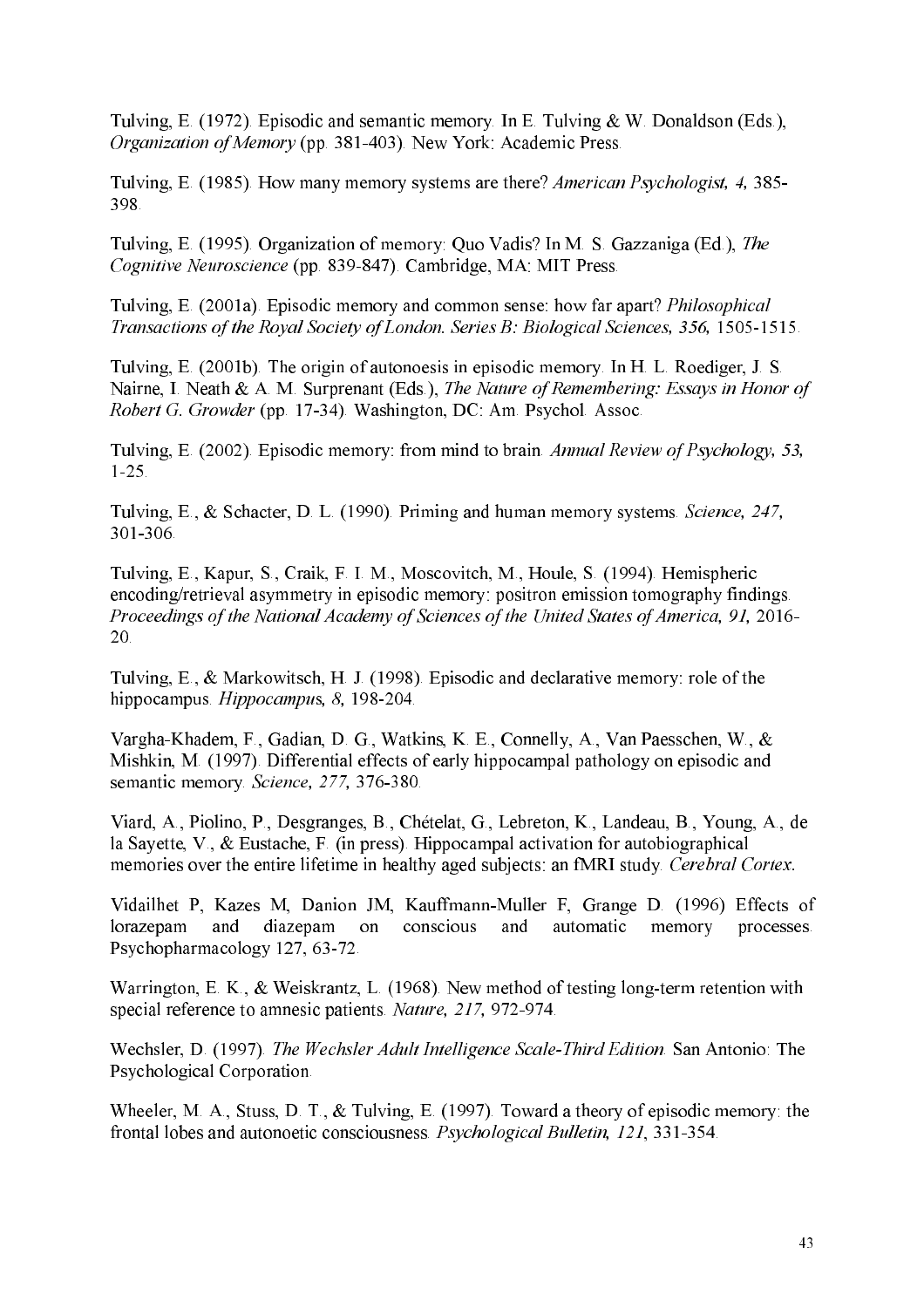Wilson, B. A., Baddeley, A. B., Evans, J., & Shield, A. (1994). Errorless learning in the rehabilitation of memory impaired people. *Neuropsychological Rehabilitation*, 4, 307-326.

Yonelinas, A. P. (2002). The nature of recollection and familiarity: A review of 30 years of research. Journal of Memory and Language, 46, 441-517.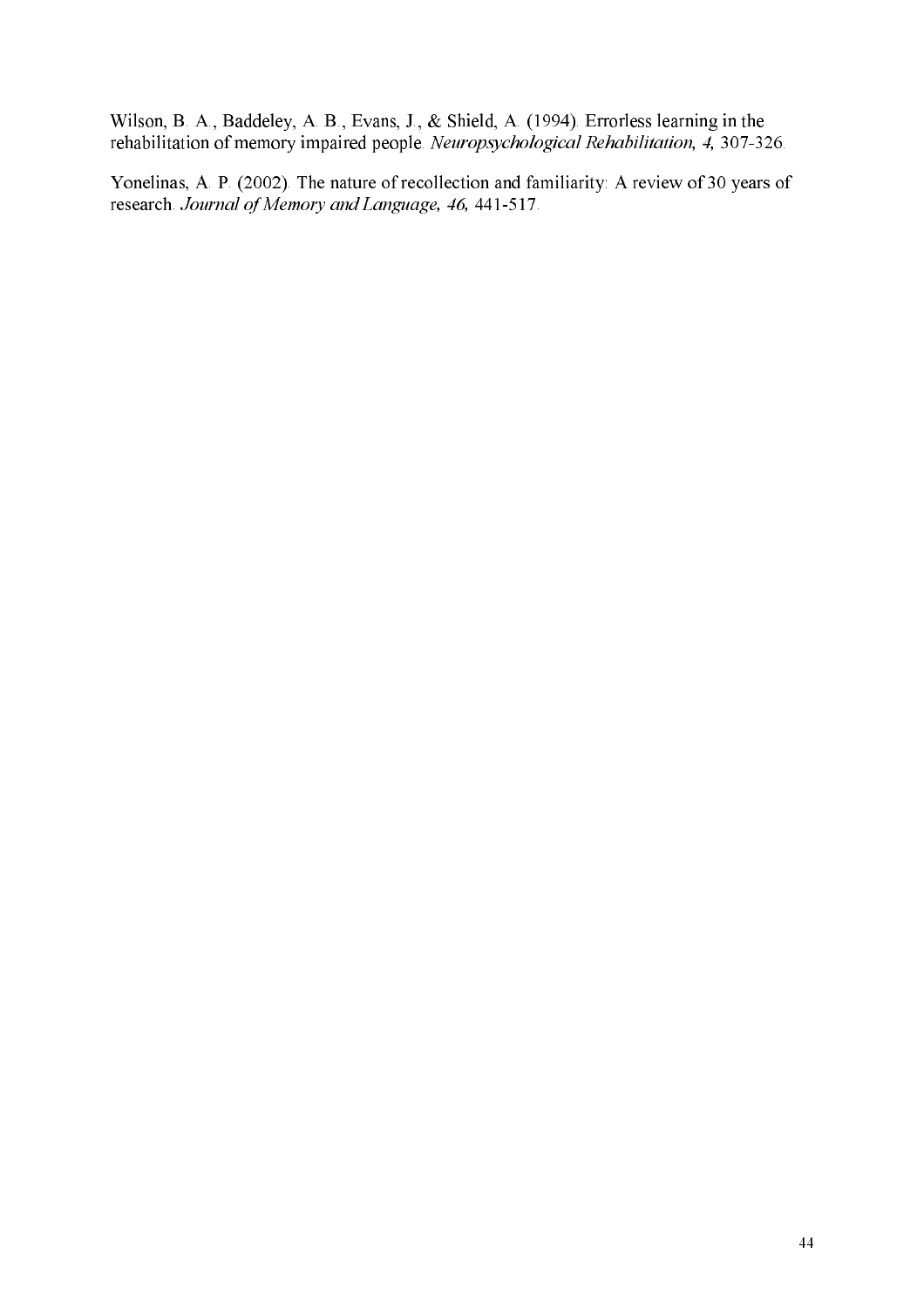## Captions

Figure 1: Tulving's SPI (serial-parallel-independent) model (1995). This model comprises five systems: an action system (procedural memory) and four systems of representation. The latter's organization depends on the processes: encoding is serial, from the PRS upwards, storage takes place in parallel in the different systems and information retrieval takes place independently of retrieval from the other systems.

Figure 2: MNESIS (Memory NEoStructural Inter-Systemic model). This model, which comprises five memory systems, integrating the concepts developed by Tulving (1995, 2001) and Baddeley (2000), highlights relations between different systems in order to give account of the dynamic and reconstructive nature of human memory, with reference to the theories notably put forward by Conway (2001) and Schacter (1996).

Three long term representation systems (perceptual memory, semantic memory, episodic memory) are embedded in a hierarchical way, as in the SPI model elaborated by Tulving. However, MNESIS contains specific particularities. The term "perceptual memory" replaces the Perceptual Representation System, and thus includes both conscious and nonconscious operations. Furthermore, contrary to SPI, direct links between perceptual memory and episodic memory are possible, even if further studies are needed to clarify up to which point. In the same vein, MNESIS allows to take account of current "hot topics", such as the concept of personal relevance to better characterize the interrelations between episodic and semantic memory. In MNESIS, the three long term representation systems are also connected by two (retroaction) arrows. The first one, going from episodic memory to semantic memory, designates the fundamental process of memory semanticization. The second arrow, going from episodic memory to perceptual memory, refers to the transfer of perceptual traces during the phenomenon of re-living experiences, that can be followed up by re-encoding in episodic memory and thus contributes to one form of memory consolidation. Overall, the organisation of the three long term representation systems together with the two interactions underlines the dynamic and reconstructive nature of memory. Working memory occupies a strategic position within the overall memory systems. The interactions between the episodic buffer and the central executive and episodic memory will form a key research topic over the coming years. Procedural memory is shown on the right-hand side of the model. MNESIS specifies the interactions (formulated by arrows) with the representation systems (including working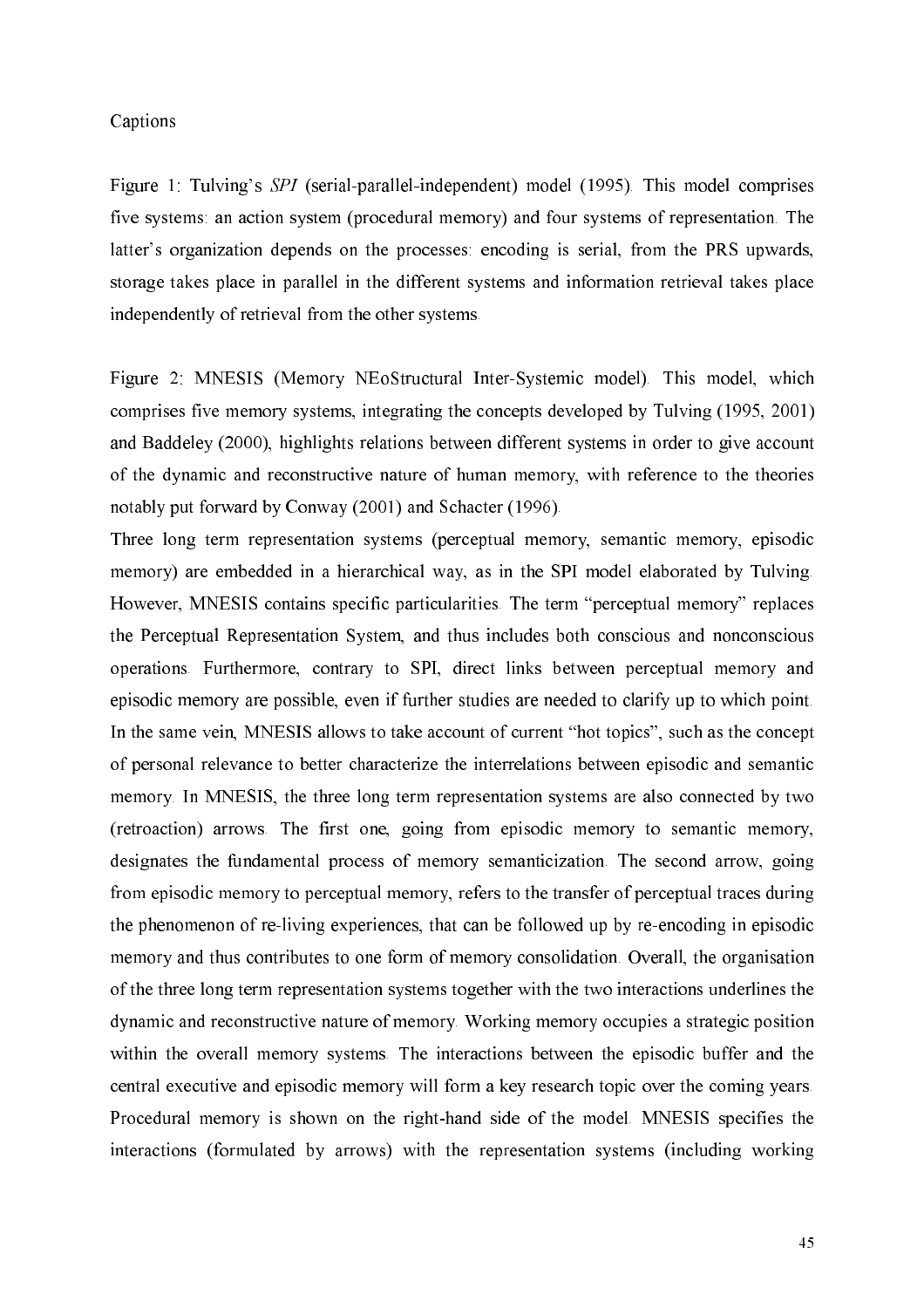memory) during the phase of procedural learning, these links subsequently weakening during the process of automation.